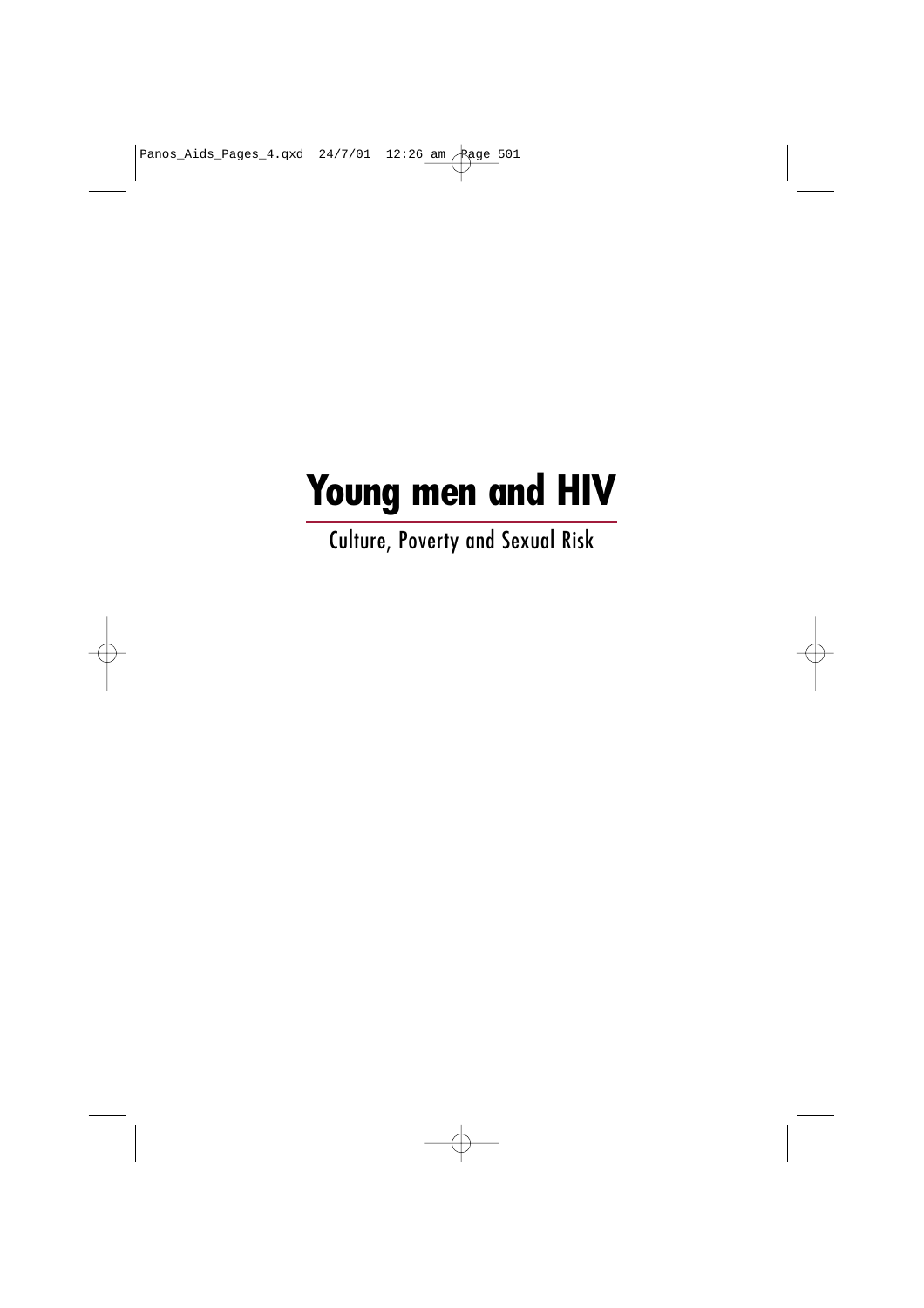© Joint United Nations Programme on HIV/AIDS (UNAIDS) 2001/The Panos Institute 2001

The Panos Institute exists to stimulate debate on global development issues. Panos works from offices in eleven countries. Since 1986 the Panos AIDS Programme has provided indepth information on the social, psychological and economic causes and consequences of the epidemic in the developing world.

This report was written by Thomas Scalway, a consultant specialising in AIDS issues. Editing by Nikki van der Gaag with technical assistance from Martin Foreman, Bridget Sleap, Aurorita Mendoza, Mahesh Mahalingam and Michel Carael. Additional text by Tim Frasca, Jimmy Esparza, Sandhya Srinivasan and Jumbe Ngoma. Other assistance gratefully received from Peter Aggleton, Gary Barker and Lalitha Kumaramangalam. Youth coordinators include Salim Mohamed, Mathare Youth Sports Assocation; Earl Richards, South Africa Youth Council; Kathryn Faulkner and Jessica Nott, International Planned Parenthood Association. Designed by Dean Ryan and printed by Abceda General Printing Co, London. Front cover photograph: a school in Stoliponovo, Bulgaria, Melanie Friend/Panos Pictures. Back cover: Crispin Hughes/Panos Pictures.

Copies of this document are available free to the media and to resource-poor nongovernmental organisations in the developing world. They can also be downloaded from the Panos website (address below). Copies otherwise are available for £5.00 plus post and packing. Bulk discounts are available.

#### *For further details and copies contact:*

The Panos Institute 9 White Lion Street, London N1 9PD, UK Tel: +44 20 7278 1111 Fax: +44 20 7278 0345 www.panos.org.uk Press: markc@panoslondon.org.uk AIDS Programme: aids@panoslondon.org.uk

UNAIDS 20 Avenue Appia, CH-1211, Geneva 27, Switzerland Tel: +41 22 791 3666 Fax: +41 22 791 4187 email: unaids@unaids.org www.unaids.org

Funding for this publication was provided by UNAIDS. The Panos AIDS Programme also receives regular support from the Swedish International Development Co-operation Agency.

All rights reserved. This document, which is not a formal publication of UNAIDS, may be freely reviewed, quoted, reproduced or translated, in part or in full, provided the source is acknowledged. The document may not be sold or used in conjunction with commercial purposes without prior written approval from UNAIDS (contact: UNAIDS Information Centre).

The views expressed in documents by named authors are solely the responsibility of those authors. The designations employed and the presentation of the material in this work do not imply the expression of any opinion whatsoever on the part of UNAIDS concerning the legal status of any country, territory, city or area or of its authorities, or concerning the delimitation of its frontiers and boundaries. The mention of specific companies or of certain manufacturers' products does not imply that they are endorsed or recommended by UNAIDS in preference to others of a similar nature that are not mentioned. Errors and omissions excepted, the names of proprietary products are distinguished by initial capital letters. UNAIDS/01.24E (English original, July 2001) Young men and HIV – culture, poverty and sexual risk. Panos Report No 41. ISBN 18–7067–050–7.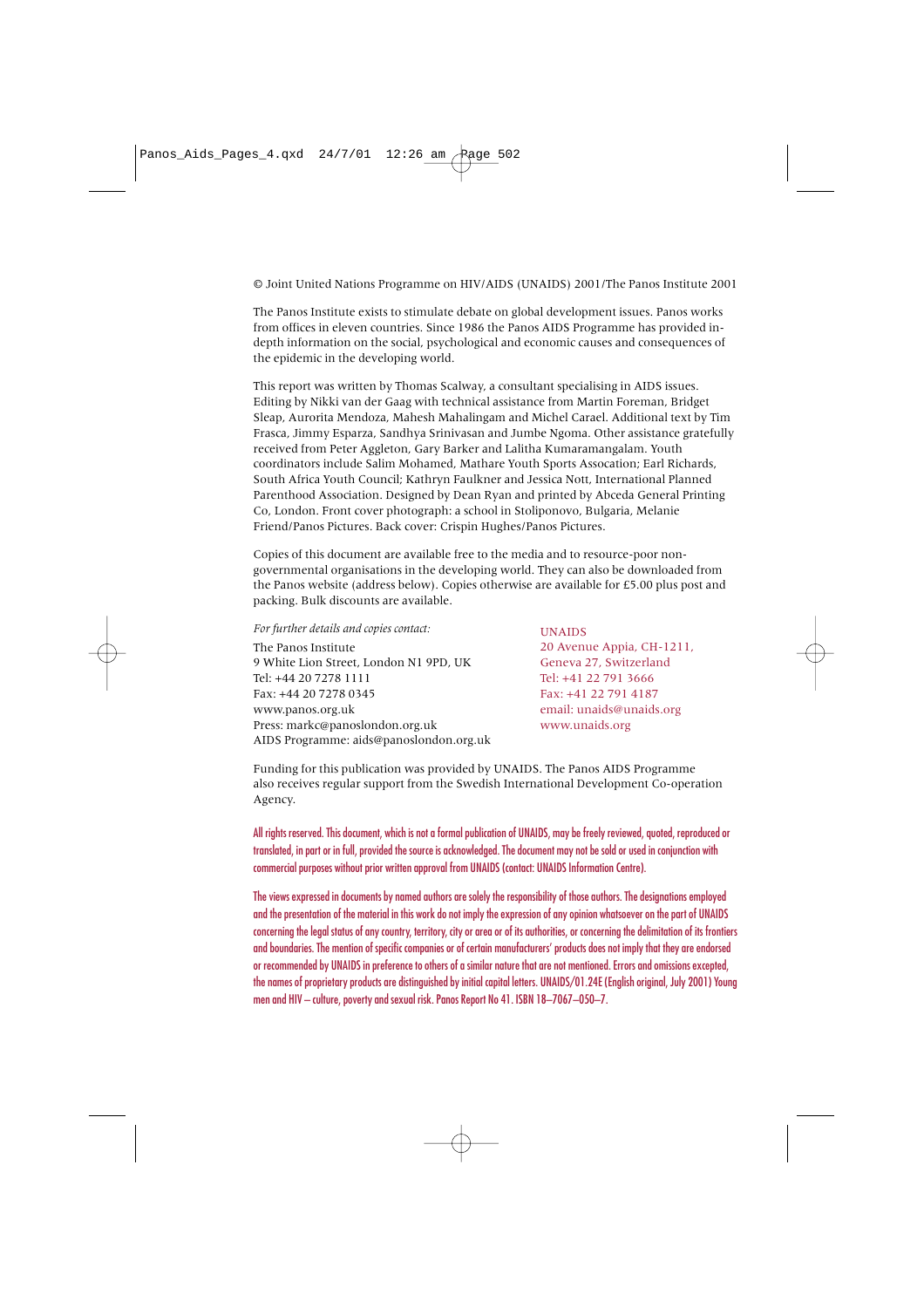# **Contents**

| <b>Executive Summary</b>                                                                                                                                                                         | 1                                                  |
|--------------------------------------------------------------------------------------------------------------------------------------------------------------------------------------------------|----------------------------------------------------|
| 1 Young men and HIV – an overview<br>Missing out<br>Roles and attitudes                                                                                                                          | 3<br>$\overline{\mathcal{A}}$<br>6                 |
| 2 Masculinity, poverty and risk<br>Ideas of masculinity<br>How many partners?<br>Poverty and sex<br>Drugs and alcohol<br>Perceptions and knowledge                                               | 10<br>10<br>11<br>13<br>14<br>19                   |
| 3 Young men at special risk<br>Men who have sex with men<br>Migrants and refugees<br>Prisoners<br>Sex workers<br>The uniformed forces                                                            | 23<br>23<br>24<br>25<br>26<br>29                   |
| 4 Bringing about change<br>Strategies for reaching young men<br>Peer education<br>School-based intervention<br>The media<br>Sport<br>Health clinics<br>Youth clubs<br><b>Traditional rituals</b> | 30<br>32<br>34<br>35<br>38<br>41<br>42<br>43<br>44 |
|                                                                                                                                                                                                  |                                                    |

## 5 A new era? 45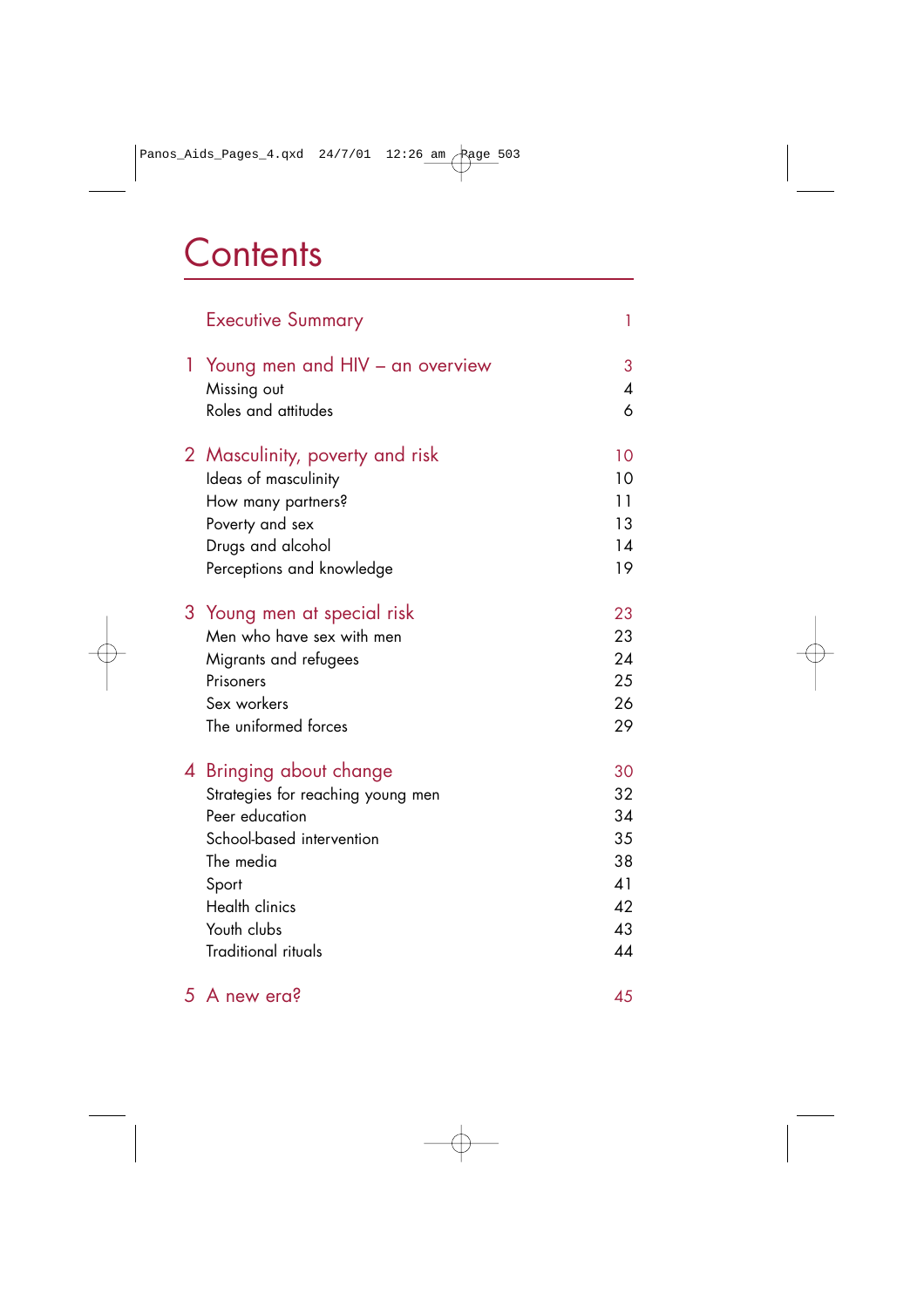# Executive Summary

I any factors drive the international AIDS pandemic. They Include risk behaviours, such as sex with more than one partner and without a condom, and social conditions, such as poverty, that discourage people from protecting themselves. But one of the strongest influences on how quickly the epidemic spreads is the sexual behaviour and attitudes of men.

It is usually men, not women, who determine when and how often to have sex, and whether a condom is used. And it is generally men who have multiple sexual partners, and therefore more opportunity to transmit HIV to their partners.

There is no such thing as a typical man. Age, wealth, education, personality and socialisation (the way in which each society influences an individual's attitudes) all lead to wide differences in every aspect of men's behaviour.

Most men protect themselves and their partners from the virus by abstaining from sex, remaining faithful to their partners or consistently using condoms. But hundreds of millions of men have sex with more than one partner and without a condom because they believe this is how men do and should behave – and society at large (and many women) frequently reinforces them in that belief.

Young men\* in particular play a central role in the epidemic. Of all population groups, they are the most likely to be involved in activities associated with HIV risk. They are more likely to inject drugs and to do so using risky methods. Worldwide, they have more sexual partners than any other group, while reporting they feel less at risk from HIV/AIDS. In many countries they are the most frequent purchasers of sex.

Of course not all young men behave this way. Most lead responsible lives, settle into long-term relationships, and eventually become fathers, taking their responsibilities seriously and with integrity.

Yet although young men are central to the course of the epidemic, they remain peripheral to the response to HIV. Until now this response has largely focused on protecting vulnerable groups

<sup>\*</sup> Definition – for the purposes of this document, "young men" are defined as between ages 15 and 24. Following World Health Organisation (WHO) definitions, adolescents are here defined as those between 10–19 and youth as 15–24. Boys are defined as males under the age of 15.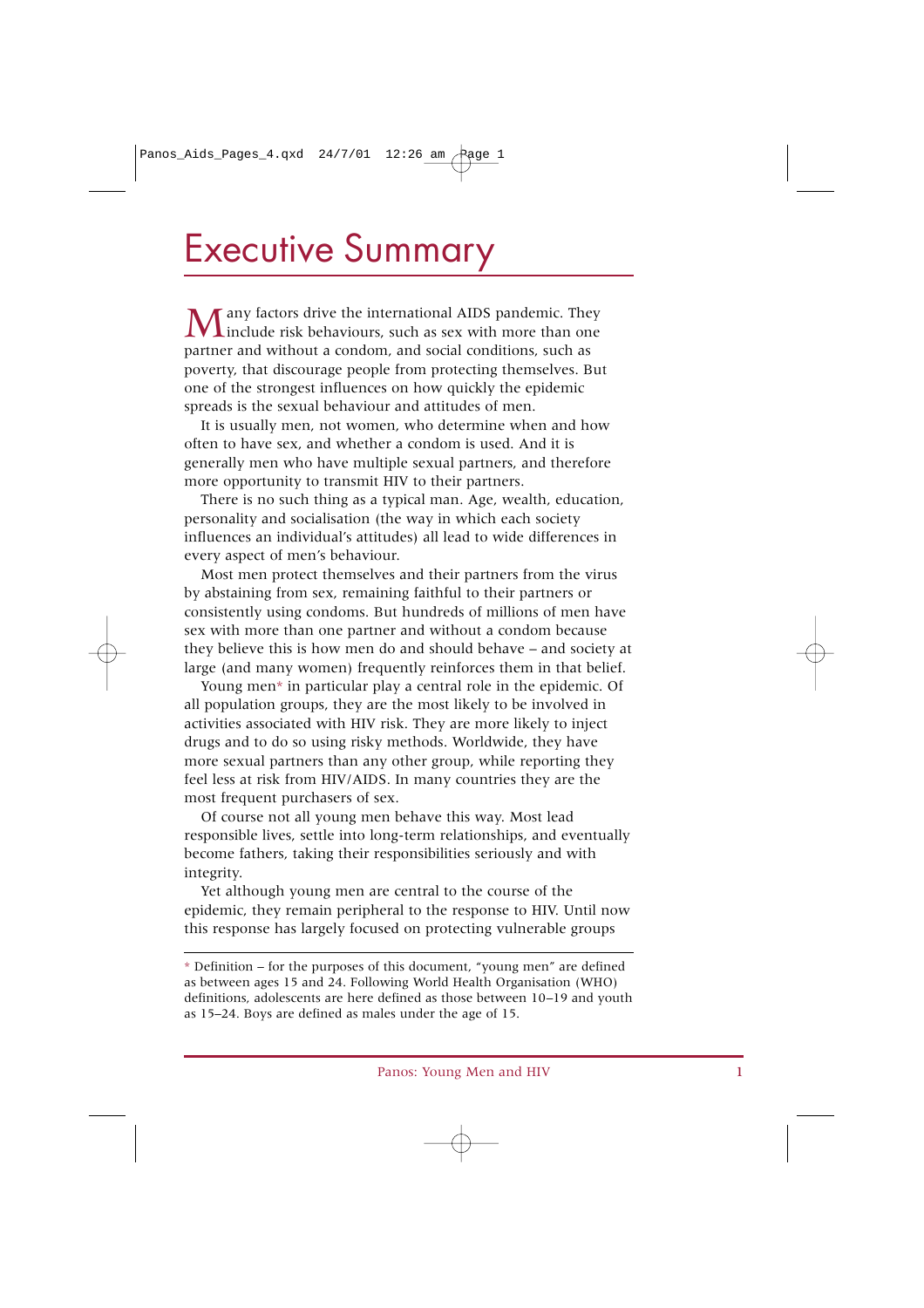from the virus, and neglected the groups that, often unwittingly, create vulnerability. Women, particularly young women, have been the targets of many AIDS-education programmes. This attention is imperative, but it is also important to address the needs of those whose behaviour is responsible for spreading the virus in the first place. Young men are one such group, sometimes creating risk for others **–** and often highly at risk themselves.

While young women need to become more assertive, empowered and economically autonomous, this cannot happen in isolation. Men also need to be involved. Young men need to learn to respect their sexual partners and the human rights of women in general. Furthermore, they can become role models and leaders in HIV-prevention campaigns, helping to protect the next generation from infection.

This report explains the critical role that young men play in the global AIDS pandemic. It highlights how they have been largely ignored in HIV interventions to date and explains how this exclusion could have devastating results in the long-term. It investigates the challenges young men face and looks at the most effective ways of addressing their needs.

Above all this is a resource for policymakers, for the media and for service providers. It is intended to catalyse debate and to inform prevention and policy initiatives that will encourage and enable young men and their partners to protect themselves, each other and their children from this epidemic.



*Keeping the ball in the air – students at Bangladesh's only sports college practise before a soccer match.*

Azizur Rahim Peu/Drik Azizur Rahim Peu/Drik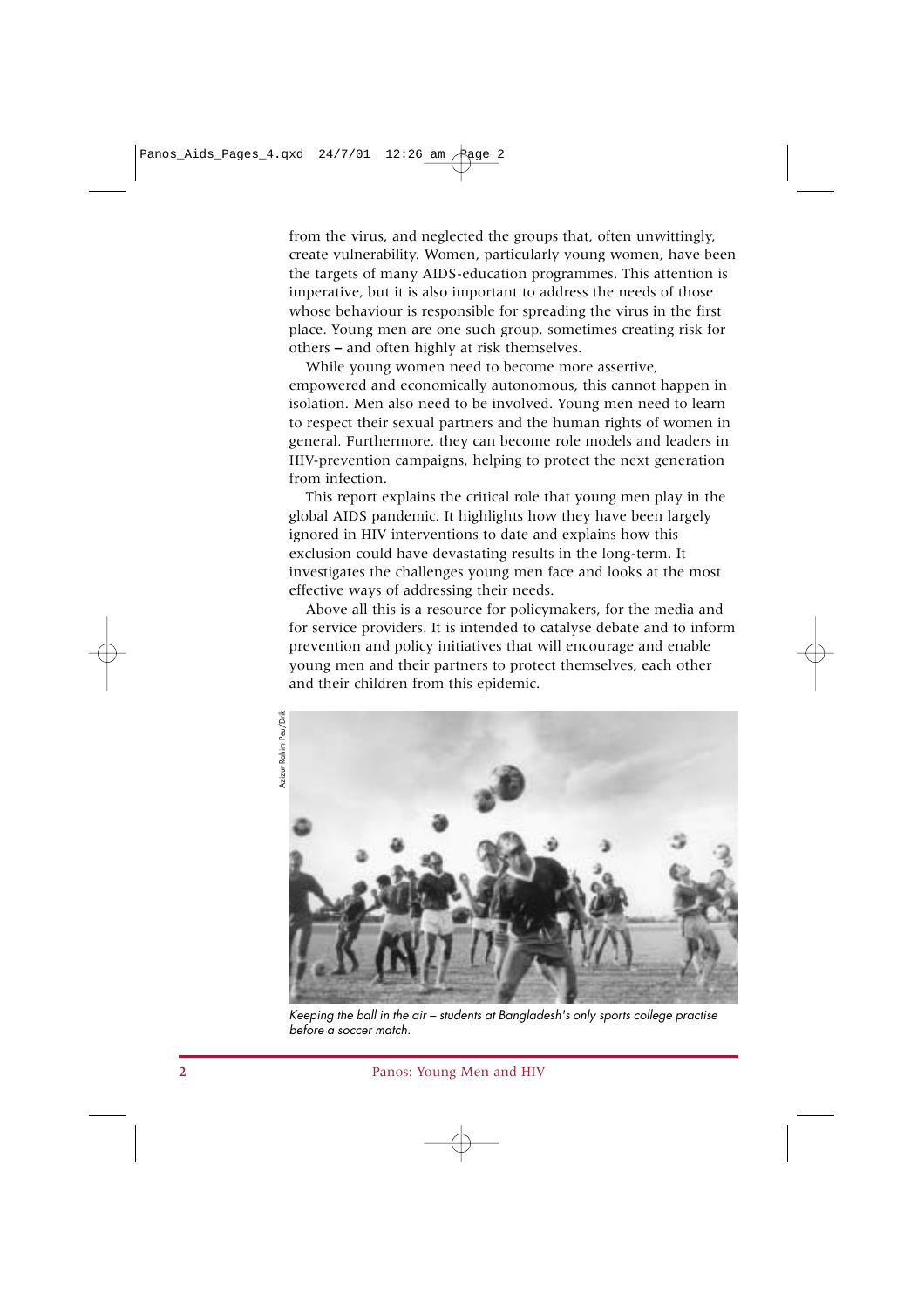## 1 Young men and HIV – an overview

Of all men and women and across all age groups, it is among young men aged between 15 and 24 where the riskiest attitudes and behaviour relating to HIV can be found **–** from drug injection and multiple sexual partners, through to unprotected sex between men.

With the 2000/2001 World AIDS Campaign focusing on men, it is now fairly well known that the behaviour and attitudes of men of all ages drive the epidemic. This is because men tend to have more sexual partners than women, and are likely to hold the power in sexual relations – determining, for example, when sex should take place and whether a condom should be used.

However, there is very little awareness of the extent to which young men are a key component of this driving force, both in terms of their present and their future roles in spreading HIV.

Young people account for 60 per cent of new HIV infections. We do not know exactly what proportion of all HIV infections are among young men. Most information about the rates of infection comes from antenatal testing and therefore does not give specific information about young men. We know that in parts of Africa, young women are up to five times more likely to be infected than young men. However, worldwide, men still account for more HIV infections than women and it is likely that young men make up a significant proportion of this number.

According to the Joint United Nations Programme on HIV/AIDS (UNAIDS), young men under 25 currently account for up to a quarter of the world's people living with  $HIV<sup>1</sup>$ . The fact that this age group, spanning only nine years, makes up such a large proportion of those infected is a grave indication of their significance in the spread of the virus.

Not only do young men represent a large part of the population, but as they mature they will play a key role in the future of the epidemic. This is partly through their attitudes and behaviour today, but also because as individuals in their private lives and as leaders responsible for the communities in which they live, they will influence the response to the epidemic in the future. (Ideally, both men and women should lead communities and nations; in practice men will have greater power in most societies for the foreseeable future.)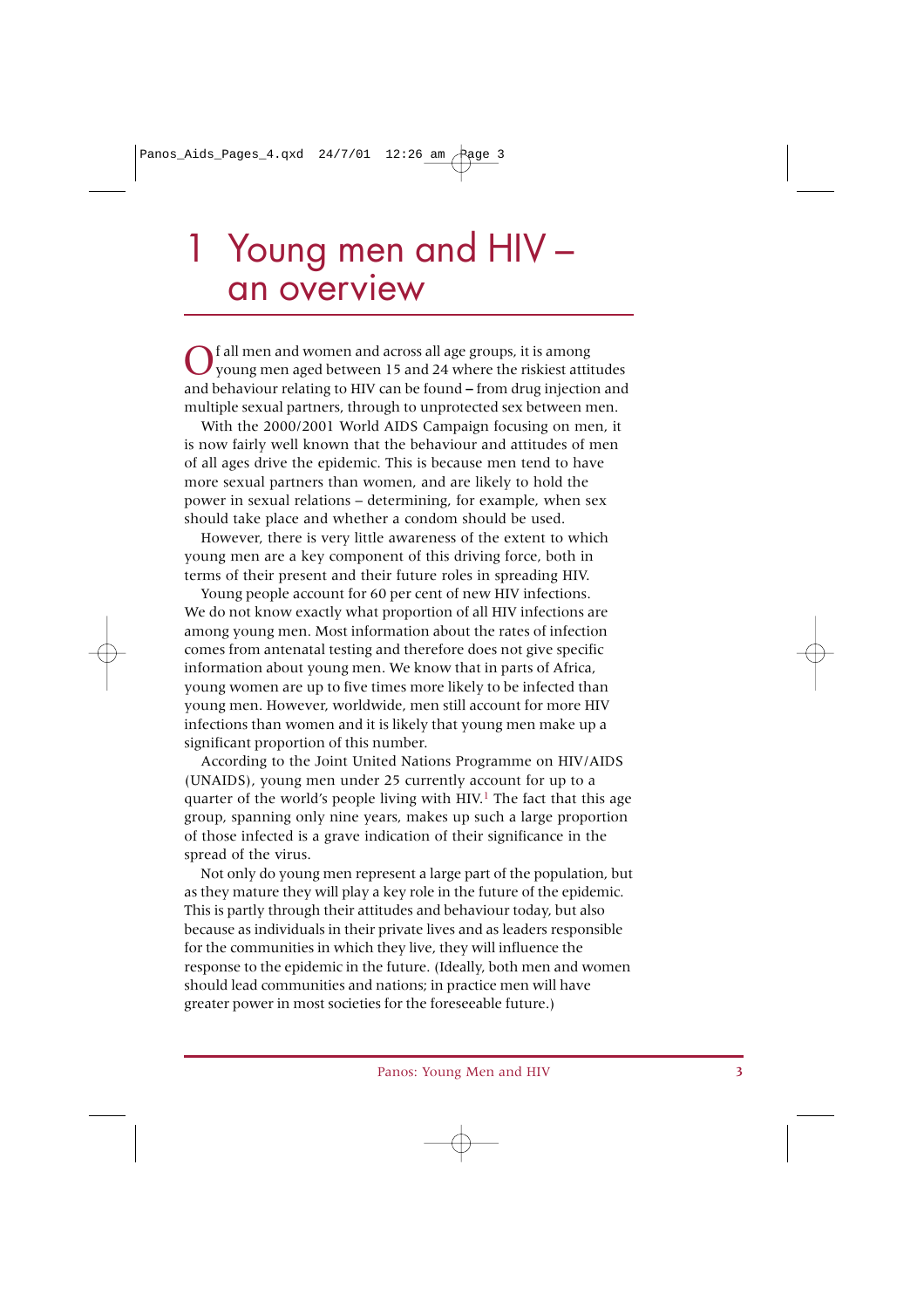#### Missing out

Given the fact that young men account for so many of those living with HIV and practise so many forms of behaviour that create HIV risk, it is surprising that there are relatively few services or interventions designed with them in mind. There are also relatively few studies on their attitudes or sexual behaviour.

At a meeting on the Health and Development of African Young Men, coordinated by the World Health Organisation (WHO) in 2000, there was a general consensus that not nearly enough work was being done with young men. It was acknowledged that services for adolescents either target young people in general, or just young women. Young men as a group in their own right are given very little attention.

This is the case even in Latin America, where there are proportionately more services for young men than elsewhere. Seventeen organisations participating in a survey coordinated by WHO noted that services for adolescent males were scarce and under-resourced.2 Furthermore, government support for these services was often not forthcoming and most of the funds came from private international agencies.

"These programmes echoed a common refrain that policymakers at the national and local levels have not recognised the special need of adolescent males,"3 according to the survey.



*Boys with attitude – young men do not have the same needs as adults*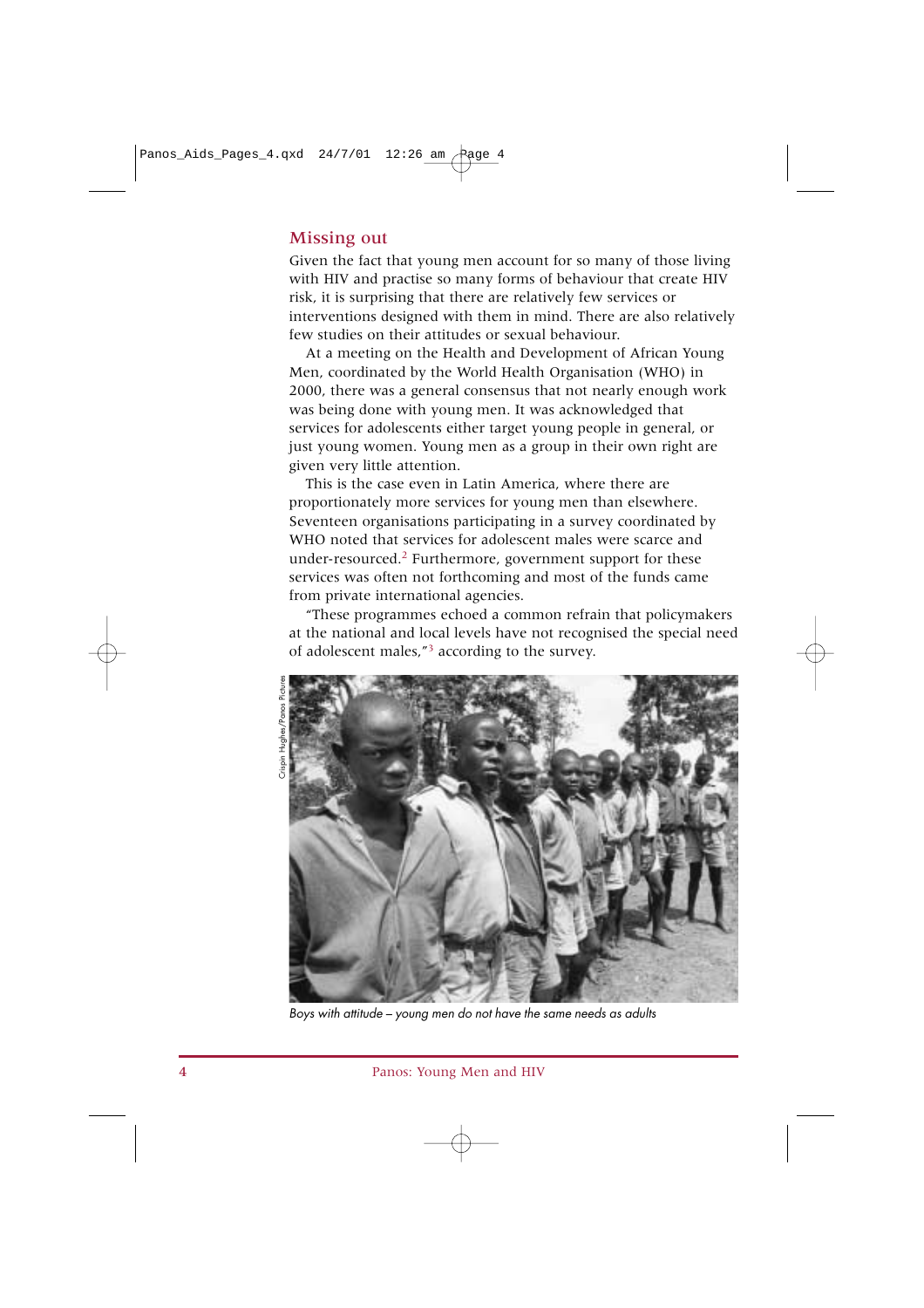In another case, an international development agency ran a survey on the sexual health programmes it was funding in the developing world. These programmes – considered to be progressive in terms of male involvement – reported that only 25 per cent of clients were male, and only 10 per cent of funds were allocated to working with men.4

## **What about boys?**

This report focuses on young men aged 15–24, but there is also a real need to provide HIV information and education **–** and in some circumstances clinical services **–** to boys below this age.

Boys aged 10 to 14 are still considered children. However, many boys below the age of 15 are already sexually active. Four out of 10 Jamaican boys have had sex before the age of 15. One third of American and Brazilian boys have had intercourse by this age, along with one quarter of boys from Costa Rica and the Dominican Republic.<sup>5</sup> One study estimates that more than half of the world's population have had unprotected sex (sex without a condom) before the age of 16.<sup>6</sup>

However old they are when they start having sex, attitudes towards sexuality and women are formed from an early age. So although most risky behaviour is found among young men over 15, this is often shaped in the younger years. And helping boys learn about relationships and sex before these relationships begin is the best time to influence them.

This does not mean that young boys have the same needs as adult men in their early twenties. Sexual health information programmes for boys below the age of 15 need to be sensitive to local cultural ideas about youth and sexuality, while also engaging realistically with adolescent needs.

One of the obstacles to broader AIDS-related programmes for children and teenagers is the idea that sex and AIDS education can lead to increased sexual activity. A number of studies have shown that the opposite is more likely to be the case.7 Regardless of the moral debates around early sexual activity, it is clear that these young people should at least have the knowledge necessary to protect themselves.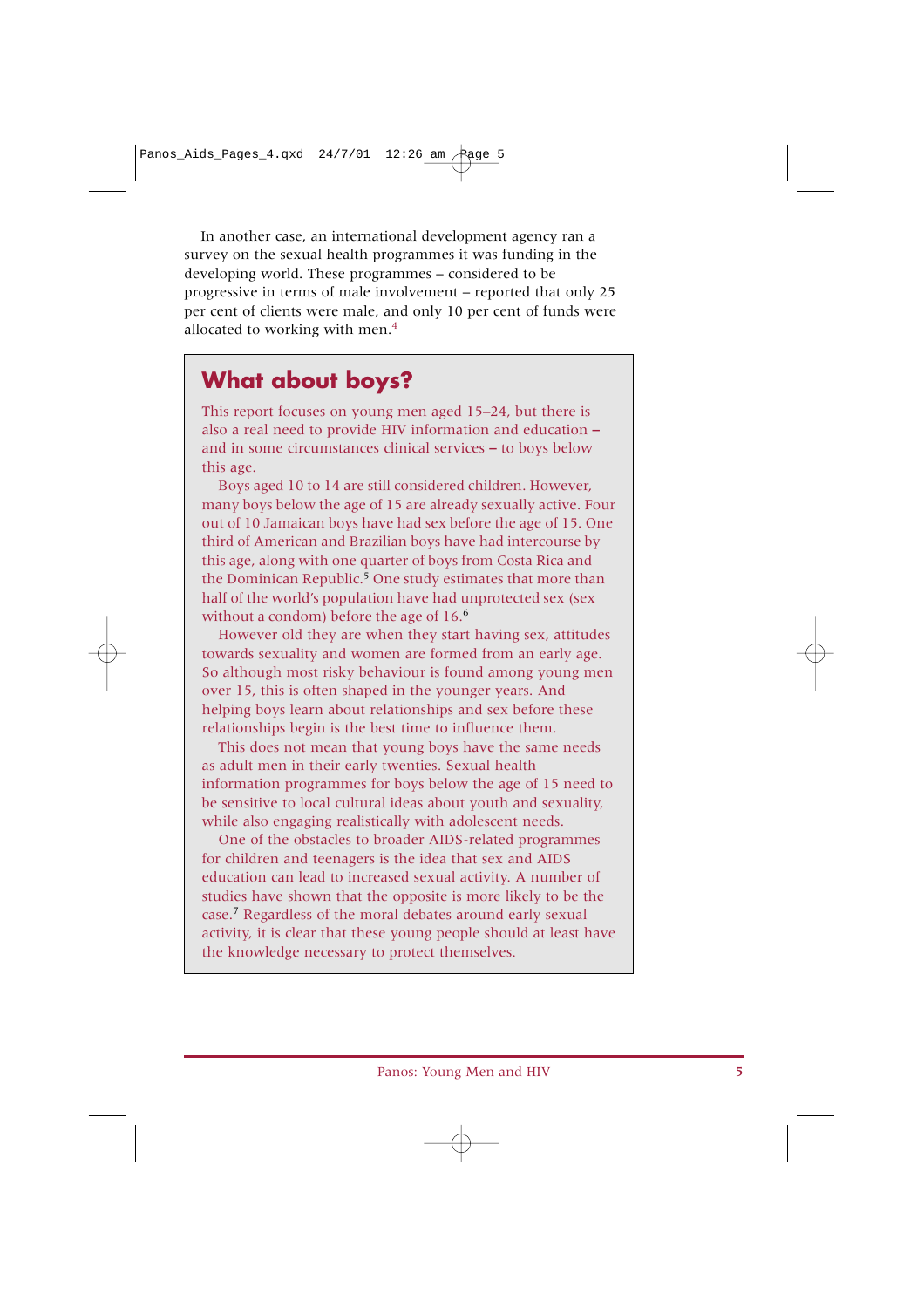One key reason why young men have been overlooked in the response to HIV lies in the history of reproductive health programming. Most reproductive health services – which until recently represented a large part of the health infrastructure dealing with HIV/AIDS – are run by and mainly cater for women. In the past, sexual and reproductive health was centred on family planning and was considered a female domain. But with the emergence of the AIDS pandemic, including men became an urgent necessity. Recognising this fact, the 1994 International Conference on Population and Development made a number of clear and highprofile statements on the need to increase male involvement.

Despite this, the basic fact remains: the needs of young men and their roles in the epidemic are poorly understood and given relatively little attention in HIV/AIDS programming.

### Roles and attitudes

Young men do not seem to represent a particularly vulnerable group. They do not easily evoke feelings of sympathy and compassion. Often their expressions of frustration and marginalisation discourage those in the community who might be able to offer assistance. When we are insulted on the street, or mugged, or worse, the chances are that the perpetrator will be a young man, or – more likely – a group of young men. And popular notions of masculinity mean that boys are not supposed to cry, or to complain about their suffering. So the fact that society is often victim to the actions of young men who outwardly seem tough and aggressive means notions of vulnerability and neediness do not easily fit.

*"Provided you have no job, people will say you are 'mwezi' (thief). Youth are considered a bad group in society, especially those who have no jobs. Society does not respect them."*

20-year-old man, Dar es Salaam<sup>8</sup>

*"I think boys never become men... never become responsible. They just grow up and become hairy... They mature little. Even with experience, they always have their childish part."*

Adolescent woman, Rio de Janeiro, Brazil.9

It is also important to note that while some elements of masculinity can create risks from HIV, other elements actually protect against the virus. For example, many young men aspire to become fathers at some point in their lives. In many cultures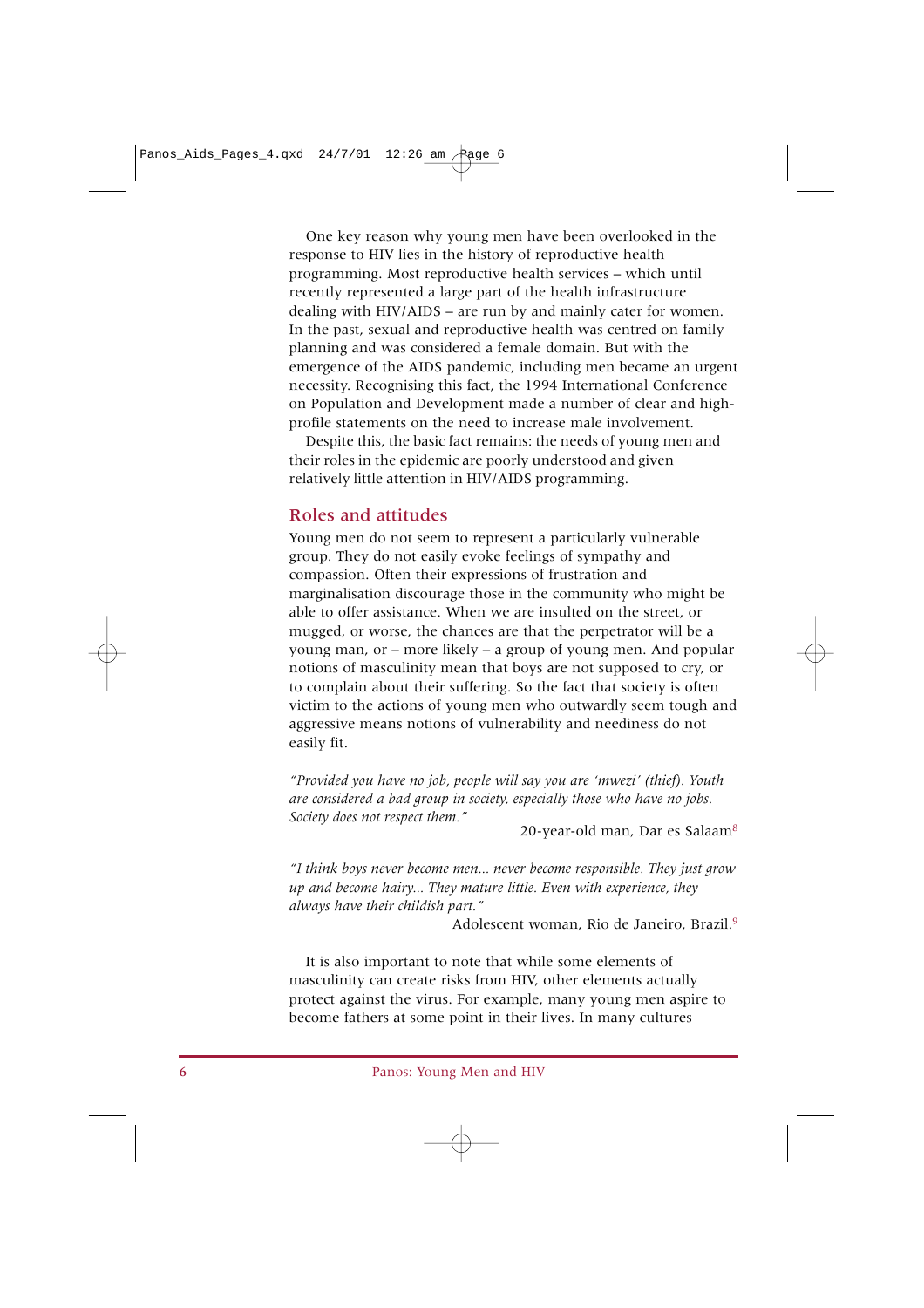fatherhood implies responsibility and care – attributes that could be channelled into HIV prevention. Other common masculine ideals that can form the building blocks for change include the idea that men have to physically protect their partners and the concept that young men have to be physically fit (and therefore free from disease). Assertiveness, free-thinking, teamwork and the willingness to fight for what is right are also associated with what it means to be a man in many parts of the world. All these are masculine ideals that can be harnessed in the fight against AIDS.

If young men are to be included in the response to HIV, then their views need to be heard. This will ensure interventions are appropriate to this particular group, and will also help the young men take ownership of the AIDS problem and help keep them as partners in the response. That means that when new approaches that involve young men in the response to AIDS are designed, young men must be given a voice in all stages of the process. They often have very clear views about what should be done to help them protect themselves and their partners.

The AIDS Committee of the South African Youth Council and male representatives from an AIDS Committee of the Kenyan Mathare Youth Sports Association listed a number of priority issues for policymakers to address.

#### "Help create more jobs"

Poverty and lack of opportunity as a major obstacle in changing attitudes and behaviour relating to HIV/AIDS.

#### "Make youth more HIV/AIDS conscious"

Information and education are a top priority.

#### "Teach young men to help themselves because this is not only a government problem. Assist us in our own fight against HIV/AIDS"

Young men, along with young women, have a right to determine their own futures. Programmes for young people should empower both to take ownership of the struggle against HIV/AIDS.

## "Seek youth development by providing a youth desk in every local government office"

Young men are often marginalised from larger systems of power and decision-making. Practical and democratic measures should be taken to ensure that young people are given a voice in government.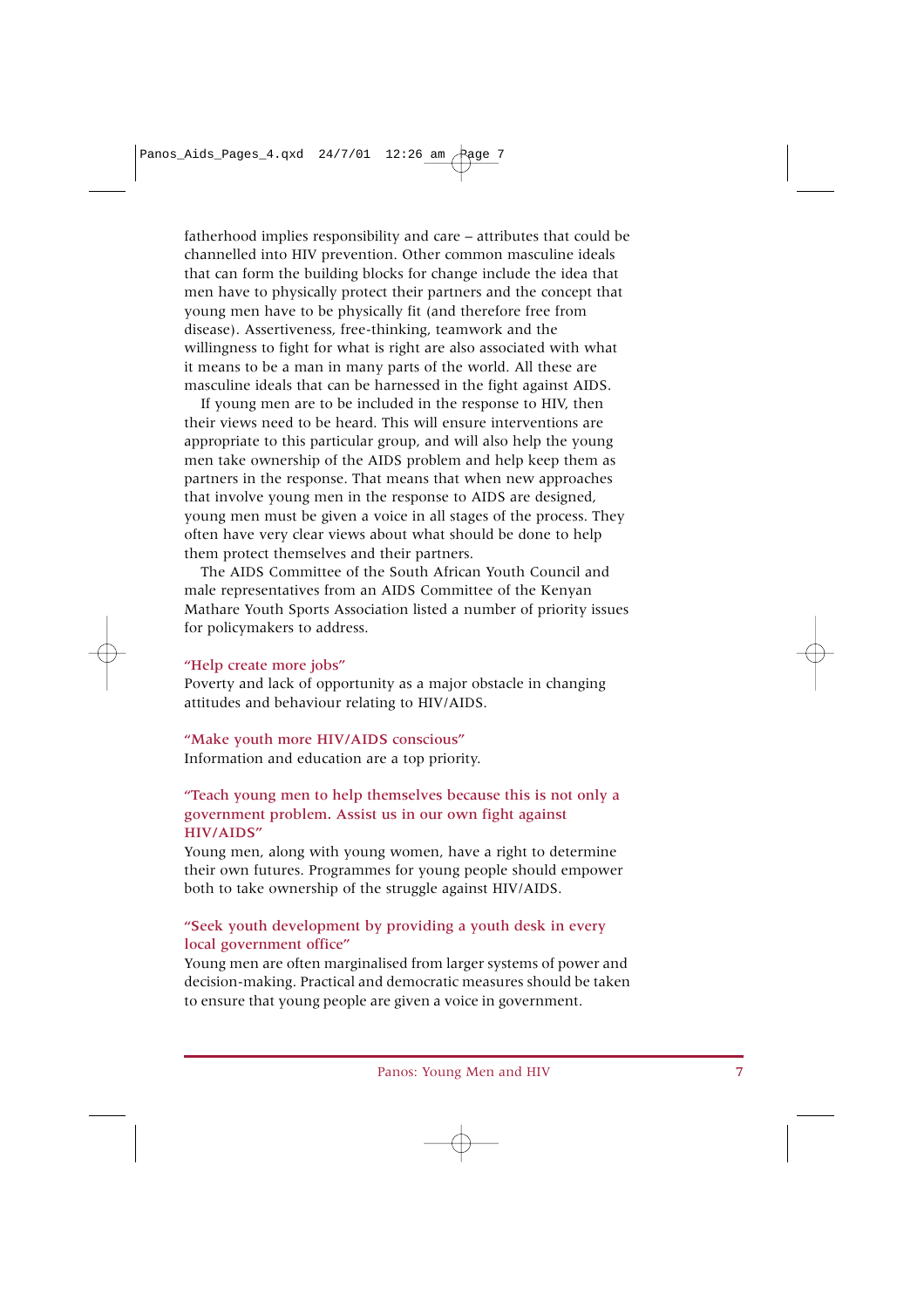#### "Build more youth counselling centres in the communities"

Young men and women need HIV/AIDS services, which can cater for their needs. Young men have been excluded from such services due to their gender and life stage.

#### "Start teaching about AIDS in our school curriculum – in a language understood by the youth"

In many countries, school education on HIV/AIDS and sexual health does not address the needs of young people. Young men want clear guidelines on sexual health issues.





*Looking askance in Ouagadougou, Burkina Faso: there should be no competition for resources between young men and young women, but a struggle for the rights of both.*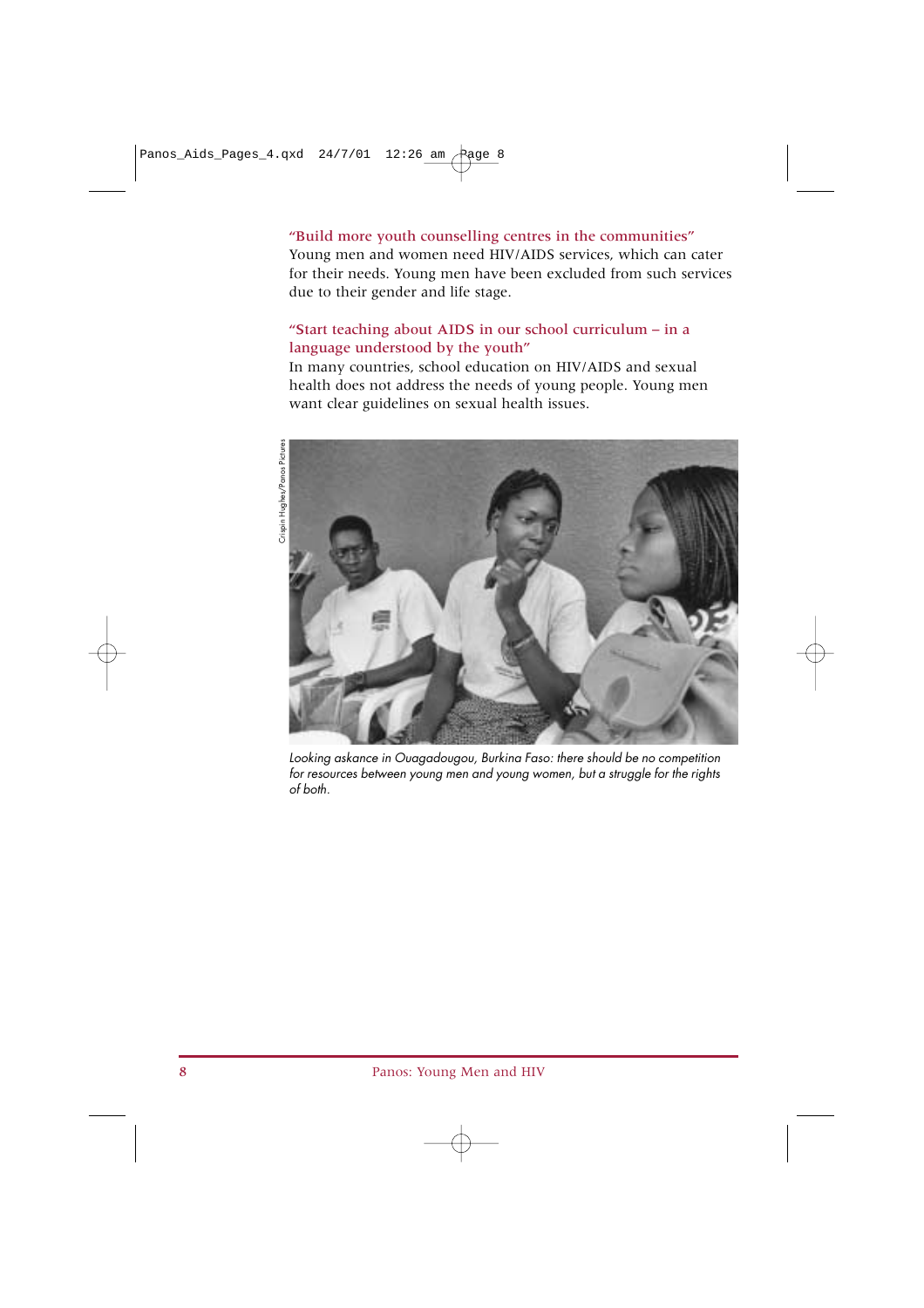## **Don't forget young women**

The focus on HIV/AIDS and other gender and reproductive health issues must be expanded to include young men but clearly in no way should resources or attention be diverted from protecting young women from HIV.

This point can hardly be stressed enough because for years those working in the area of women's rights and reproductive health have fought for improvements in the lives of women. This battle has involved raising awareness and highlighting the way that different societies and cultures perpetuate the power relations that disadvantage women. The battle is still being fought and, although real progress has been made, countless women around the world still suffer discrimination and disadvantage in every aspect of their lives.

Any argument for broadening the response to HIV to include young men needs to begin with acknowledging that young women are far more vulnerable than young men to HIV/AIDS. Their bodies offer less physiological resistance to contracting HIV, and socially their status and gender roles put them at greater risk from the virus. In sub-Saharan Africa, the HIV infection rate among teenage girls is five times the rate among teenage boys*.*

There must be no sense then, that a focus on young men detracts from the focus on young women. There can be no competition between men and women, but a shared struggle for the rights of both. In Latin America, where services targeting young men are relatively developed, some organisations avoid the issue of competition between programming for boys and programming for girls by presenting both within a unified gender approach – helping them understand that their attitudes and behaviour towards each other are frequently determined by the gender roles that society imposes.10

Gender theory – why men and women behave the way they do – has informed the women's rights movement throughout and has developed in line with contemporary social change. These developments include a new focus on "what makes a man" – looking at the components of masculinity and how they are learned. Looking at men in this way makes it possible to understand their behaviour towards women and also to consider the challenges that men face.

The AIDS pandemic has focused international attention on these issues particularly as they relate to sexual risk. And with this new focus has come the recognition that many ideas of "masculinity" not only put women at risk from HIV, but greatly disadvantage men as well.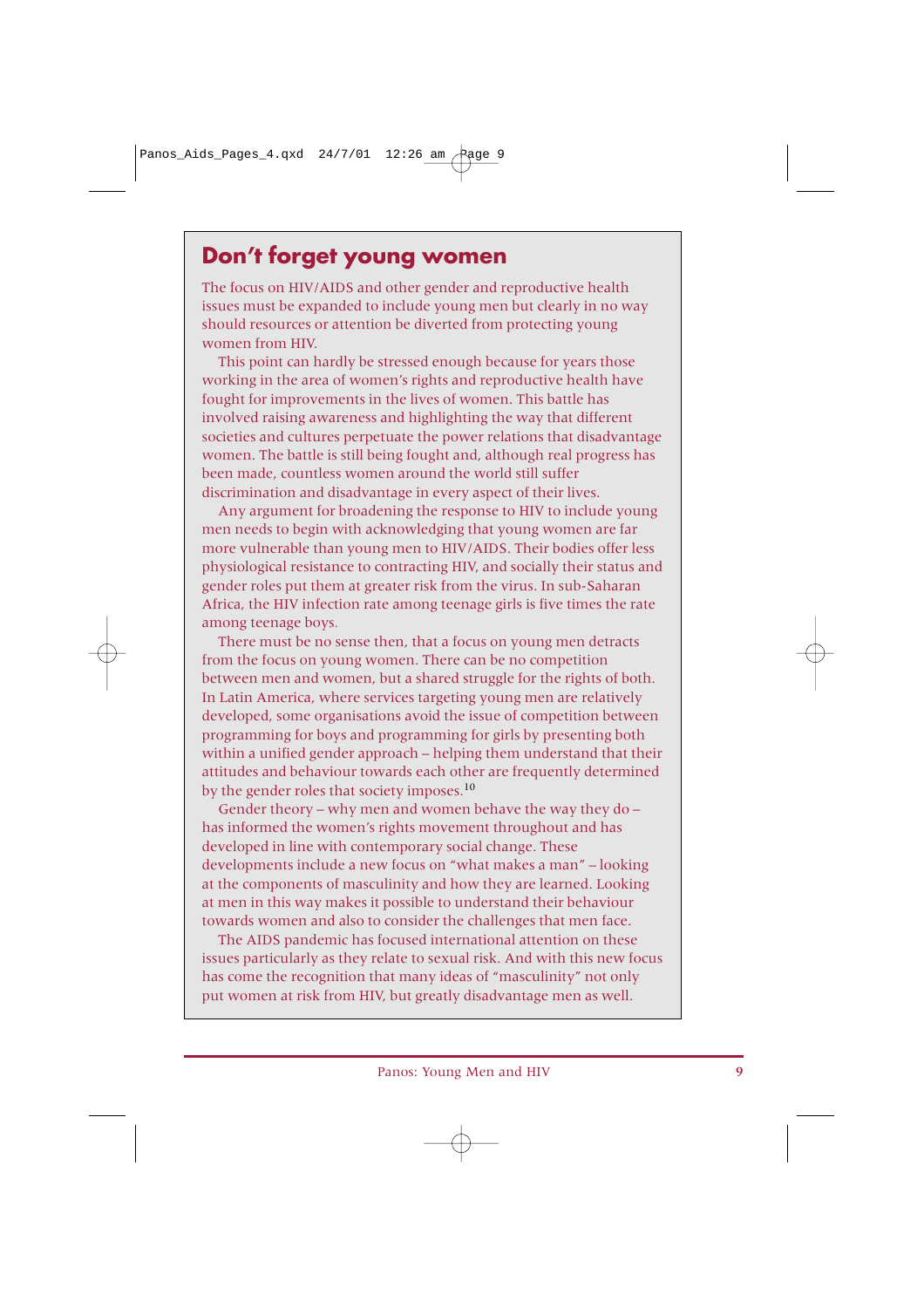## 2 Masculinity, poverty and risk

## Ideas of masculinity

Much has been written and spoken about the status of women<br>in society and concepts of femininity – how women are<br> $\frac{1}{2}$ expected to behave. Ideas of masculinity – "what makes a man" – are discussed much less frequently.

Concepts of gender change over time, from culture to culture and even within cultures; nonetheless, there are common denominators that influence young men's lives. Across the world, masculinity is associated with bravery, physical and psychological strength, independence and sexual activity. In some cultures specific aspects of masculinity are emphasised, as in circumcision rites in parts of Africa where young men are expected to tolerate high levels of pain, or in many parts of Latin America, where, until recently, fathering many children was seen as proof of virility.

Masculine values are instilled by society as a whole and reinforced by peer pressure. As part of the process of developing an independent adult identity, young men often "hang out" in public spaces, away from the influence of parents. They associate and identify with other young men and express their group or individual identity by transgressing social boundaries – often leading to conflicts with authority. Failure to conform to group ideals can lead to acute discrimination or disadvantage.

Sex and masculinity are closely entwined in many young men's eyes. In some societies, such as Latin America and Thailand, it has been traditional for a young man's first sexual experience to take place when he is taken to a sex worker by an older relative. This event formalises entry into manhood, equivalent to teenage circumcision or other rites practised in other cultures.

Young men are often encouraged, by each other as well as the culture in which they live, to see women as sex objects, whose personalities and wishes are subordinate to the demands of men. From this perspective, key qualities for women include virginity, fidelity and fertility. Women themselves may also internalise such attitudes, leaving them open to manipulation by men.

Both modern and traditional culture may also strongly influence young men's behaviour. Polygamy, which was originally an expression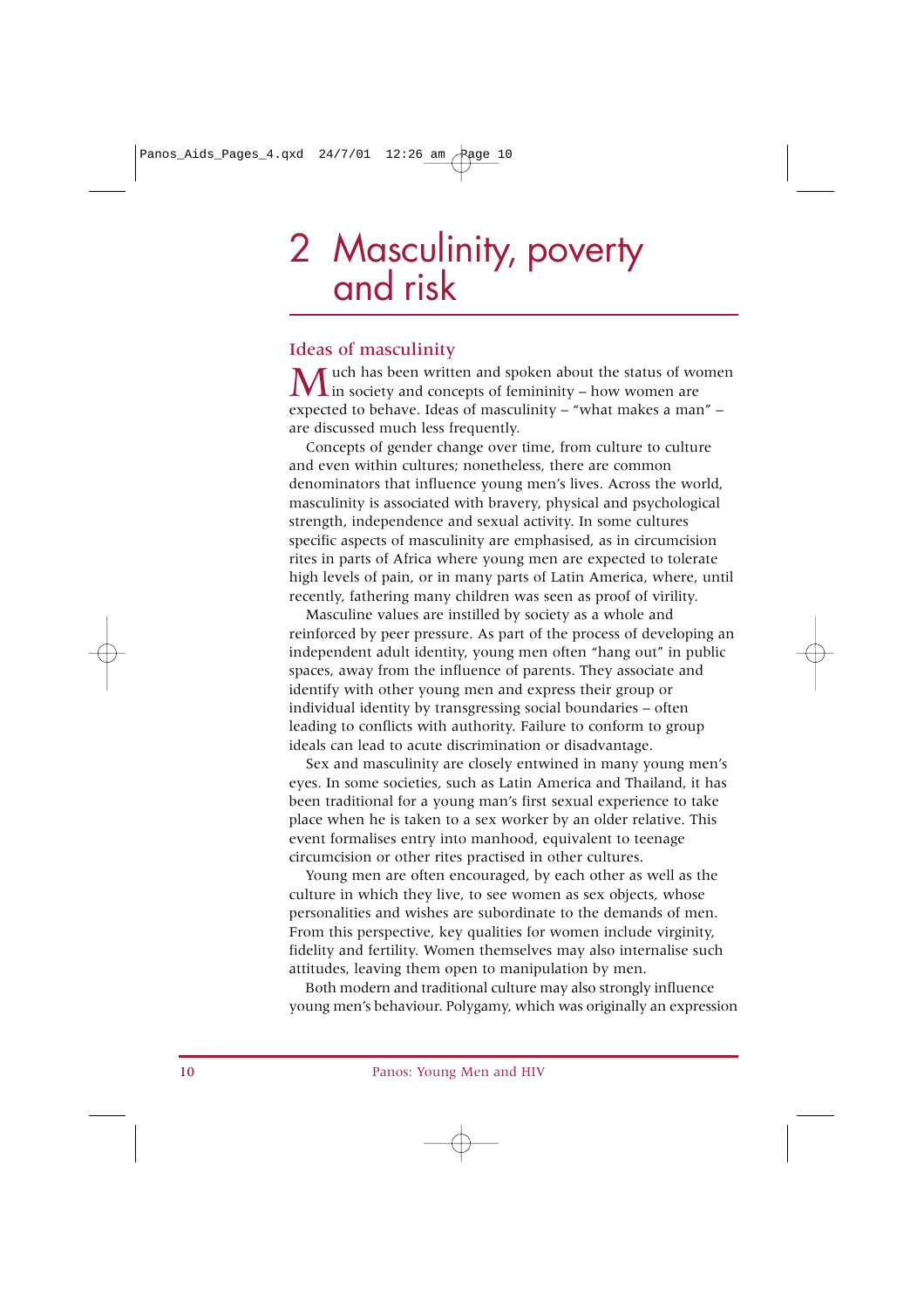of wealth for older men, provides a rationale for young men, however poor they may be, to have more than one sexual partner.

Many young men question these values and seek alternatives that allow them more equal relations with young women. For many more, however, the very ideals of psychological strength and independence that lie at the heart of common perceptions of masculinity prevent them from admitting ignorance or weakness. In this way, patterns of sexual inequality and exploitation repeat themselves from generation to generation.

## How many partners?

*"If a girl runs after you and you don't have sex with her, everybody will laugh at you. She makes your name public in town that you are not a real boy, that you are impotent."*

Boy from Guinea<sup>11</sup>

All these factors mean that young men have a great deal to live up to, and although they normally initiate sexual activity, they may also find it difficult to refuse sex. Having large numbers of sexual partners can be a way of expressing virility and manliness. As boys grow up they are often under pressure to have sex, sometimes as a formal expression of their entry into adult status. Women, on the other hand, are often expected to remain "pure" (refrain from sexual activity).

*"Prestige comes with having had sex especially when you are telling stories about girls and love. If someone has not ever had sex with a woman, he is viewed as inexperienced and foolish."*

24-year-old man, Dar es Salaam<sup>12</sup>

The result is that men tend to have more sexual partners than women. In many countries they begin sexual activity at an earlier age, and marry later than women.<sup>13,14,15</sup> This means that they spend more time being sexually active but unmarried – a phase in which multiple sexual partners is common. This sex is not in itself a problem in terms of HIV, but where it takes place without a condom, it can have deadly consequences.

Surveys have shown dramatic differences between the numbers of sexual partners that young men and young women have. Statistical research methods are unlikely to give a completely accurate picture. Boys are likely to over-report their numbers of sexual partners, and girls may well under-report, due to the respective social expectations of each group. In Jamaica, for example, adolescent boys were 14 times more likely than girls to report their sexual experience inconsistently.<sup>16</sup>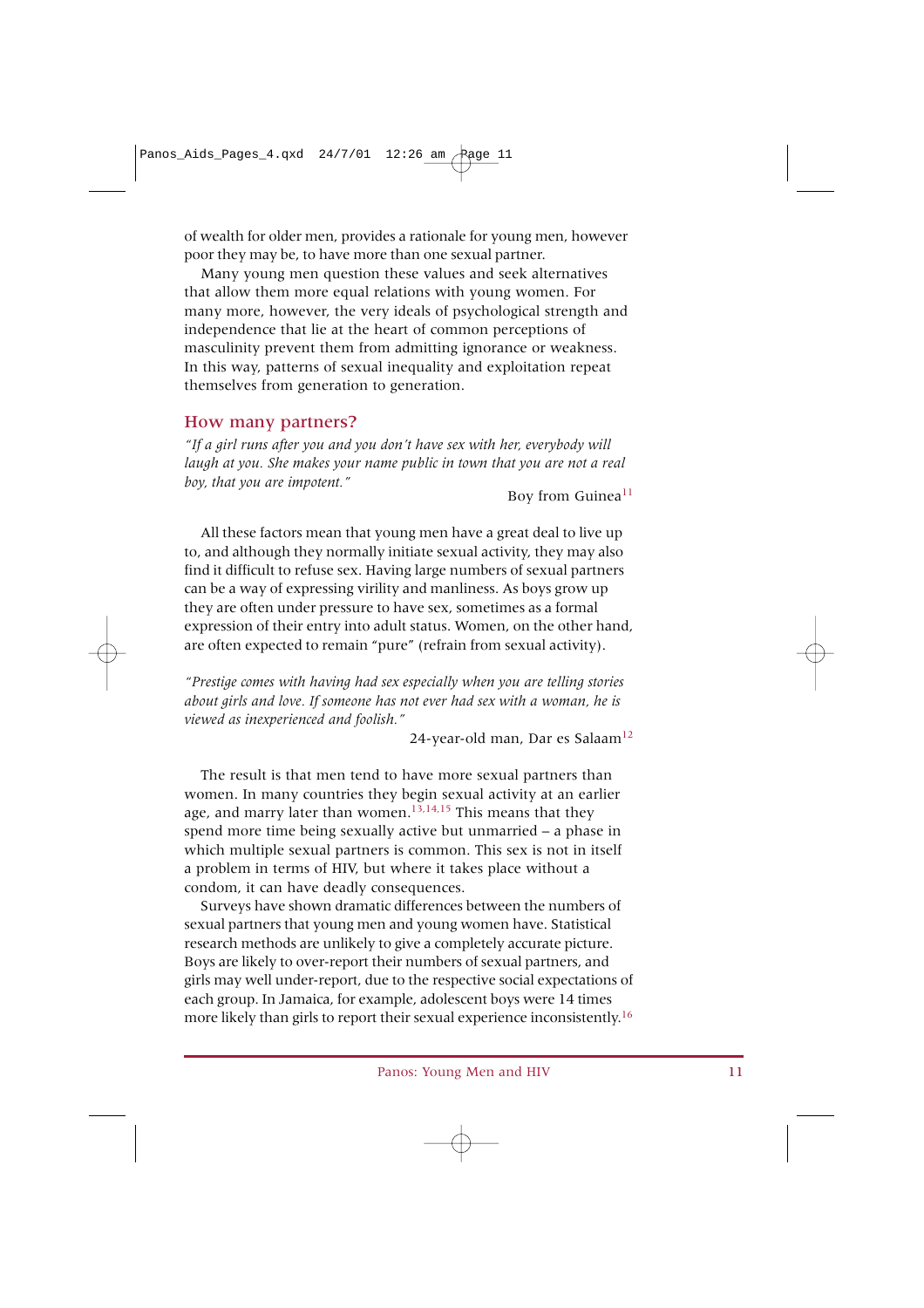However, even when over-reporting and under-reporting are taken into account, these studies show marked differences in sexual behaviour. In Brazil 61 per cent of unmarried young men aged 15 to 19 reported having sex in the past 12 months, compared to only nine per cent of unmarried women in the same age group.<sup>17</sup> In Thailand, 29 per cent of men aged 15 to 19 had sex in a 12-month period, compared to only one per cent of women of this age group.<sup>18</sup>

Young men are also much more likely to have multiple sexual partners than older men – even than those in their late twenties. And this is not just the case in a few individual countries. The graph below shows the rates of casual sex averaged out between five countries around the region of Africa most affected by AIDS. In these countries, on average, young men in their late teens and early twenties are particularly likely to have casual sex.

Although young men have more sexual partners than young women, they are still less likely to become infected with HIV. This is partly because women are physically more vulnerable to the virus and so likely to contract it earlier than men of the same generation. In some cultures it is also partly because young women are more likely to take sexual partners from older generations ("sugar daddies"), who have a higher chance of being infected.

## **Proportion of sexually active people having at least one partner other than a regular partner in the last 12 months in Zambia, Kenya, Lesotho, Uganda and Swaziland**



Data interpreted from UNAIDS Epidemiological Profiles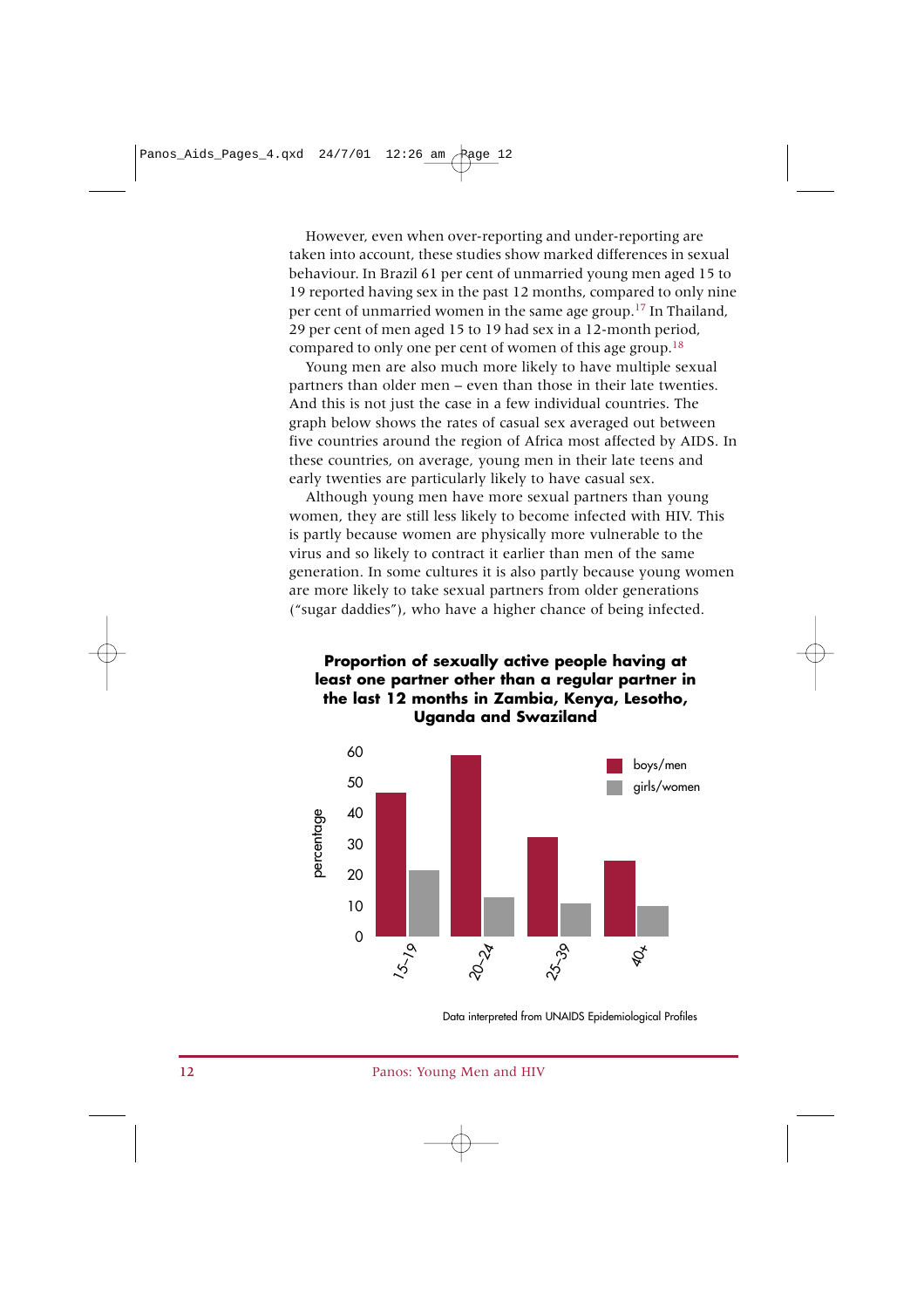## Poverty and sex

*"Around here there is only football, drink and sex. When it is dark there is only drink and sex. And when the drink runs out, there is sex."* Young man from a rural area, Ivory Coast<sup>19</sup>

*"My mother insists that I find a job. Sometimes I run away from her so I don't have to answer [when she asks me if I found a job]. I look and look but I can't find a job. It's hard."*

Young man in woman-headed household, Brazil<sup>20</sup>

Poverty underlies much sexual behaviour. While young women frequently agree to intercourse with men they would otherwise avoid, for the sake of gifts or money, poor young men with few other options in their lives find sex a source of pleasure without cost. (In contrast to young women, who must often bear the burden of unwanted pregnancy, higher vulnerability to sexually transmitted infections and sometimes shame.)

Poverty and sex interact in other ways. If men are supposed to be powerful, how can poor young men gain power in a time of rapid social change? If men are supposed to be strong, how can they prove their strength when they live in densely populated urban areas with no employment and no recreational facilities? If men are supposed to be able to support a family, how can they do this with no money and few legal opportunities for acquiring it? And how can impoverished men pay bride-price in societies where this is seen as a necessity? All these frustrations are made worse by a globalisation of the media, showing images of powerful men with affluent lifestyles that are completely unattainable.

Where every other door appears closed, young men feel that one way of asserting their masculinity is through sexual intercourse. And for many young men, whether or not their partners consent to sex may be irrelevant.

Young men in impoverished communities have many needs. Educational opportunities and employment may be scarce. Sometimes the only means of income available involves strenuous manual labour, low job security and little or no control over working conditions, such as in the mines of Southern Africa, seasonal work on farms or as truck drivers' assistants. While such work in itself does not carry a risk of HIV infection, it can lead to intense frustration and lack of personal satisfaction which can only be released in escapist behaviour such as getting drunk, taking drugs or having sex. And where poverty makes young men turn to sex work, there is a direct risk of infection.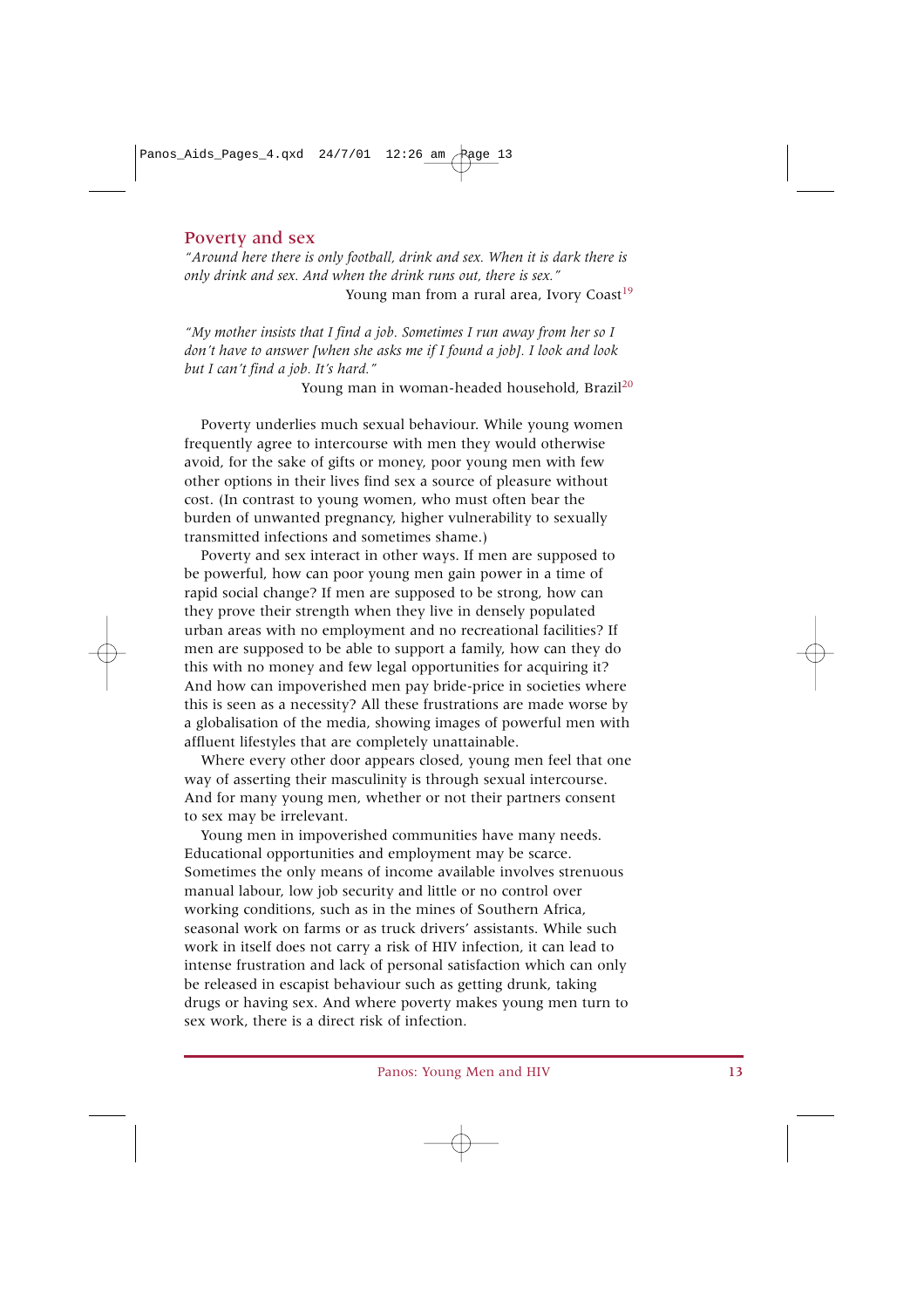All these factors combined mean that boys may find themselves reaching manhood in a society where expectations are high but opportunities are rare. In the WHO study mentioned earlier, the most pressing needs of young men were thought to be training and employment, followed by sexual health services, with other issues relating to masculinity, identity and relationships coming later. The fact that training and employment were seen as more important than health indicates how poverty and lack of opportunity are the key issues for many young people.

Although most young men still reach adulthood without serious problems, for others attempts to "be real men" or prove their masculinity may involve crime. Or, where frustration sets in, selfdestructive sexual or drug behaviour can offer them what seems to be their next-best reality.

By looking at young men in terms of their gender roles and understanding the many challenges that they face, we can move from a position of blame towards a more constructive position.

#### Drugs and alcohol

*"Sometimes you hear parents saying 'What kind of a child are you? Your job is taking bhangi (drugs), always taking bhangi.' They are just blaming us but the real situation is that we have no point to start."*

18-year-old man, Dar es Salaam<sup>21</sup>



*A day's pay – boys who work as labourers in Dhaka, show off the money they have earned.*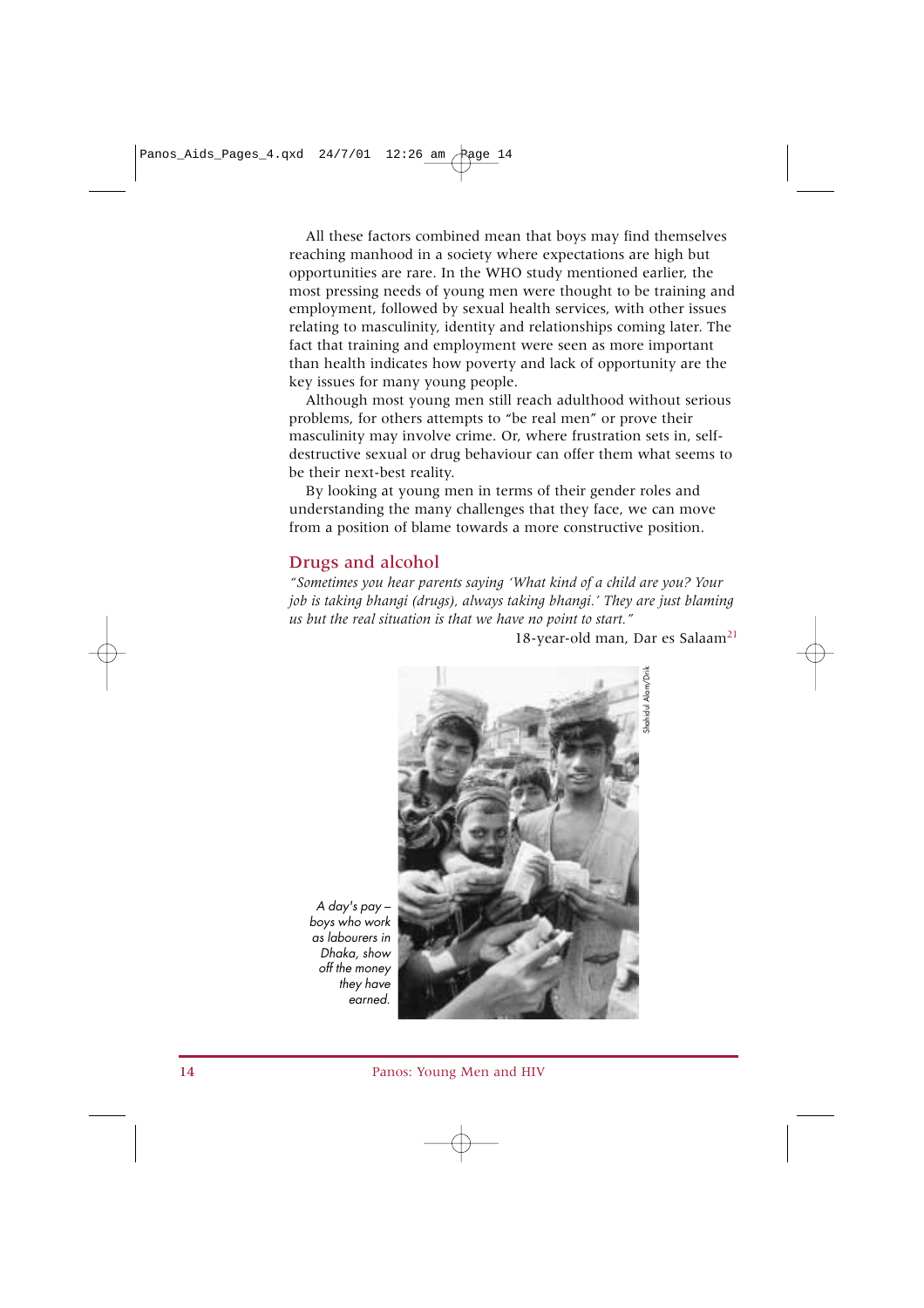## **Means of transmission**

Worldwide, most HIV infection occurs through vaginal intercourse. But there are other ways of passing the virus. Anal sex, the riskiest form of sex in terms of HIV transmission, occurs amongst a significant number of heterosexual couples, and between men having sex with men. There is also a small chance of contracting the virus through oral sex. Engaging in any of these activities involves a risk although this can be greatly reduced by using male or female condoms.

Another major way in which the virus can be transmitted is through drug-injection where shared equipment gives HIV a direct route into the blood. In many countries, for example Ukraine, Moldova, and the Russian Federation, drug injection accounts for well over 70 per cent of new HIV infections. Injecting recreational drugs always creates a health risk, but there need not be a risk from HIV when injecting drugs. Using uncontaminated drugs and clean, sterilised equipment with each injection will prevent HIV infection.

There are other ways of contracting HIV. Blood transfusions, and any other practice involving an exchange of blood or sexual fluids, can lead to infection if the source blood or fluid has traces of HIV. However, for most, the risk of contracting HIV comes though some form of sex or through injecting drugs. And young men are particularly liable to taking extreme risks in both of these activities.

Another factor may introduce itself into the relationship between poverty and sex: recreational drugs, including alcohol. Such drugs have been a part of life in nearly every society since the beginning of recorded history. These range from alcohol and cannabis, to crack cocaine and smack. The strength of these drugs varies, as do their implications for HIV infection. Drug-taking is often related to poverty, either as a coping mechanism to ameliorate its effects or, where profits are high, as an apparent door into wealth.

Between six and seven million people worldwide are estimated to regularly inject drugs, particularly in richer countries, Eastern Europe and South America. In Russia in 1998, where following the collapse of the Soviet Union traditional social and economic structures had fallen away, it was estimated that there were between 500,000 and 700,000 people injecting drugs, over 20 times the number who were doing so in  $1990<sup>22</sup>$  In Ukraine, which has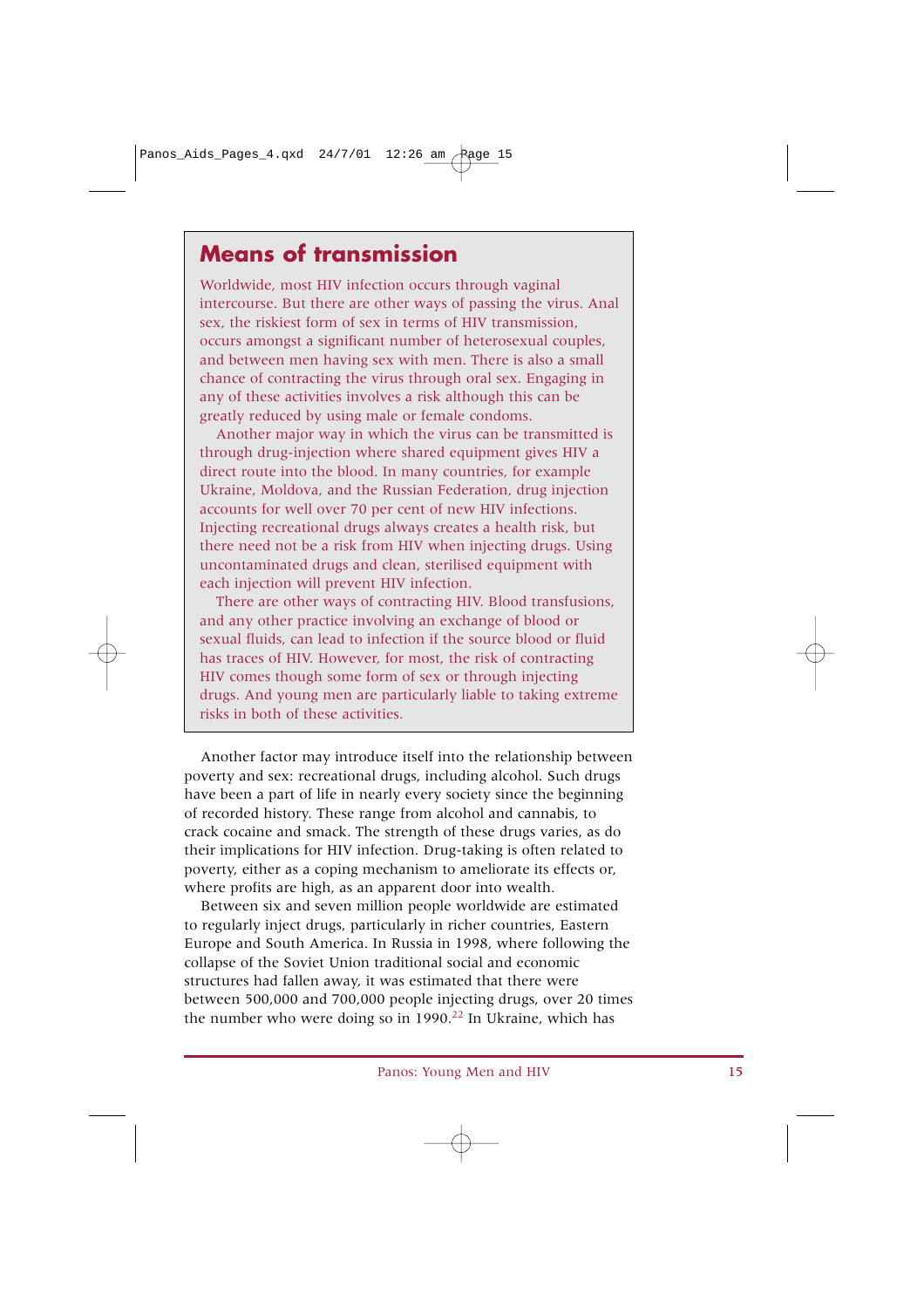## Young men, beer and sex

Richard is a shy young clerk in Livingstone, in southern Zambia. Like many young men in the town, he finds himself on a nightly ritual, which takes him to a popular open-air nightclub.

He speaks more openly about his life in Livingstone as he sips his second bottle of beer. He says, "I come here because I am lonely. This place provides music, roast meat and entertainment. The evening goes faster than when I go straight home from work."

Richard's dream is to raise enough money and return to Lusaka, the capital city, where his girlfriend works.

After two hours of sitting and talking, the number of men in the bar increases. So does the level of music. Gradually more girls begin to arrive. Richard says many are sex workers. The young men dance first. "They intend to attract the attention of some of the girls. This is what happens every night but the girls won't move until they observe that the men have taken more than three bottles of beer".

Once the young men are clearly getting drunk, the sex workers begin to dance as well. "It is during the dance that the negotiation for the price of sex is made," says Richard, pointing to a couple locked in a slow dance.

"I know it too well from experience. I have gone through the process so many times. I still regret the time I had sex without a condom and yet I had it in my pocket. I failed to use it because I was too drunk to think properly. I wanted to enjoy sex so much that I did not think about protecting myself with a condom. Now I have to worry all the time about HIV infection," he says.

Richard's life is typical of many young men in most Zambian cities. One in five adults is HIV-positive. No one knows exactly how many new infections occur after drinking in bars or beer halls but it is likely to be many. In Zambia, beer drinking is often jokingly referred to as the "nation's favourite pastime". Most alcohol consumption is relatively harmless – part of a social event where friends can chat and relax. But often drinking beer leads men to be less cautious, and more likely to engage in risky sex.

In a country where opportunities for young women to make money are scarce and poverty is widespread, many young women are forced into sex work. The high level of alcohol consumption and the large numbers of women involved in sex work lead to conditions ideal for the spread of HIV. Men, especially young men, often have sex with sex workers and then go home to infect their wives or girlfriends.

There are prevention programmes targeting young men. Dr Kwasi Nimo is the Regional Health Coordinator for Africa and Health Advisor for World Vision Zambia, an international non-governmental organisation. He believes that beer is the key to the problem. World Vision has created teams of young people who frequent bars and nightclubs as peer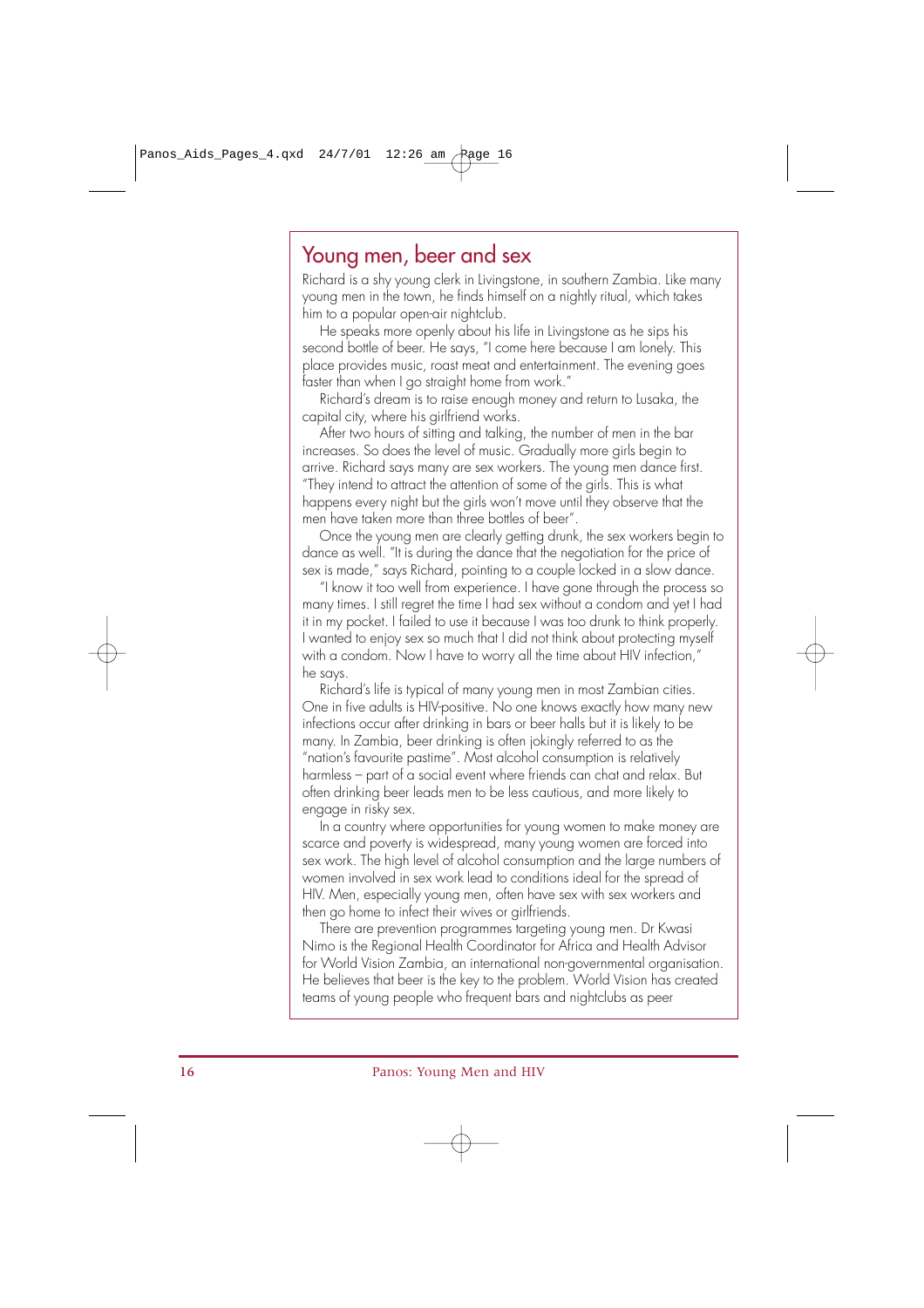counsellors. Dr Nimo explains: "We are aware that the young men are a very essential component in the fight against AIDS. We are also very aware that the young men are also very vulnerable to beer drinking due to lack of recreation".

But the government has reduced the price of beer. Edgar Keembe, a member of parliament, believes the excessive availability of beer in Zambia is a major contributing factor to the spread of HIV/AIDS.

During a recent march protesting about government incompetence in responding to the AIDS epidemic, the youth made their views quite clear, stating that "Parents do not understand us. It is we who have to deal with things like AIDS, drugs and alcohol".

The young men in the bars agree that there has been an increase in alcohol intake by young men and women and it is contributing to the spread of HIV infection. They attribute the increase to lack of recreation.

A growing number of youths are speaking out about abstinence as the best solution to HIV/AIDS. Francis Mulenga of Youth Alive, a Zambian non-governmental organisation, says it is unfortunate that some people consider abstinence to be unrealistic. He says that his organisation is helping young people to behave responsibly. And this includes drink.

"If you know that drinking leads to sexual activity, then don't drink," he states firmly.

*Jumbe Ngoma*

also seen an explosion in drug injection, estimates of 110, 000 people living with the virus in 1997 increased to 240,000 in 1999.23 In both these and other countries, failing health systems are often unable to cope with the health crisis that has emerged.

*"I could lie in my bed for hours, screaming for help. But no one would come... The doctors told me if I wanted any medication, I would have to inject it myself... They didn't want to touch me."*

Young man, ex-drug injector with AIDS, Ukraine<sup>24</sup>

It is estimated that 80 per cent of drug injectors are men.<sup>25</sup> Injecting drugs may take place in homes or in organised centres, using sterilised equipment, or in the squalor of the shantytowns where appropriate hygiene is almost impossible. Where equipment is shared – either from need or to express trust or comradeship – the risks of infection with HIV and other diseases is high.

Young men are more likely to inject drugs than men in their thirties or older. Their reasons are varied: in addition to relief from the impact of poverty, they may experiment as an act of defiance against authority, out of a need to display their toughness, or as an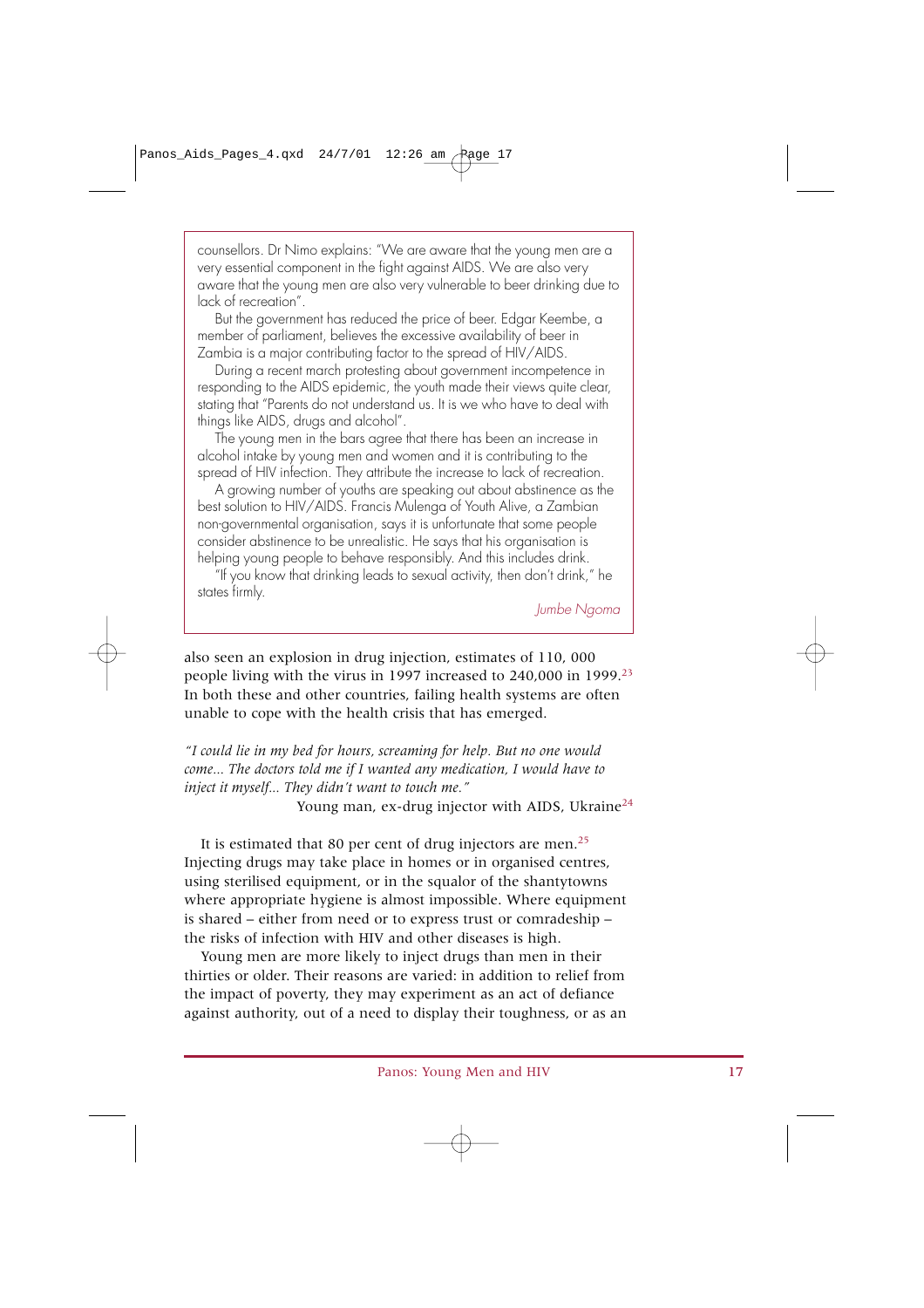act of solidarity with their peer group. Or they may inject because the society they live in offers few real opportunities for fulfilment or healthy self-expression.

Many recreational drugs require a sizeable income in order to sustain the habit. So many young men turn to sex work to pay for the drugs – studies in Argentina, Brazil, and Canada showed that at least a third of drug users of both sexes had exchanged sex for drugs at least once.<sup>26</sup> Young men may also turn to crime to pay for their drug habit and if they end up in jail then they face the danger of contracting HIV behind bars.

Non-injected drugs cannot transmit the virus, but they tend to lower inhibitions and make sexual encounters more likely, and safer sex less so. Alcohol in particular has an impact on the epidemic. Its consumption in large quantities, common among young men across the non-Islamic world, leads to many high-risk activities. Binge drinking – where people drink large amounts of alcohol with the intention of getting drunk – is on the increase in many developed countries. It not only makes safer sex less likely, but is linked to many other kinds of mortality, from traffic accidents to street violence. In Europe, alcohol is the biggest killer of young men<sup>27</sup> even when its association with sexual risk is not taken into account. In Southern Africa, beer drinking often precedes sexual violence.



*Tender moment – a young couple meet and share a beer at the Jazz Club in George Compound, one of the largest shanty towns in Lusaka, Zambia.*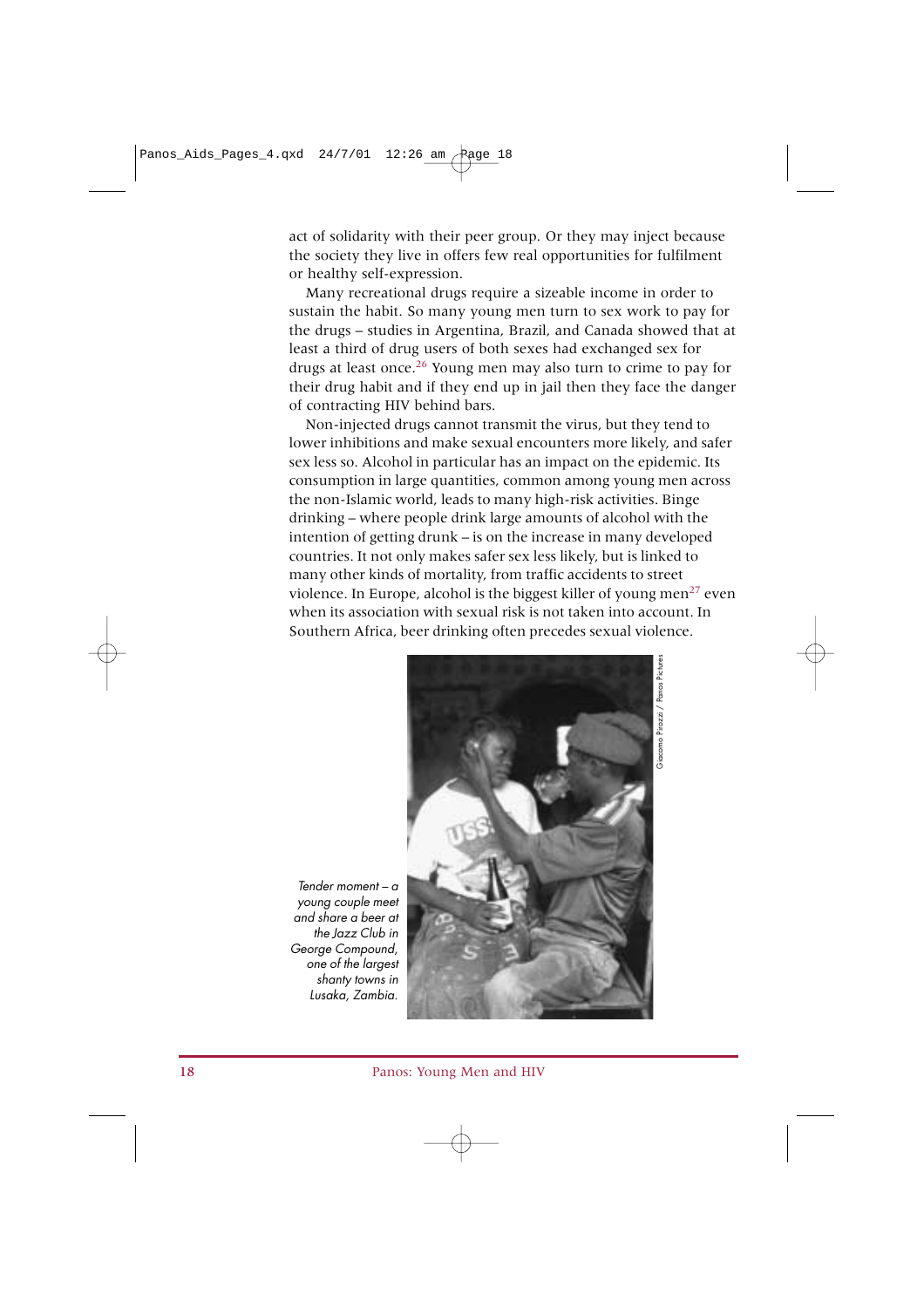*"I was at a drinking place... The beer was controlling my brain... She was there, then when she wanted to go I followed her... I clapped her down but when it happened I didn't even kiss her. So she hurt, hurt. She cried... At last when I finished, you know, I said to myself it's bad. You know, because she felt the pain."*

Young man in Zambia28

In Thailand, young men often celebrate pay day by drinking and visiting brothels.29 Elsewhere, young fathers often do not have sufficient funds to support their drinking, and this can lead to the financial neglect of their wives and children. In many regions beer drinking is a central part of what it means to be a man. For young men, the consumption of alcohol can be a rite of passage, something that makes them feel like they have entered manhood.

## Perceptions and knowledge

*"When boys reach puberty for the first time they go to ask other people about the changes that are happening to their bodies. They are advised to go and sleep with women. They believe this will fix the problem of wet dreams."* 19-year-old man, Dar es Salaam<sup>30</sup>

Poverty, drugs and alcohol and masculine values are not the only factors driving young men's sexual behaviour. Lack of knowledge of the realities and consequences of sexual activity and of the risks that both they and their partners face also play a role. Few young men receive comprehensive sex education; instead, they build up an incomplete and often inaccurate picture of their own and women's sexuality from 'insights' uttered by their peers, from pop music, Hollywood films and other media and from the behaviour and comments of older men.

Many young men therefore either feel they know everything about sex, or – because men are expected to be knowledgeable – are afraid to admit their ignorance. The result is that high numbers of youths remain misinformed about sex. In Paraguay and Mexico, for example, only a quarter of young men and women can identify a woman's most fertile period, yet in these areas the most common method of contraception is the rhythm method.<sup>31</sup> In another study a quarter of adolescents in Pakistan did not know how HIV spread.<sup>32</sup> Only five per cent of male university students in Ilorin, Nigeria knew that carriers of sexually transmitted infections and HIV can show no outward evidence of their condition.<sup>33</sup>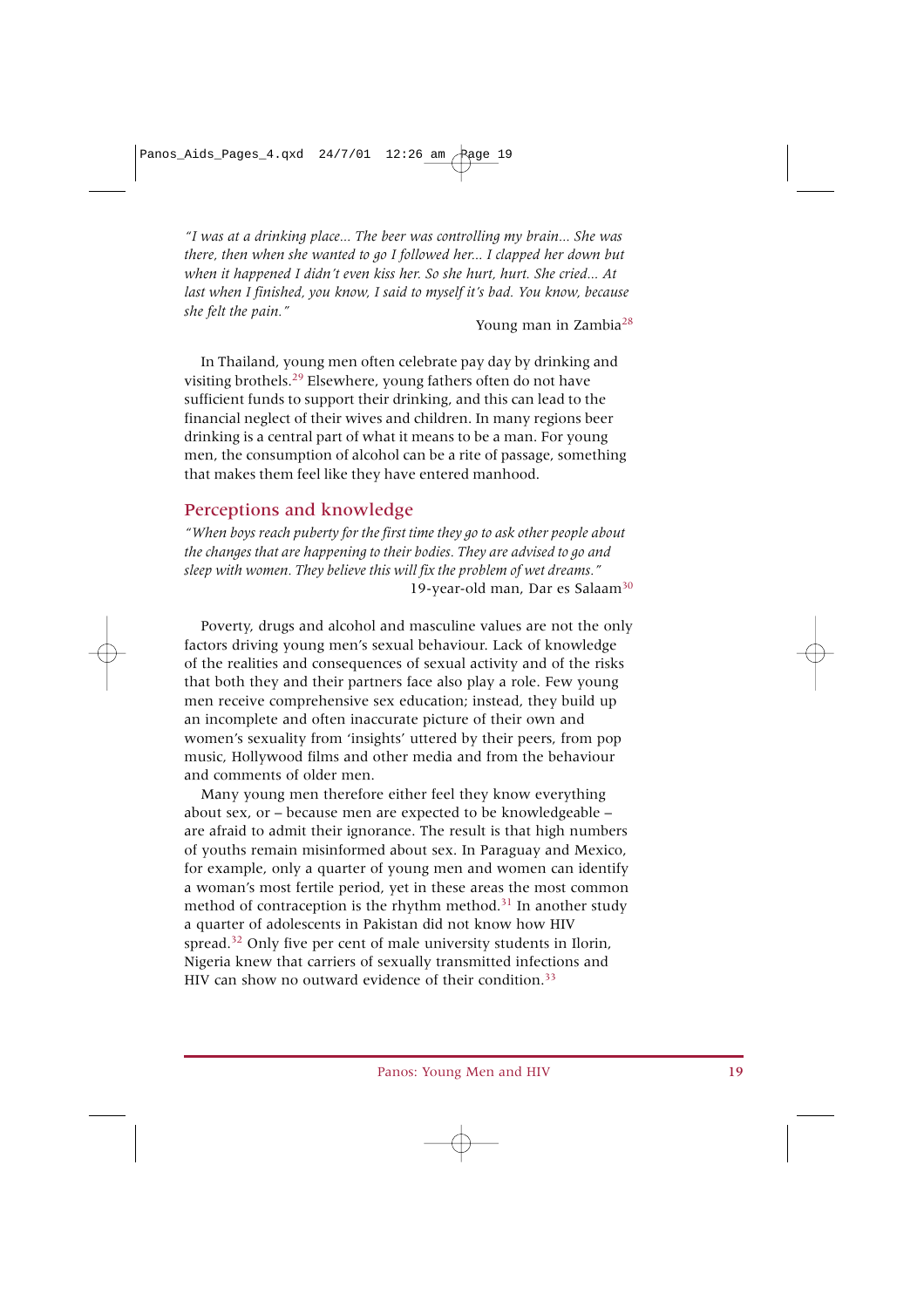## **Sexually transmitted infections**

Young men often still live with their parents and are expected to behave according to the parents' rules and regulations. In many parts of the developing world, sex before marriage, although extremely common, is considered immoral. Young men can rarely talk to their parents openly about sex. If they find themselves with a sexually transmitted infection they may not know where to find advice and treatment.

For the many millions of young people living in poor urban areas, where people live close together and with very little privacy, a trip to the local health clinic might arouse suspicion. For an adolescent, not yet secure in their sexuality and already afraid because of the disturbing nature of most sexually transmitted infections (STIs), the idea of such a trip – where they may well be known by staff or patients – is too intimidating to contemplate.

Adolescents often treat themselves with patent medicines or home remedies. Alternatively they may visit traditional healers or private pharmacists and physicians.34

*"When we get sick, we're all doctors."* Young man from Bolivia<sup>35</sup>

Traditional healers may prescribe effective remedies or ineffective but harmless herbal therapies. In many other situations dangerous treatments are administered involving inappropriate or poorly administered black market drugs or healing rituals involving unsterilised equipment.

*"If girls have periods, what do boys have? If I have sex with a girl, what are the chances of her getting pregnant? I wanted answers to such questions."*  Young man, Mumbai, India

Adolescence involves many stressful changes, and support and advice are key to healthy development. Anxiety can arise over a number of issues, such as penis size, unwanted erections, night emissions and the ability to perform sexually when required. There are also spots, pimples, and bodily hair to contend with – along with a powerful normative pressure within many cultures for young men to have a strong muscular physique. Where information is lacking, myths are common. Masturbation, for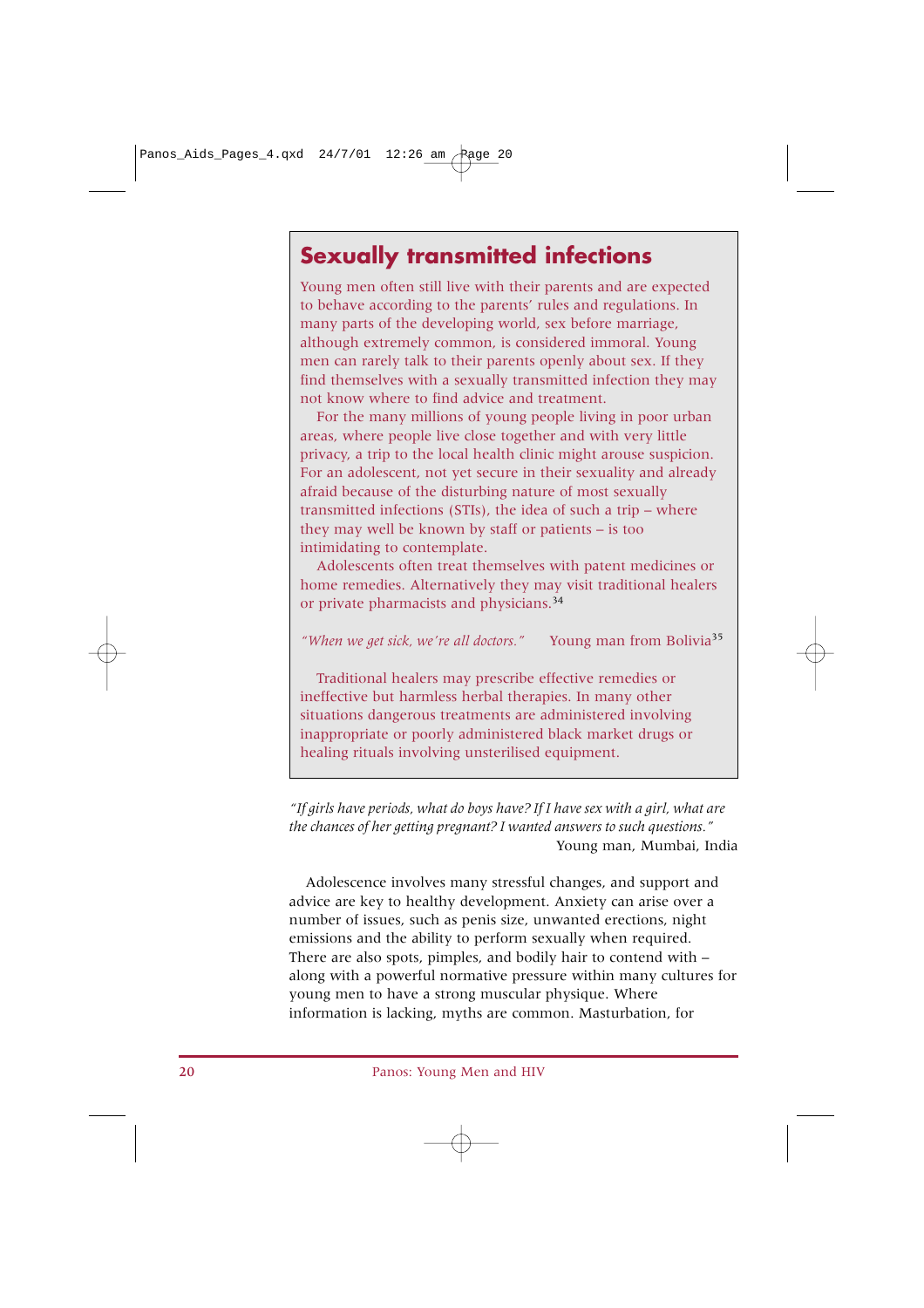example, is often thought to lead to blindness, hair-loss or hair growth on palms.36

It is not surprising, therefore, that many young men believe they are not at great risk from HIV/AIDS. In Zambia, 64 per cent of young men aged between 15 and 24 thought themselves at no risk at all from AIDS, compared to 53 per cent of young women. This is despite the fact that 63 per cent of young men in this age group had said they had sexual intercourse in the last year, and only 3.7 per cent reported using condoms the last time they had sex.<sup>37</sup>

HIV infection is not the only risk sexually active young men and their partners face. In addition to other sexually transmitted infections, there is the risk of pregnancy, and many young men become fathers before they are prepared for the role.

Increasing numbers of initiatives are addressing the problem of giving young men information about sex. A radio show in Kenya hosted a question-and-answer programme on sexual health. The telephone lines quickly filled up with calls, and a youthful crowd gathered outside to ask questions.38 In Egypt an AIDS Hotline was introduced in 1996. Most of the callers were aged between 13 and 25. By May 1998 the service dealt with over 1,000 calls a month, a number that surpassed all expectations.<sup>39</sup>

Opponents of sex education often argue that teaching young men about sex will encourage them to try it. The opposite is in fact true. When young men understand the risks of pregnancy and sexually transmitted infections that can result from intercourse, they are more likely to delay having sex or to use a condom. It is true that the will to learn, to experiment and to form new identities can sometimes create risk. But it is precisely these aspects of youth that also provide the potential for education and broader social change. Youth is best understood in terms of opportunities rather than problems.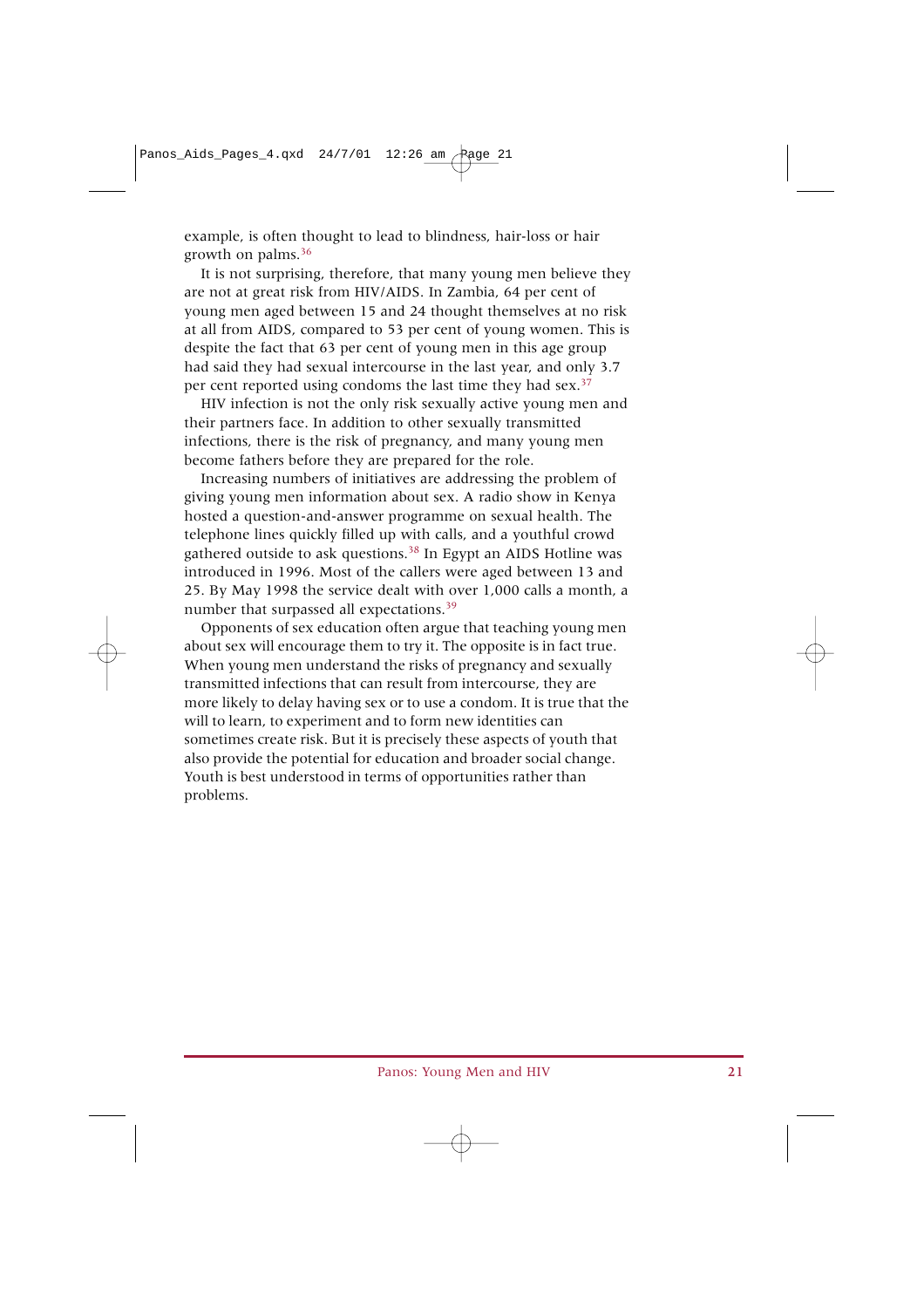## **Condoms**

More and more young men are using condoms to protect themselves from HIV/AIDS. This is usually the male condom, because the female version is relatively expensive and often unavailable.

Young men's attitudes towards condoms can be complex. They may think that they signal lack of trust in a partner; others report a lack of sensation when using them. Some do not think that they are reliable. This boy in a group discussion in Uganda expressed a common uncertainty:

*"We have heard that condoms have tiny holes. Can't HIV get through them? And can't sperm also get through?"* <sup>40</sup>

Others think that using condoms is immoral, while some believe that they are a good idea in theory, but difficult to use in practice. Due to the short-term or newly initiated sexual relationships in which young people frequently find themselves, condoms are often considered awkward intrusions into fragile situations.

"*If you are not married, then it is very difficult to wear a condom. Maybe she is just my girlfriend. If I tell her to use a condom it is a waste of time because I don't even know what her name is. Maybe she will run away before [having sex]."*<sup>41</sup>

Young people often have sex secretly, without parental consent, and this can mean sexual intercourse takes place hurriedly, or in out of the way locations. In these situations condoms are less likely to be used, especially when in many families, sex among the younger unmarried generation is frowned upon or is taboo.

For other young people, the condom's lack of popularity may be for more practical reasons. In some places, Ghana for example, the young complain that condoms are too expensive.<sup>42</sup> Poor experience can add to young men's reluctance to use condoms. Condoms are manufactured in different sizes, but these sizes are not always available causing them to be too tight or to slip off. Condoms may break – in the US 23 per cent of sexually active young men aged 17–22 reported that they had experienced at least one condom break in the previous 12 months.43 But condoms usually break because they are incorrectly used, and simple education measures could remedy this. Teaching young men to masturbate using condoms for example, although difficult in some cultures, would probably encourage use with the onset of sexual activity. When used correctly, condoms are a very reliable means of preventing transmission of HIV and other sexually transmitted infections.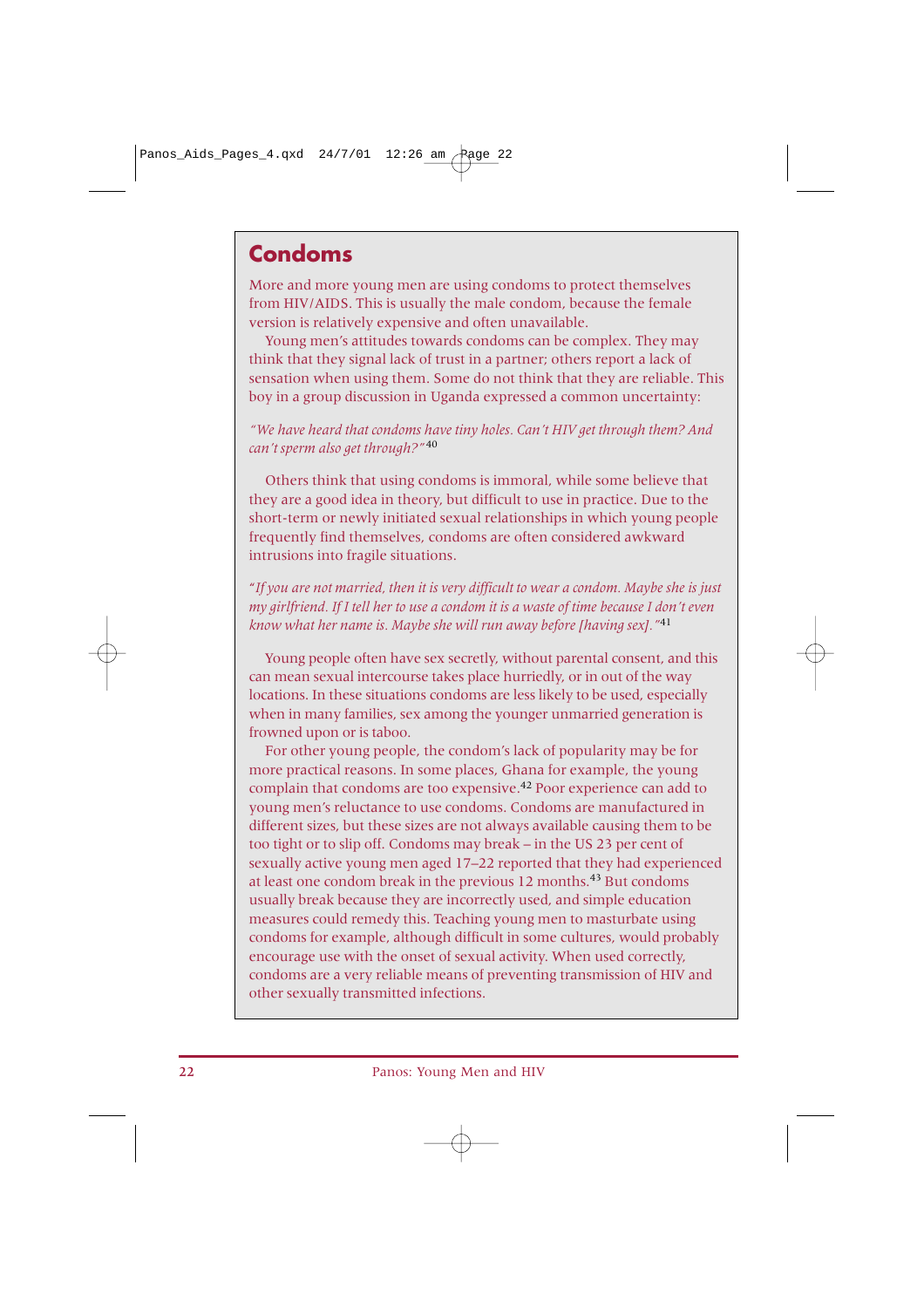# 3 Young men at special risk

Some groups of young men are at particular risk from HIV. They are often on the margins of society and have little access to information or health services. Many also have little or no opportunity to speak out about their needs or to influence AIDS policy.

#### Men who have sex with men

*"In general I do not use a condom when I have sex with men because there is no risk of transmission."*

Young man, Phnom Penh, Cambodia<sup>44</sup>

Men, young and old, have sex with other men in every country in the world. Yet sex between men is often still met with stigma, shame and denial. In many richer countries, and in some parts of Latin America and Asia, sex between men is one of the main routes of HIV transmission.

This lack of openness – often extending to persecution and abuse – means that it is often difficult to identify men who have sex with men. To reach them with information and services is even more difficult. As a result, many men having sex with men are not equipped with the knowledge they need to protect themselves. Young men are particularly sensitive in terms of their social status and sexual identity and most likely to remain secretive about their homosexual activity.

Boys often briefly experiment with sex with other boys as part of growing up. Young men – most of whom are unmarried – often find themselves in situations where sex between men is particularly common, for example in military barracks, prisons, male boarding schools, seminaries or living out on the streets. Young men who have sex with other men in these situations may often not describe themselves as "gay" or homosexual, but will take other men as partners because there are no women available, or because they feel the need for comfort and physical intimacy.

In some countries – particularly richer countries – there are signs of greater tolerance and openness about this form of sexual activity, while in many parts of the world, including much of Africa, it remains taboo. Until this changes, men having sex with men will continue to remain a hidden group and are likely to continue placing themselves and their partners at risk from HIV.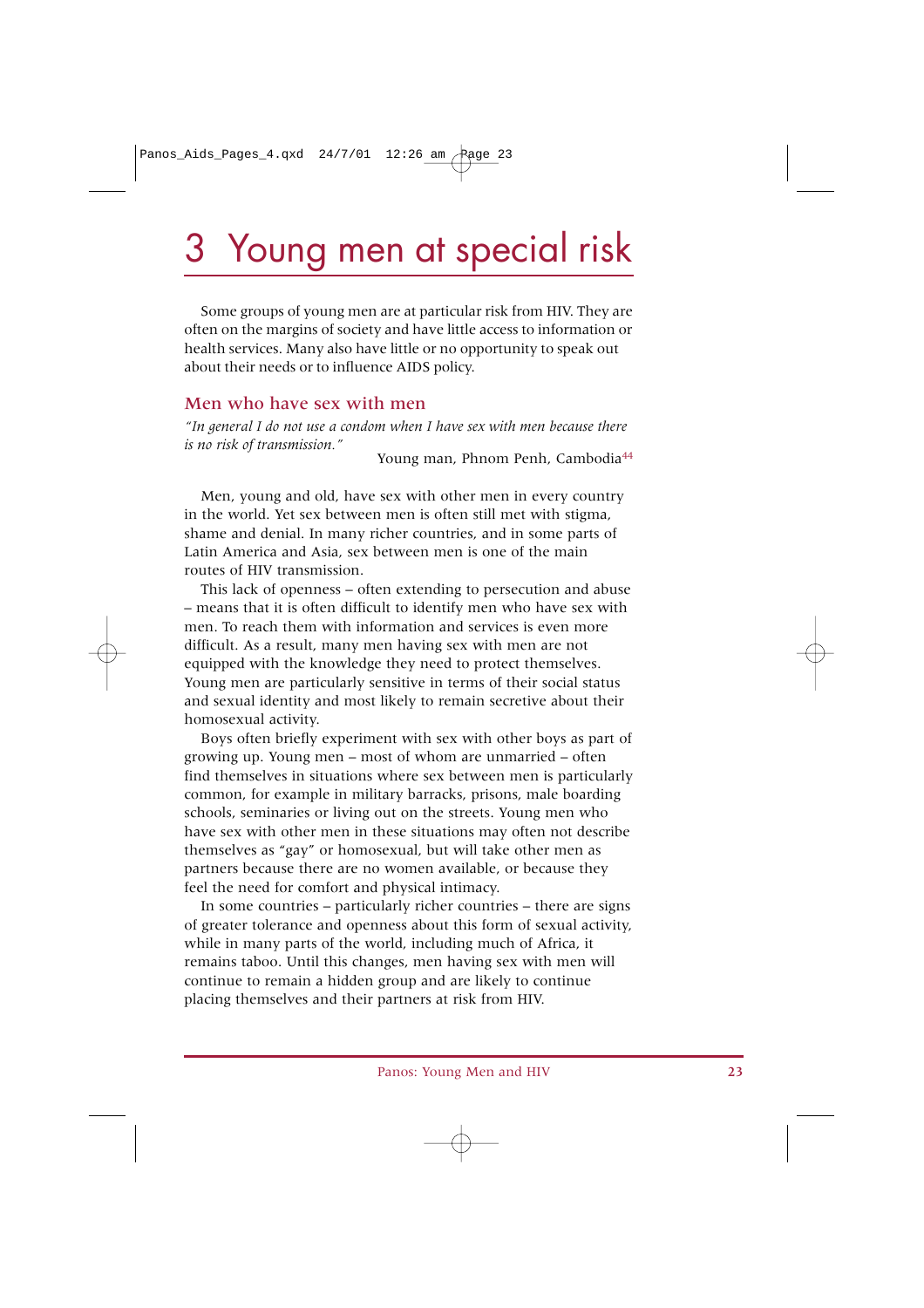## Migrants and refugees

Economic migration is a common feature of many developing world economies. Whatever their age or sex, and whether they are single or separated from their partners, many migrants face isolation and poverty in the countries where they seek or find work. Without the support of their community and the social rules and regulations that guide behaviour at home, both men and women are likely to turn to sex as a source of comfort or of income. In Ghana 75 per cent of one sample of migrants had sex within a month of arrival, and 66 per cent of these did not use condoms.45

Statistics are hard to come by, but it is almost certain that young men comprise the highest proportion of economic migrants. Although the work is dangerous, difficult and low status, diamond, coal and copper mining attract many young men in sub-Saharan Africa, who earn a higher wage than subsistence farming offers. In many countries seasonal farmwork attracts migrant labour, many of whom are young men. Migration is frequently across continents, an often difficult journey, illegally crossing frontiers, attempted by young men in particular.



*No way up: migrant workers from Bangladesh in Kuala Lumpur, Malaysia, built the Petronas Towers, the tallest building in the world, but live in squalid conditions in nearby containers.*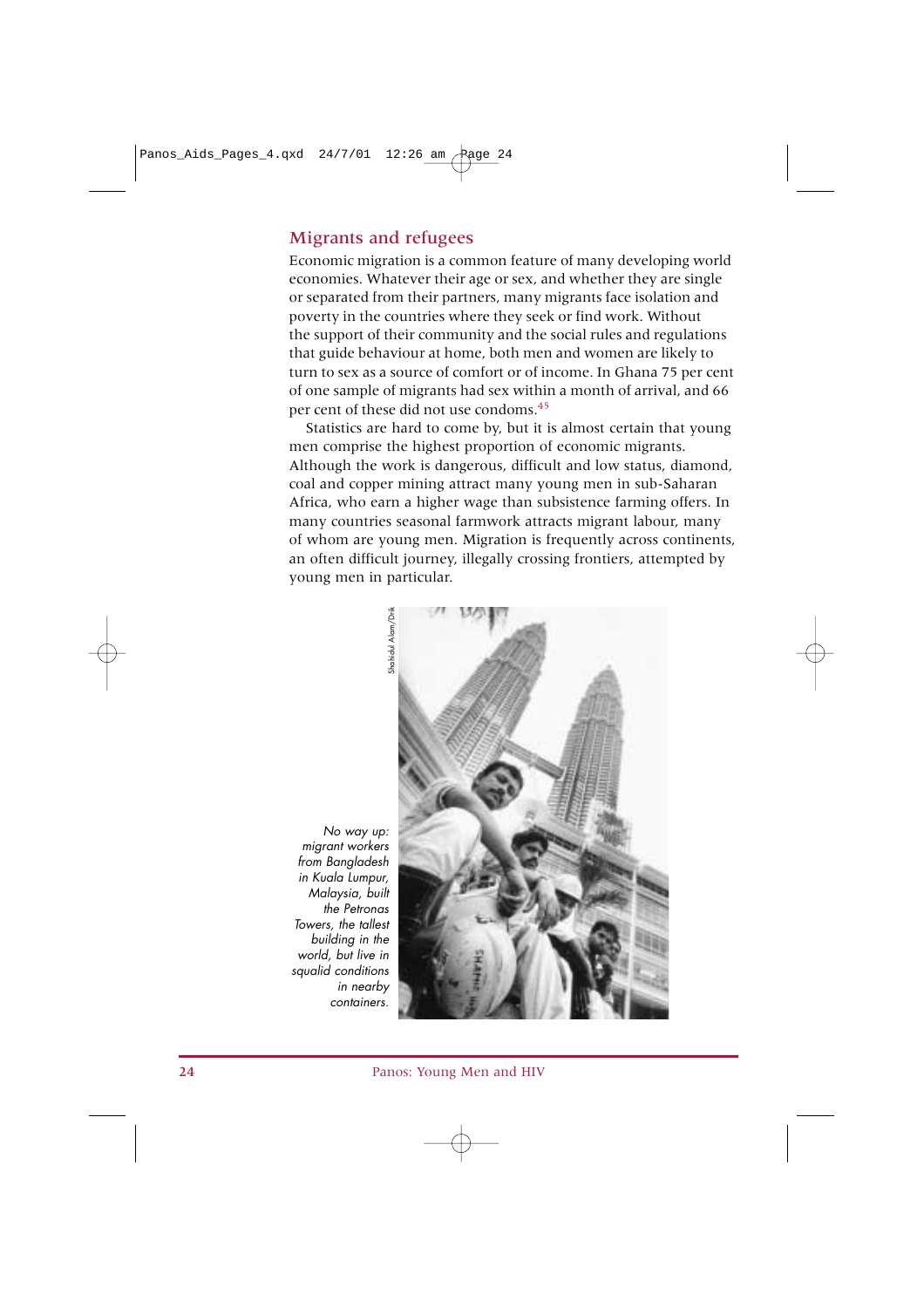In contrast, most refugees are women and children rather than young men. According to UNHCR (United Nations High Commission for Refugees), there are 13.2 million international refugees worldwide and an additional 30 million internally displaced people (refugees who have not crossed an international border). About 800,000 refugees are aged between 5 and 17, with boys representing about half of this figure.<sup>46</sup>

## Prisoners

Poverty, frustration, ideas about masculinity, peer group pressure and wider social expectations can combine to create a situation where a minority of young men find themselves on the wrong side of the law and sometimes in prison. There are generally much higher rates of HIV inside prison than outside. In France, HIV prevalence in prisons is about 10 times that of the general population. $47$  In the US it is six times. $48$  The numbers actually infected in the world's prisons is unclear, as many inmates had high-risk lifestyles in the outside world and may have contracted HIV before entering prison. However, it is certain that HIV passes among inmates at a significant rate.

Sex between men and drug injection are common in prisons, placing inmates of all ages at risk from HIV/AIDS. Other prison activities that carry a risk from HIV include tattooing, skin-piercing with shared instruments and blood-brother rituals.

Surveys in Australia, Canada, England and Zambia suggest 6 to 12 per cent of male prisoners have sex with other inmates.<sup>49</sup> In Nigeria surveys have shown that over half of the prisoners have "at least one partner" and other studies have shown that over 70 per cent of prisoners in Brazil are sexually active.<sup>50</sup>

The plight of young male prisoners under 18 is particularly acute when they are housed in adult prisons. Although this is a breach of young men's human rights, under the Convention on the Rights of the Child, this type of imprisonment occurs in many countries in both the developed and developing world. In many prisons inmates prefer to have sex with young men and this group are therefore more often raped, or forced to exchange sex for protection or gifts. A recent Human Rights Watch report on rape in US prisons cited youth or a youthful appearance as one of the common causes of victimisation.<sup>51</sup> Prison authorities often fail to recognise that there is a real problem, so condoms and other interventions are still scarce.

Drugs are also a problem in many jails. When prisoners have a history of injecting drugs, this habit generally continues despite difficulties in obtaining drugs and other restrictions. Others may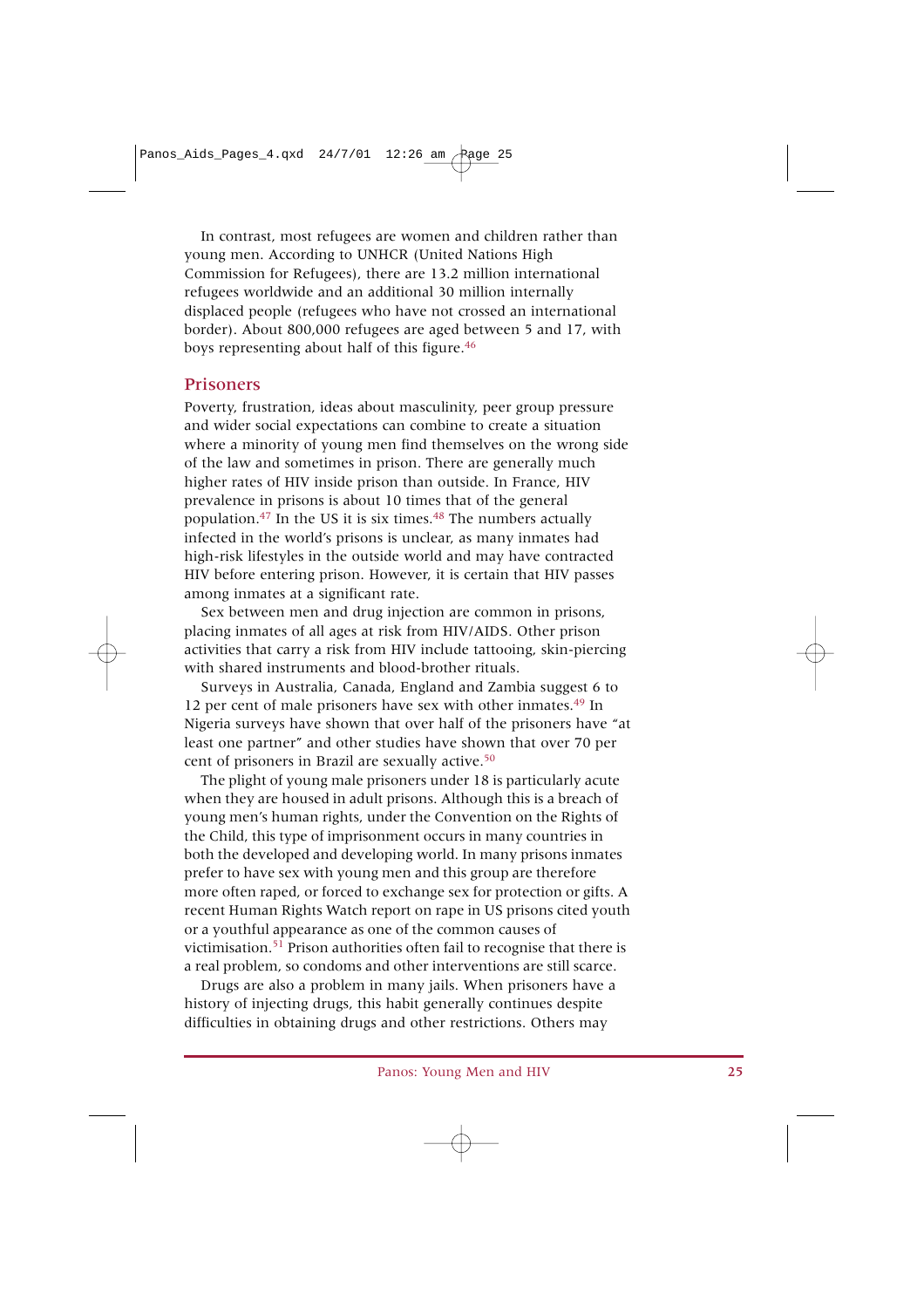learn it from other inmates. Among prisoners, needles and opportunities for needle sterilisation are scarce. Under fear from surveillance by prison authorities, groups of men hurriedly inject, passing needles from one to another. Where needles are not available, instruments as crude as ballpoint pens are doctored to make alternatives which carry extra health hazards.

The problem of prison drug use is often not tackled because authorities refuse to recognise that drug use is a problem. Yet even making household bleach available to prisoners in order to sterilise needles would cut HIV infections drastically.

#### Sex workers

Although often hidden and frequently denied by political and community leaders, men sell sex to other men in many countries around the world, with young men and boys more likely to be involved in sex work than their older counterparts. Many different motives underlie men's involvement in sex work. While money is often the driving force, some young men, particularly in cultures where sex between men is strongly frowned upon, sell sex because that is the only way they can find male partners, or because they do not acknowledge to themselves their attraction to other men.

The younger the male sex worker is, the less likely he is to be able to protect himself from HIV infection. The lure of payment, physical or emotional force from the client, or the craving for a drug which the money will buy, can all force young men to agree to sex without a condom. Older more experienced sex workers are likely to have the confidence and assertiveness to negotiate safer sex.

In Africa there are over 10 million street children, and most of these are boys. Many are vulnerable to prostitution and sexual exploitation. In Nigeria, for example, truck drivers force many homeless boys living along the transport routes into sexual relations.52 In South Africa street boys engage in sex work, and their clients often insist on unprotected anal or oral sex.<sup>53</sup> In a study on Phnom Penh's street children, seven out of the 17 boys who had said they sold sex had sold anal sex, but only one had used a condom.<sup>54</sup> They also reported that their male customers did not ask about using condoms.

In some parts of the world, particularly Southern Africa, older women ("sugar mummies") offer younger men money for sex. In some cases this will be a straightforward single transaction, but frequently the exchange is longer-term and more complex, with some emotional or other psychological bond developing between the two.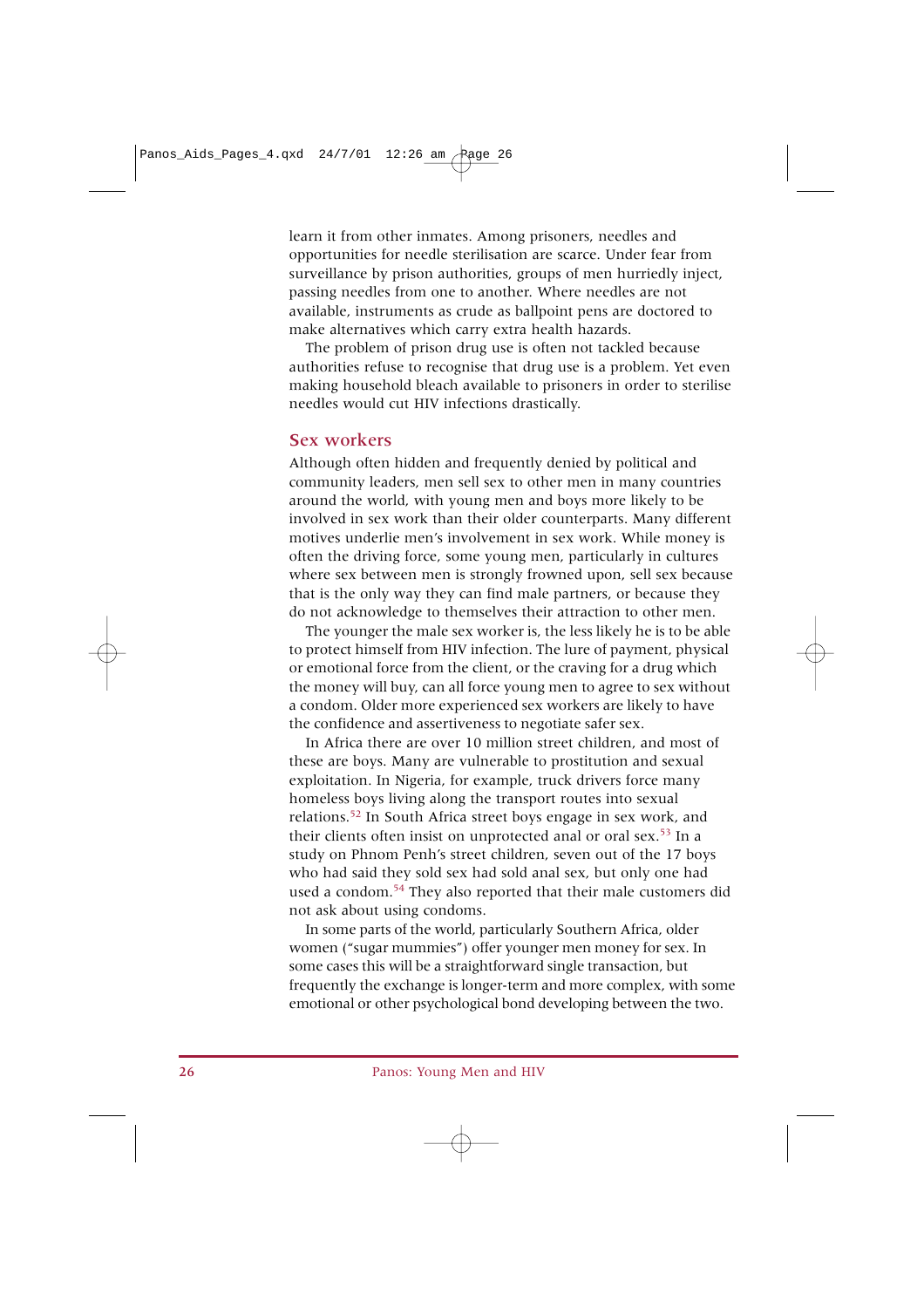## HIV and sex work in Chile

"I'd like to have a normal life, work in an office, have a partner," says 22-year-old Danilo, who is part of Santiago's little-known world of male prostitution. "But I don't care what anyone says, you can't just announce that tomorrow you're not a *puto* (hustler) anymore."

Like virtually all his colleagues in the sex trade, Danilo turned to prostitution after failing to find work in Chile's tight job market. When he arrived in Santiago from "down south", no one would hire him, despite five years of study in accounting. "They only hired people with prior experience," he says.

"I was just getting used to being gay when an acquaintance told me about this, and it was a bit shocking. With the first two clients, guys I'd never met, I could hardly function. I felt nothing for them. Then you get used to it."

New recruits face a rigorous initiation. Newcomers, especially attractive adolescents, may be forced to provide sexual favours to police or plainclothes vice agents before being allowed to go about their business.

As is true almost everywhere in the world, police attitudes towards prostitution are an unpredictable mix of tolerance, repression and corruption. Working near women in the same trade carries the risk of being taken for a *cafiche*, or pimp, and being subjected to police abuse.

Most young Chilean men of whatever orientation have few opportunities to acquire knowledge or guidance on matters related to sexuality. Despite some cautious attempts by the government to promote sex education since the end of military rule in 1990, conservative sectors and influential Catholic leaders are adamant about leaving the issue to parents and the principals of each school, many of them private. Sex education is therefore hit-and-miss and often ideologically restricted.

The Chilean Institute for Reproductive Medicine (ICMER), which conducts school-based workshops, always advertises its sessions as "prevention in reproductive health". With this title, says one of the workshop leaders, a midwife, school principals expect cautionary sermons from medical professionals.

"If we call it a sexuality workshop," explains the midwife, "the schools say no immediately."

Although Chile's sexual culture has loosened considerably in the last two decades, being publicly or semi-publicly gay carries considerable stigma among the country's punishingly conformist middle classes.

In a 1999 study by the National AIDS Commission (CONASIDA), only 0.3 per cent of all male respondents declared themselves gay or homosexual. But in this climate of discrimination and prejudice, it is likely that many men have male partners while not admitting it. In addition, the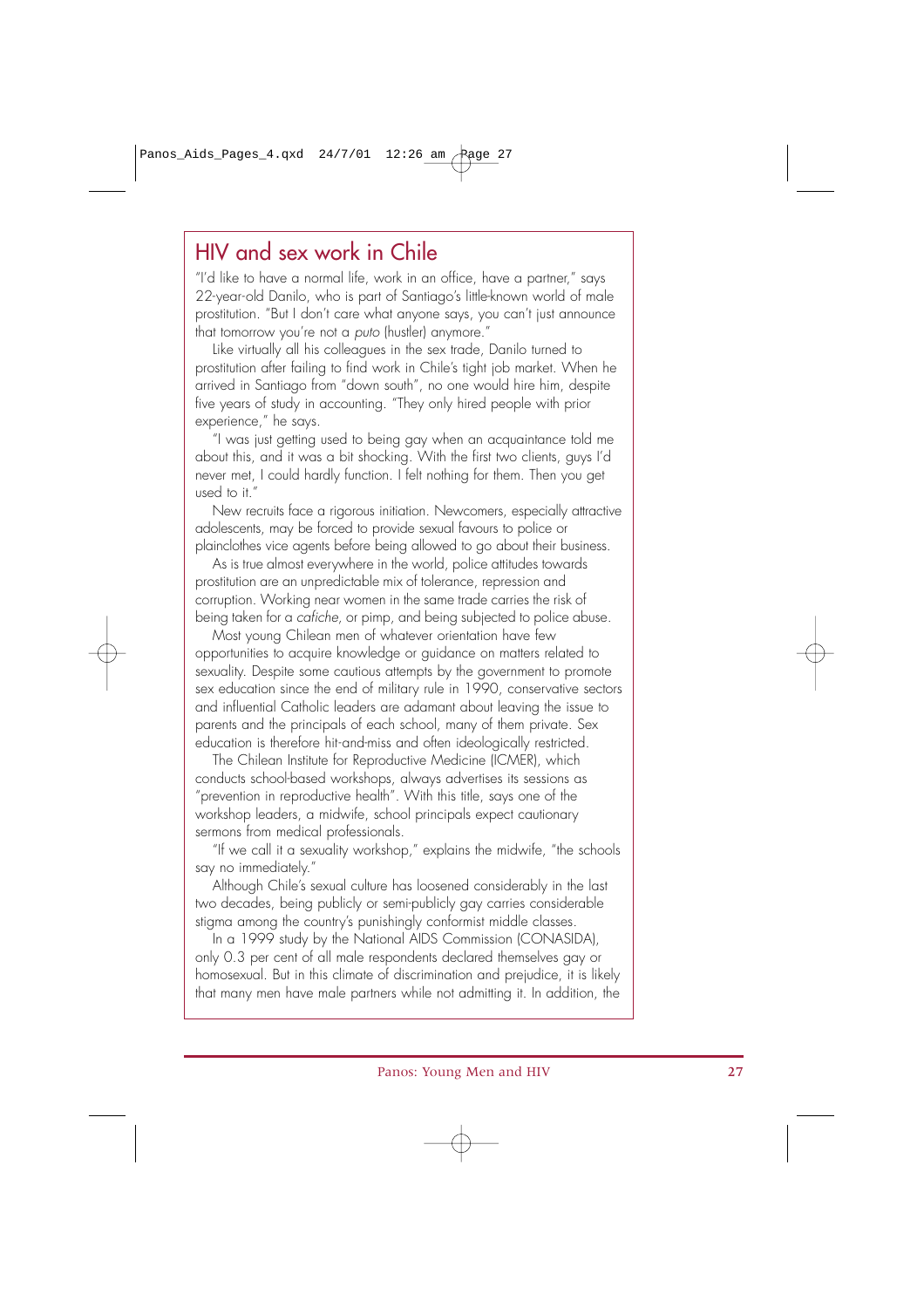country retains some of the most conservative personal behaviour laws in the region. Abortion is forbidden, even to save the woman's life. There is no legal divorce, forcing separated spouses to resort to phoney annulments.

Somewhat surprisingly, consensual sodomy was decriminalized in 1999 as part of a penal code reform.

Santiago's male prostitution takes many forms: street contacts, dates by cell phone; or contacts through *privados*, houses or apartments where 10 or 15 young men are on call at certain hours. Each alternative has its advantages and drawbacks. Street prostitution is more independent but also riskier. On the other hand, the owners of the *privados* take a large cut of the profits, usually 50 per cent.

Chile's HIV epidemic remains heavily homosexual, as evidenced by the 9-to-1 male-to-female ratio in official statistics. Within the gay population, estimates of seroprevalence range from 15 to 30 per cent.

The Chile AIDS Prevention Council has offered HIV counselling and testing for the last eight years. It also offers education programmes, which encourage condom use among sex workers.

Although the male sex workers interviewed all say they insist on condom use, clients will sometimes importune them to have unsafe sex in exchange for a big premium. "People say they are careful, but who knows?" reflects Danilo. "I just don't think it's worth the extra money."

Another pitfall they face is drug use. Most have tried cocaine, and some are regular users. Almost all drink or smoke marijuana before going to work, and this substance use is likely to diminish their perceptions of risk, or their ability to insist on safer sex.

The severely skewered distribution of income and opportunities in Chile today means that exchanging money or commodities for sex is never far from the reality of virtually everyone. When boyfriends or couples have enormously divergent levels of income, doubts inevitably creep in about whether sexual companionship is being exchanged for material benefits or upkeep.

The scarcity of real economic opportunity for a large sector of Chile's population means that all gay youth, not just those actively engaged in prostitution, lack essential control over their own lives. Although only a few will opt for commercial sex, emotional vulnerability, frustration and risk will often mark their sexual and emotional development.

As Danilo states sarcastically, "They (other gays) think they could never end up in this. But you see them leave with different guys, anyone who comes along. It's not that different."

*Jimmy Esparza and Tim Frasca*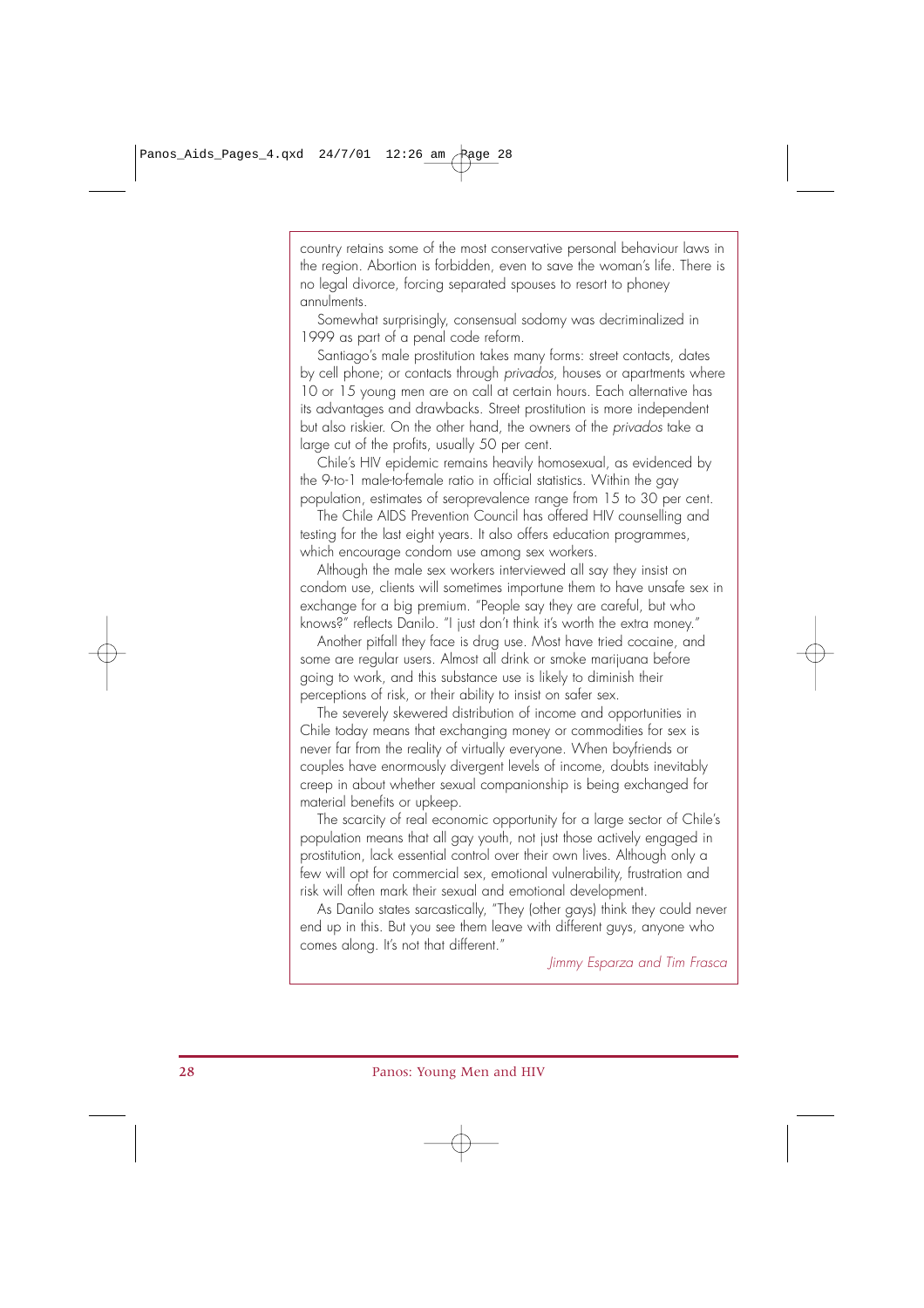## The uniformed forces

Most police and nearly all soldiers are male. Personnel in these services tend to be sexually active, with numbers of sexual partners measured as "conquests", adopting the language of military activity. Sexually transmitted infection rates among the armed forces are two to five times that of the general population. In times of conflict the difference can be 50 times higher or more.

Young recruits may be encouraged by their fellow troops to take many sexual partners or they may compete in sexual activity just as they are encouraged to compete in other forms of physical activity. Men in uniform are often stationed away from home for long periods of time. Because of their high social status and relative wealth, these young men have access to many sexual partners, often sex workers. They may be located in fairly remote areas, with limited opportunities for mixing with the local population. In these situations, sex workers may be attracted to the camps where the young men are staying. Large numbers of men may end up having sex with relatively small numbers of women. The men eventually move on, but the women remain and the same situation occurs with the next group of men to arrive.

There is another link between the military and HIV. In some circumstances, soldiers, often young men, may rape the women associated with an opposing force in order to instil fear, obedience, or humiliation in their enemy.

Many young soldiers use drugs, often at a very early age – and often encouraged by their seniors. These young men fight while under the influence of drugs. They may form rebel groups, and then break away from all systems of authority, armed and dangerous, with their appetites for drugs, sex and violence the main determinants of their behaviour.

Those fighting in these conflicts and perpetrating such violations of human rights, are often victims themselves. These young men may be conscripted when very young, taken away from their families and taught to hate and kill. They may have witnessed atrocities and possibly the loss of their friends and relatives, becoming brutalised in the process.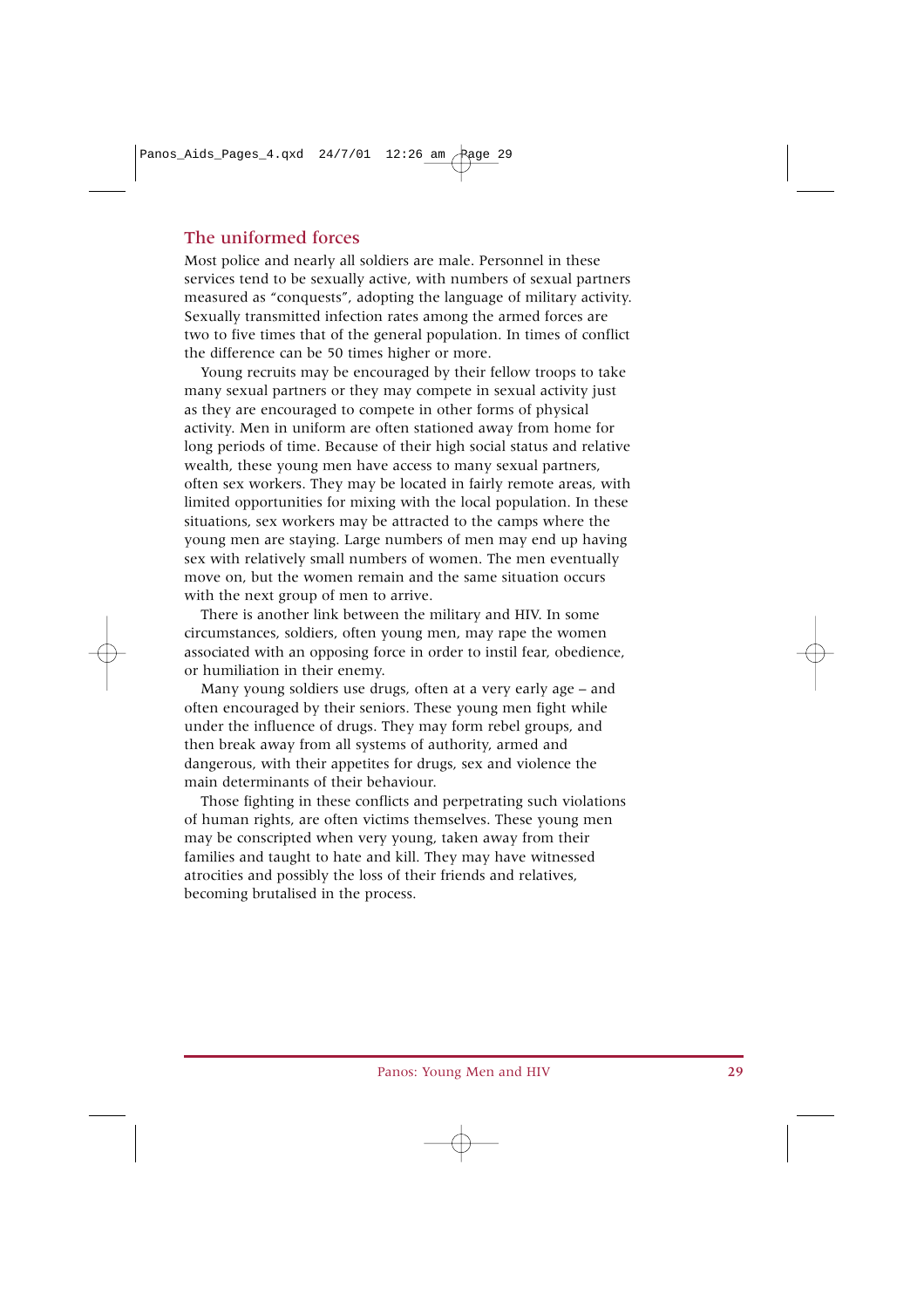# 4 Bringing about change

It often seems that there are more negative than positive factors impacting on the lives of young men, explaining why they so often place themselves and their partners at risk of contracting HIV and other sexually transmitted infections. These factors are often selffulfilling: young men are expected to behave in negative ways, such as violence and thoughtless sex, and so they behave in such ways in order to confirm their status as young men.

But ideas of masculinity are never static and even long-standing traditional ideas have at their core positive elements of inner strength, respect and care for partners and children. These positive elements can be a basis for promoting concepts of masculinity that instil values and sexual and other behaviour that do not put both the young men and the people around them at risk. Furthermore, as reproductive health programmes in several Latin American countries have proved, simple changes in vocabulary can have a considerable effect on people's behaviour; for example telling young men that they have a right to care for their child frequently leads to a young father's involvement in a baby's upbringing, whereas telling them they have a duty to look after the child often leaves them uninterested and uninvolved.

Perhaps one of the most persuasive arguments for targeting boys and young men is the fact that they are receptive to influences while they are still in the process of developing their attitudes and sexuality. Catching them while they are still finding out about their bodies and responsibilities to others makes more sense than trying to counter habitual attitudes and patterns of behaviour in older adults. In addition, many youths are still at school, where structures are in place to deliver education.

In the developing world, more than 70 per cent of children currently complete at least four years of schooling – with young men accounting for more of this number than young women. Many young men are members of youth clubs, sports teams or other youth organisations. These formal and informal educational institutions already have a number of the necessary resources necessary for providing AIDS-related services. Where there are ready-made venues, teachers, role models, and large catchments of young men, the foundations of HIV-prevention programmes are already in place.

Reproductive health projects, although not specifically HIVoriented, have accumulated experience that can inform strategies for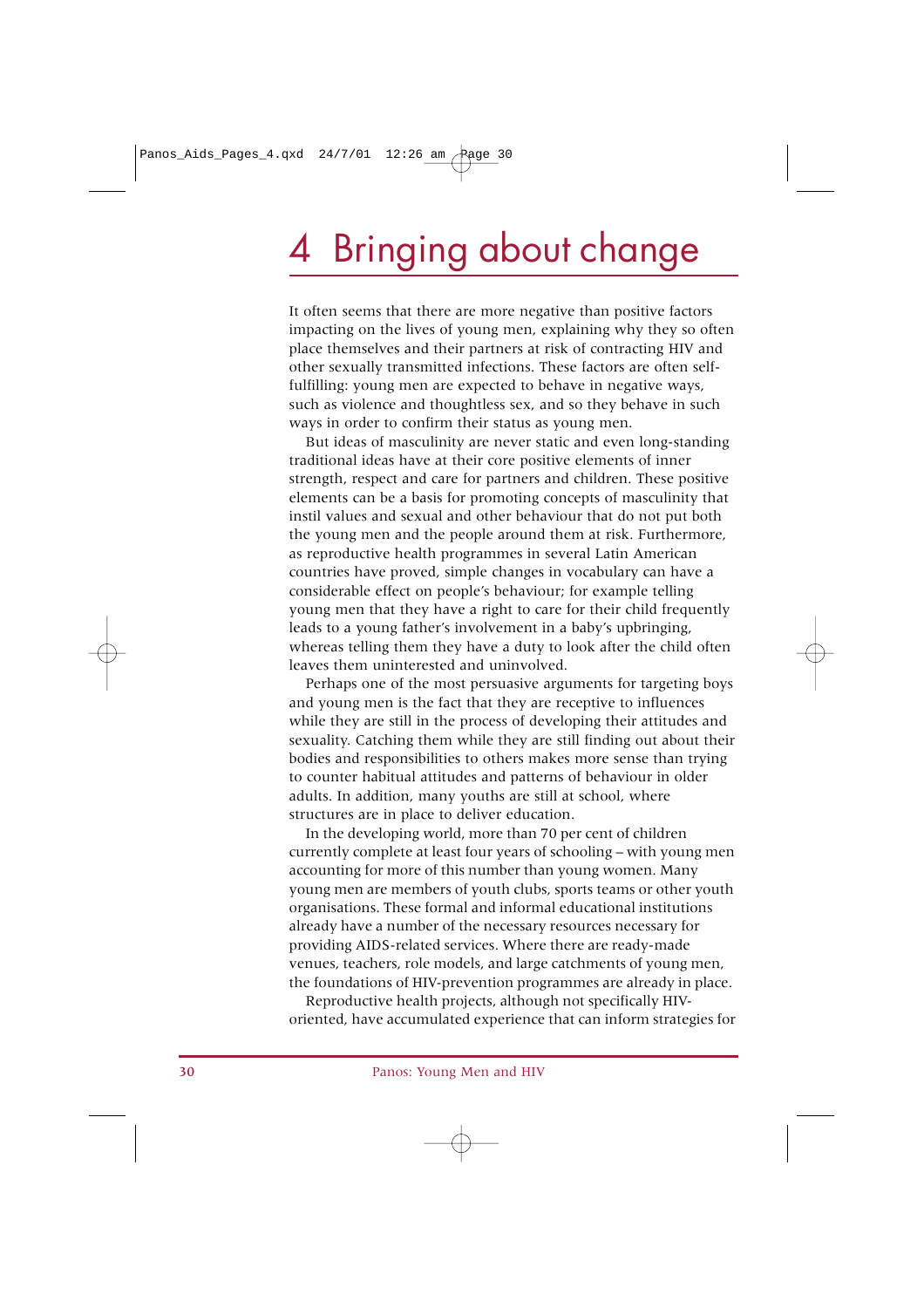working with young men. Approaches that simply involve an exchange of information – just teaching the facts about sex – are effective in terms of increasing knowledge but not so effective in changing behaviour. Effective approaches impart knowledge, but also give the means to apply that knowledge. They involve looking more closely at every aspect of young men's lives, to find out what shapes their attitudes and practices. Recognising that each individual is influenced by their stage of physical and psychological maturation, these programmes take into account the broader social environment, which gives meaning and structure to adolescence and manhood.

## Young men as partners

Raising awareness of young men's role in the HIV pandemic involves listing the bleaker aspects of some men's behaviour. While it is important that policymakers worldwide recognise the pivotal role young men play in the epidemic through such behaviour, it is equally important to stress that around the world many young men are already allies in the response to AIDS.

Young men's positive contributions may be through the many family planning associations, anti-AIDS clubs, or other youth initiatives, or just through responsible attitudes to their well being and that of their partners.

*"I think that as soon as your partner hints to you about sex the next question should be about protection and then you may think about taking the dreaded HIV test; once we both agree on the first part then we can move on."*

Young man, Tobago<sup>55</sup>

Many – indeed most – young men respect their partner's needs, including their sexual needs. For most young men, the idea of beating a girlfriend or casual partner is abhorrent. Media depictions of young men often represent them as only interested in sex and selfish in their pursuit of sexual gratification. But the reality is that many young men are keen to share sexual pleasure with their partners, and most find safe and mutually satisfying sex by far the most enjoyable.

*"You should know how to go about sex. You should also bear in mind that it should be enjoyable to both partners and not just to one."*  21-year-old man, Zambia<sup>56</sup>

And while young men are particularly likely to report having large numbers of sexual partners, most are faithful to a single sexual partner and many refuse to have any sexual partners at all before marriage.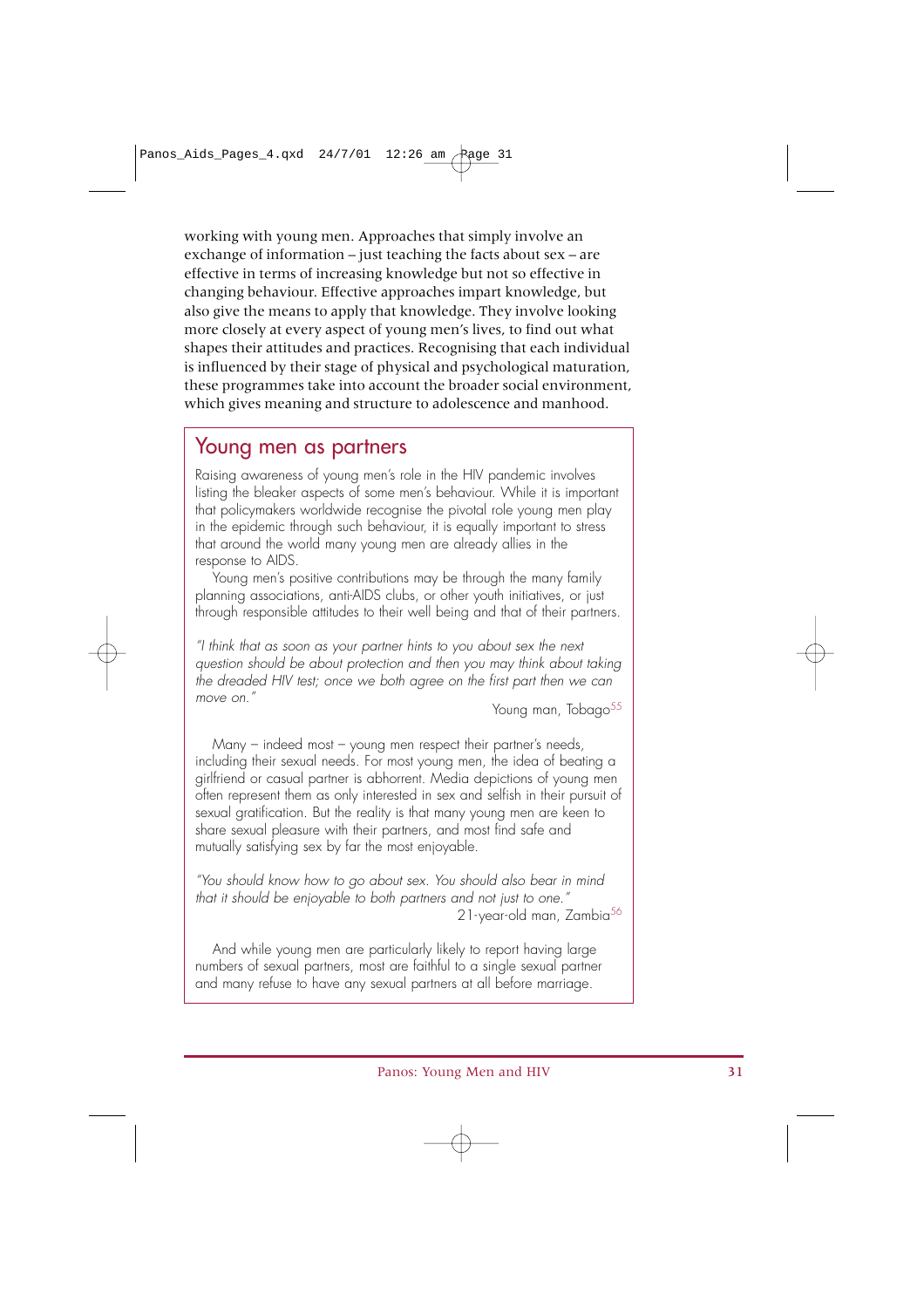*"The way things are now, it's better to wait and find the right partner."*  22-year-old man, Tobago<sup>57</sup>

Many young men who do have more than one sexual partner know the risks and take precautions accordingly.

*"There is nothing wrong with it [casual sex] if, and only if, the people are using contraceptives."*

21-year-old man, Botswana<sup>58</sup>

There are countless examples of young men who can demonstrate the kinds of gender- and HIV-awareness that are required in the struggle against HIV/AIDS. These qualities need to be encouraged and young men need to be recognised as key partners in the response to AIDS.

So what kind of projects are we talking about? Ideally, programmes for young men should educate about HIV/AIDS while fostering the well-being of the participants – empathising with their needs and appreciating the challenges they face. Included in these programmes should be components that address the roots of risk behaviour, for example by creating opportunities for social and economic advancement. Young men often lack the life-skills or the emotional or material security to negotiate safe sex. Young men – and young women **–** need to be able to earn money and have fun, safely.

Young men must be involved in the response to HIV. But this is not going to be a straightforward process. Change needs to come from every level of society; from individuals, families, communities, governments and international agencies. AIDS will continue to spread until men – particularly young men – alter their behaviour. This basic change will only arise from more fundamental ones. Among young men, this means not only new attitudes towards women, but new thinking about what it means to be a man. Among the broader community there needs to be more understanding of young men's needs and more done to create opportunities for boys to develop into healthy responsible men.

## Strategies for reaching young men

Existing services for young men's sexual health vary from country to country. Most programmes are small-scale and work in isolation from each other, not within some broader regional or national strategy.

The key principle common to all successful strategies is considering the needs of young men, from the point of view of the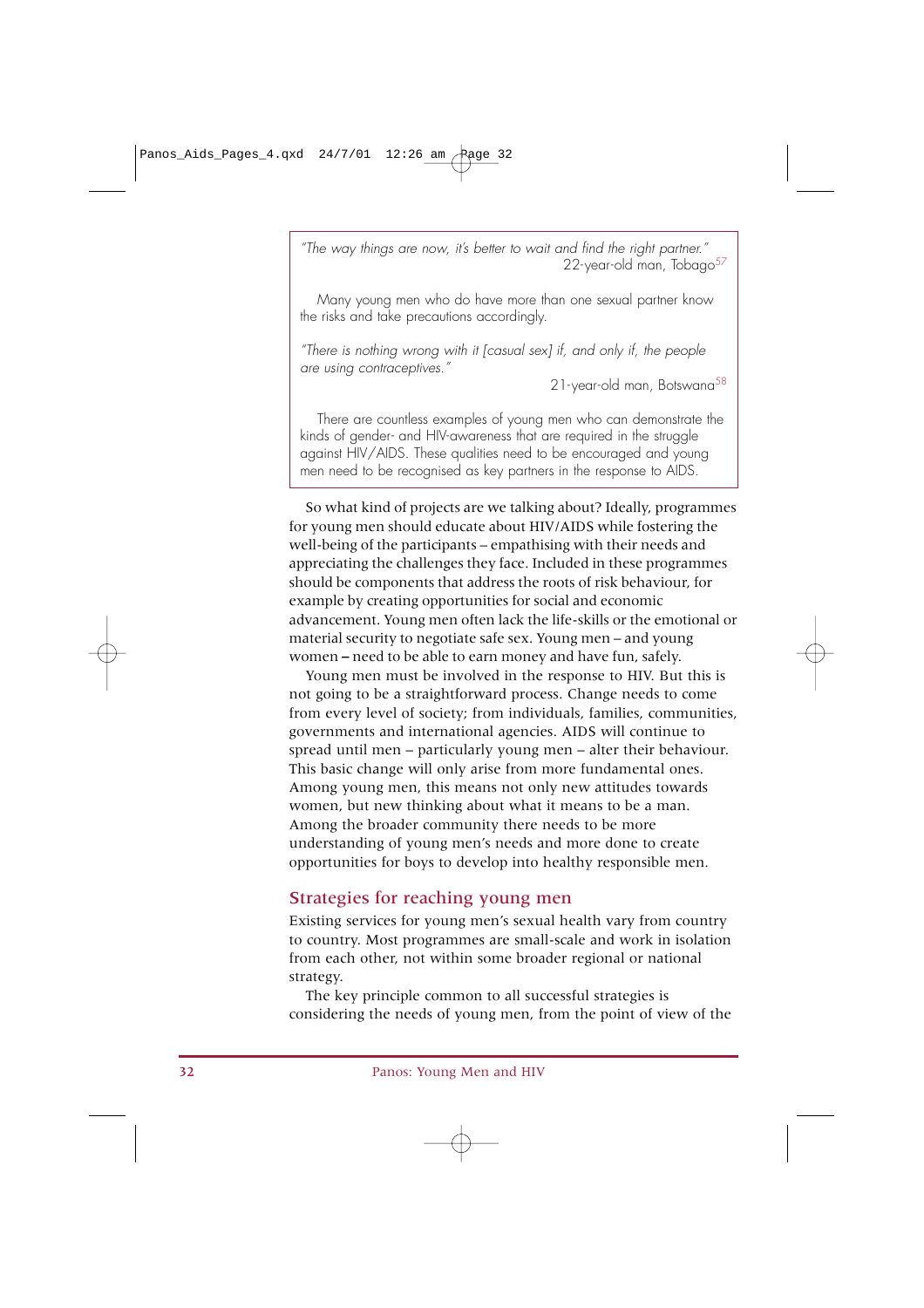young men themselves. This can vary from culture to culture and within cultures. For example, the age and sex of educators and other health professionals needs to be considered. Most young men prefer to discuss some aspects of sex with other men. Sometimes an age gap can put them at ease, for example when the impression of authority or expertise is required during an intimate physical examination. At other times an age gap can be an obstacle, particularly when trying to talk to young men in their own language or to get them to discuss some aspects of their sex lives. Yet there are also occasions when young men want to talk to young women in non-sexual settings so as to gain an understanding of young women's opinions and ideas. And some women educators and health practitioners have built a deep rapport with young men around issues of sexual activity and reproductive health.

## **Principles for change**

Drawing upon the insights of the UNFPA/WHO/UNICEF 1998 study group on adolescent health and the  $13<sup>th</sup>$  World AIDS Conference, there are seven principles for improving sexual and reproductive health programmes for young men.

1 Young men's needs differ according to age, sexual experience and other social characteristics.

2 Sexual health organisations need to assess what young people actually want, and what they are already doing to obtain information and services.

3 Instead of just providing information, service providers need to build life skills, such as assertiveness, confidence and a respect for the opposite sex.

4 More settings need to be used to provide sexual health and AIDS-related services. These should include formal and informal and community-based settings.

5 Build upon what exists by linking existing organisations and services in new ways so that they reach larger numbers of young people.

6 More opportunities need to be created for young men, both for income generation and for safe recreation.

7 Educational and recreational activities that promote dialogue and mutual respect between the sexes need to be encouraged.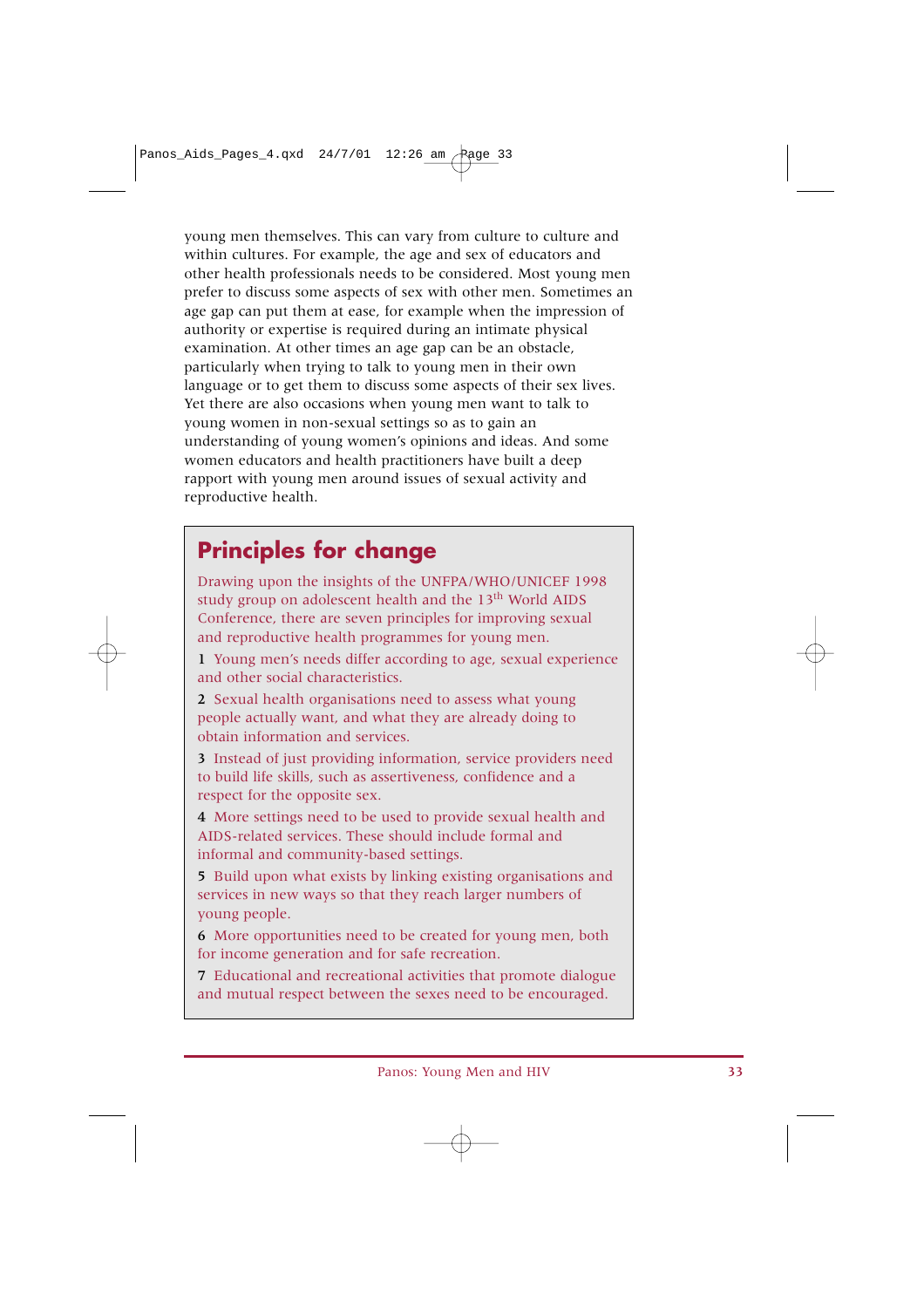## Peer Education

Undoubtedly one of the greatest influences on adolescents and other young adults is other people of the same age – their peers. In adolescence boys tend to break away from the dominating influence of their parents and start turning to friends for social and emotional support. This may mean spending time on street corners or some other space away from the authority of adults. These youths chat, exchanging views and information about the world they live in. Nearly all boys talk about sex at this stage, and for many this is one of the key methods for attaining information about sexual relations and HIV/AIDS. Several studies have shown how young men tend to get sexual health information from their peers, whereas women tend to get it from a health service, or from their families.59,60 Similarly, if boys learn to take drugs it is usually from their peers.

*"You learn to be a man in the streets with your friends. Your friends tell you: 'You have to be like this or that, because if not, you're not a man.'"* Young man, Brazil<sup>61</sup>

Peer education works on the principle that the best people to address young men are other young men. Peer educators provide information in schools, bars, sports groups, religious groups and street gangs. This form of intervention is cheap, and is often the only way to reach the most marginalised boys and young men – for example sex workers, street kids and young men who have sex with men.

ACORD, a non-governmental organisation working in Africa, runs peer-education projects in East Africa, especially Uganda and Tanzania, for young men in and out of school. $62$  They are selected by fellow youth to be trained as peer educators. They are equipped with knowledge and skills related to HIV/AIDS, sex and sexuality, reproductive health, and communication skills. Their major role after training is to open up discussions with their peers. Some are also trained to help distribute condoms.

In Mexico, another non-governmental peer-education project has yielded success, as peer educators report more and more young men seeking information about contraception.<sup>63</sup> In Ghana, the Red Cross and Scout Associations have organised a peer-education programme that provides training in negotiating safer sex and other life skills.

Peer education not only benefits its target audience. Peer educators themselves can gain a lot from the experience. For young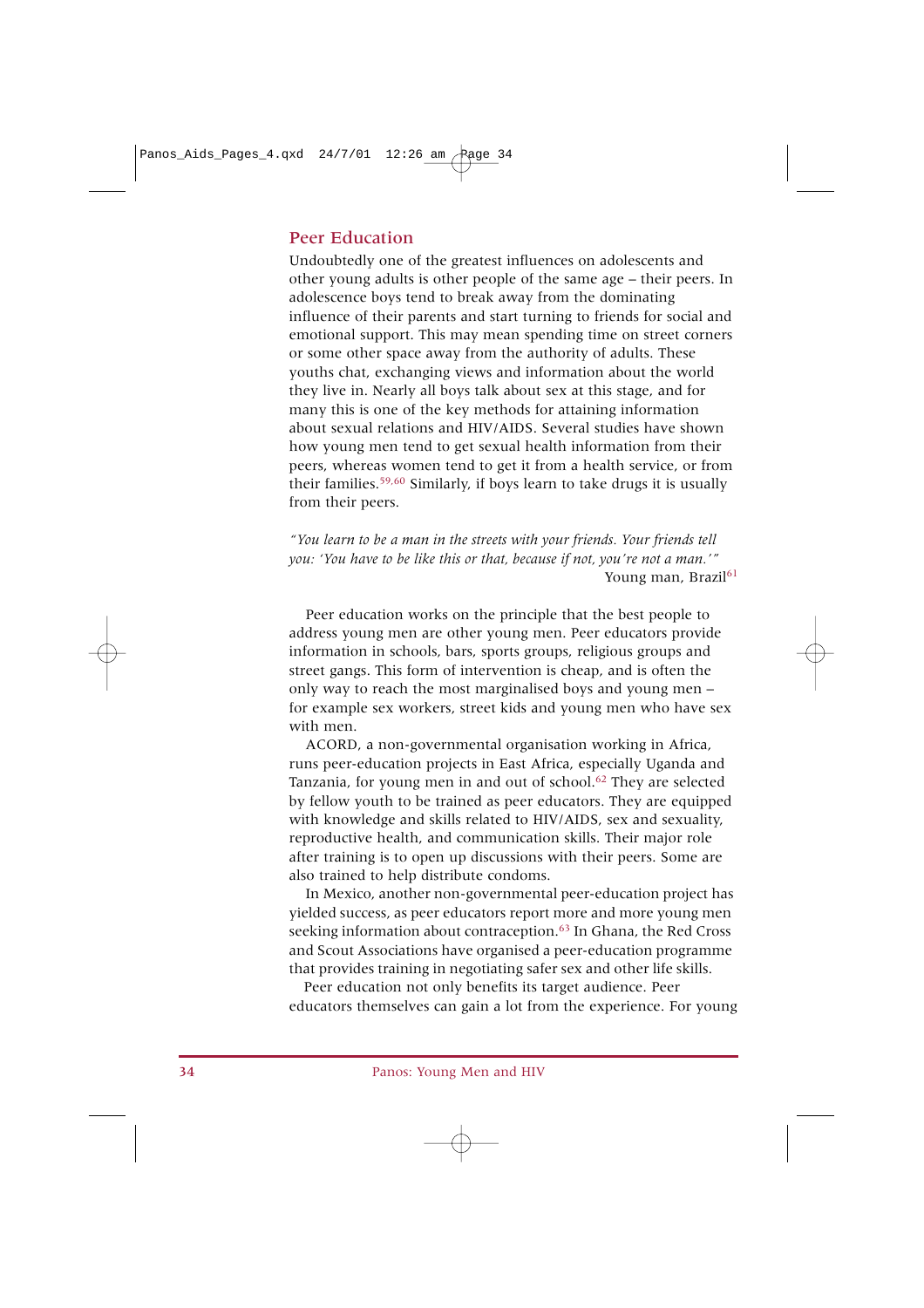men who feel that society has little to offer and that they lack the resources to cope with the poverty that surrounds them, becoming involved in such a programme can provide a crucial boost to their self-esteem.

One Brazilian organisation tells this story:

"One young boy, age 13, came to work as an outreach/peer worker. He was shy and had problems expressing himself; low selfesteem. Staff worked with him during the group, particularly on his self-esteem, encouraging his participation and helping him see his potential.

His improvement was notable, he began to express himself and participated more in the group. He has taken on increasing responsibility in the peer outreach group, making presentations in groups with as many as 40 teenagers.

He has shown lots of creativity, using his school's computer network to develop educational campaigns related to reproductive health. The staff report that these success stories are not always common but they exist and inspire the work with adolescents, particularly with adolescent boys."64

## School-based intervention

*"If I had any questions, I wouldn't trust the teachers. I'd rather go to the Internet."*

Young man, Mumbai, India<sup>65</sup>

The largest intervention in resource-poor countries is schoolbased education. In many countries, education includes a reproductive health component in which issues around HIV are taught. A review of 12 evaluations of school-based sex education from developing countries around the world found all of them increased pupils' knowledge, changed their behaviour and their attitudes.66

In school-based education one of the key points emerging from a number of evaluations is that "chalk and talk" is not enough. In Zimbabwe, for example, researchers compared a lecture on AIDS prevention with a session in which students put a condom on a model and practised negotiating condom use. When interviewed four months later, those who took the practical skills course knew more about condoms and reported having fewer sexual partners than did those who had only attended the lecture.

School-based HIV interventions vary greatly from country to country. In many areas schools still refuse to work realistically with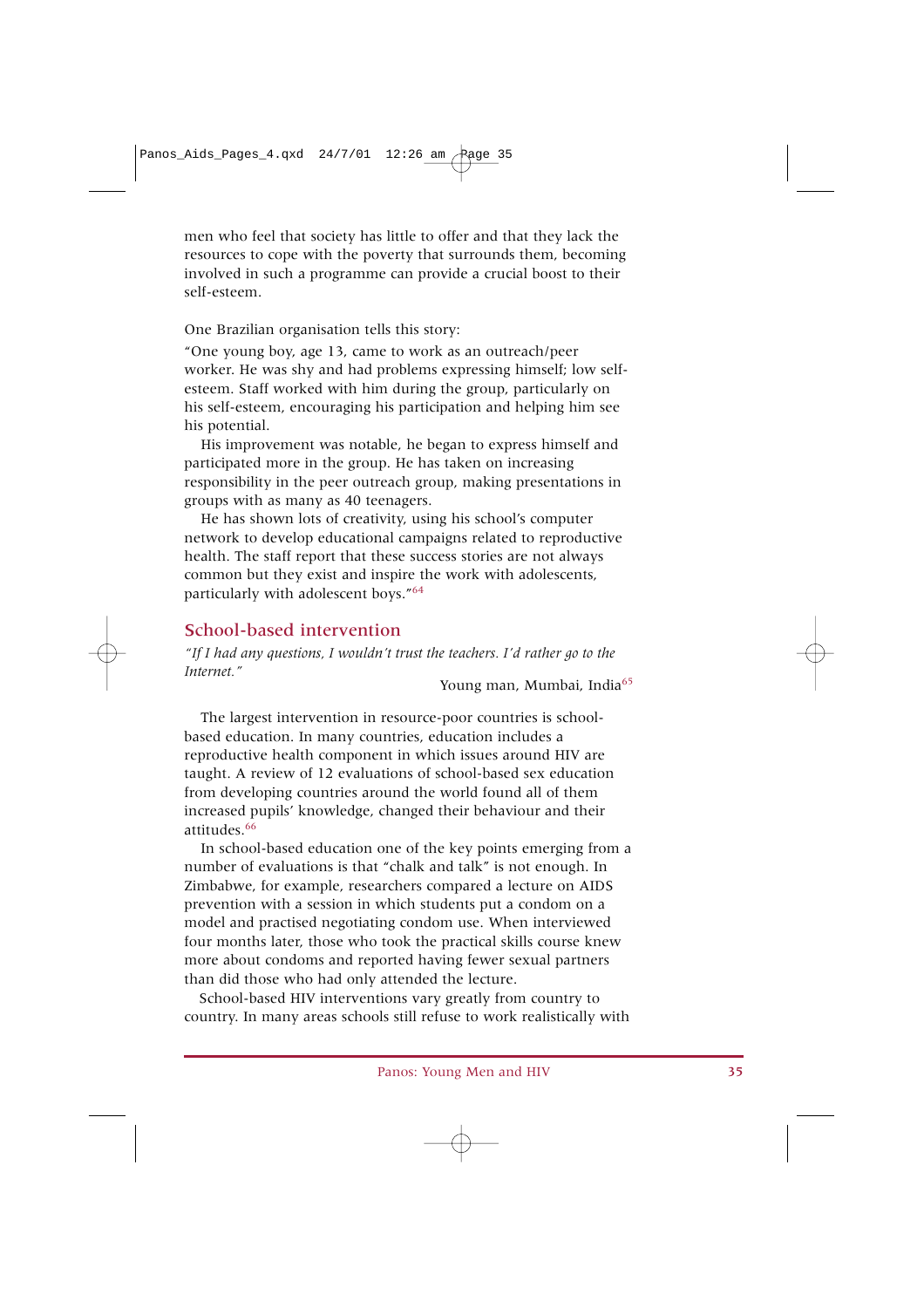

*Sharing a lesson – peer education to demonstrate condom use in Tangail, Bangladesh.*

adolescent sexuality and fail to advise young people how to protect themselves from HIV. In many communities, teachers reflect local values and beliefs. It may be difficult to teach about condom use and sex when the common view is that condoms are bad and sex between young unmarried people is at best ignored or even denied.

However, there are many examples of innovative school-based interventions. In Zimbabwe there are high-school quizzes which form a National League with prizes awarded for pupils displaying the most reproductive health knowledge. Zambia is using child-tochild education methods in the school setting, and supporting extra-curricula anti-AIDS clubs.

The most effective education materials are those with which people can identify. Organisations such as CEMICAMP<sup>67</sup> in Brazil involved young people as partners in producing texts on HIV prevention. By getting young people to identify the most important issues, and the best way to communicate these issues, accessible materials were produced which they found interesting and enjoyable. However, there are still very few educational materials aimed at male adolescents which have this kind of input from the young men themselves.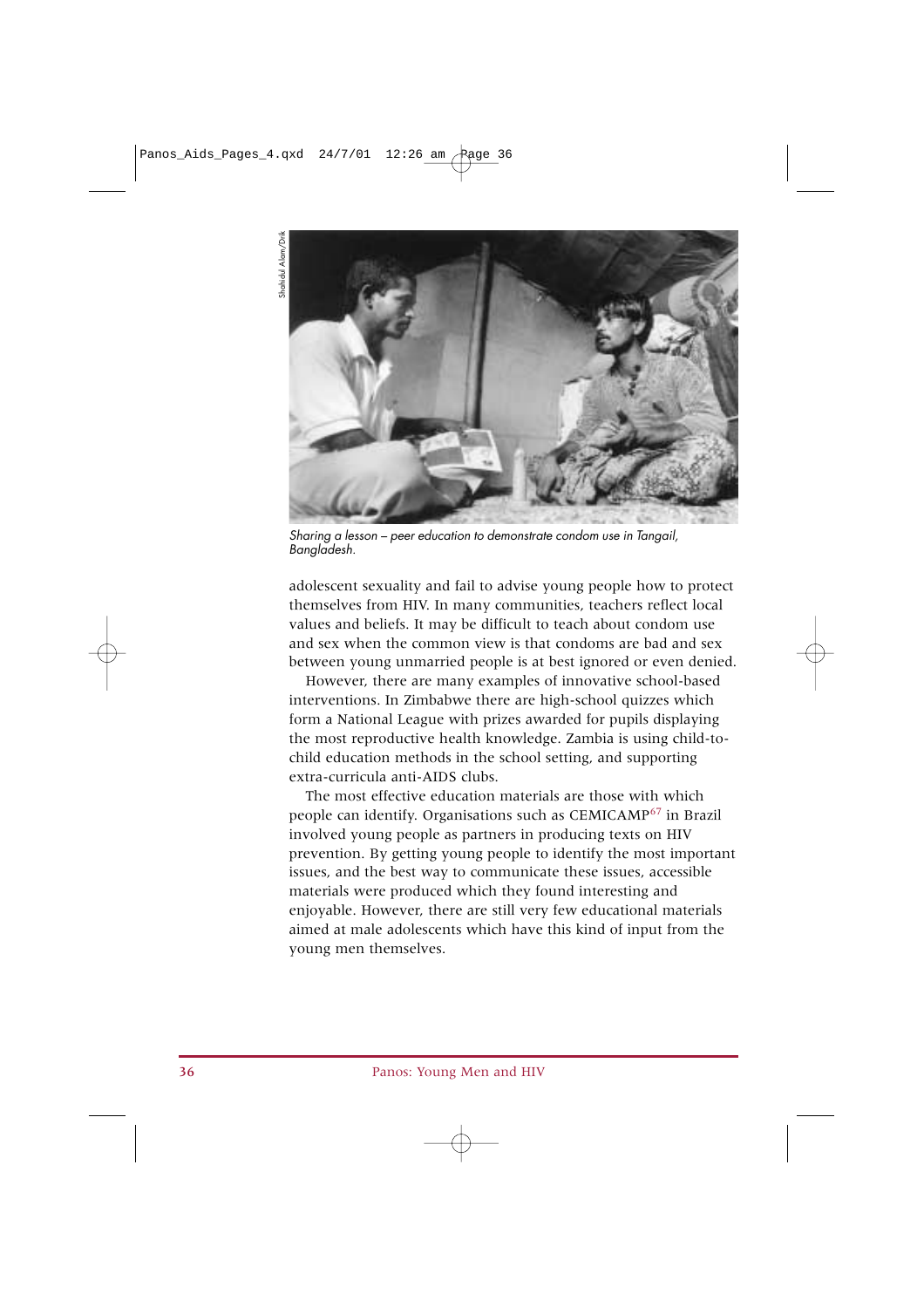## Indian Schools and HIV education

In the crowded slums which are home to more than 50 per cent of Mumbai's population, many children learn about sex from sleeping in the same room as their parents. For boys, the other main sources of information on sex and HIV/AIDS are television, erotic films and friends.

These were the findings of a study conducted by Dr Leena Abraham of the Tata Institute of Social Sciences (TISS) among low-income college students in Mumbai in between 1996 and 1998. "But what kind of messages do they get?" she asks. "For example, they believe it is okay [for men] to use force [with their partners]." And this informal 'education' leaves boys with many doubts and questions about what is 'normal' and expected in sex.

"Is my penis too small? Will wet dreams make me weak? Is it unnatural to be attracted to another boy? Will masturbation make me impotent after marriage? Is it bad to go to a prostitute?" Young boys express such fears to peer educator Ashish Wagh of the Family Planning Association of India (FPAI). Most young people must cope with such unanswered doubts and anxieties on their own.

"Some boys are experimenting with sex very young, though they may not know what they're doing," says Ms Sara D'Mello, director of the Committed Community Development Trust, a health non-governmental organisation in Mumbai. "For example, one boy wanted an HIV test but didn't know if he'd had sex."

Lack of knowledge is a key factor in the spread of HIV. According to UNAIDS estimates, 3.5 million adult Indians were living with HIV/AIDS as of 1999, of which 2.2 million were men. The National AIDS Control Organisation estimates that over 50 per cent of new HIV infections occur in people below the age of 25, the majority in men – though this is expected to change as the epidemic progresses.

"For cultural reasons, adolescents aren't seen as a high-risk group," says Dr Ravi Verma of the International Institute for Population Studies in Mumbai, and co-author of a study on men's sexual problems in a Mumbai slum. "So programmes for adolescents are weak." Until recently, young people's health was not seen as a priority, despite the fact that one in three clients of clinics for sexually transmitted diseases are under the age of 25. Most of them are young men.

"Less than one in three of the boys interviewed had attended a sex education or family life education class," notes Dr Abraham. "Of those who attended, fewer than 20 per cent mention it as a main source of information on pregnancy and sex," she adds. The medical college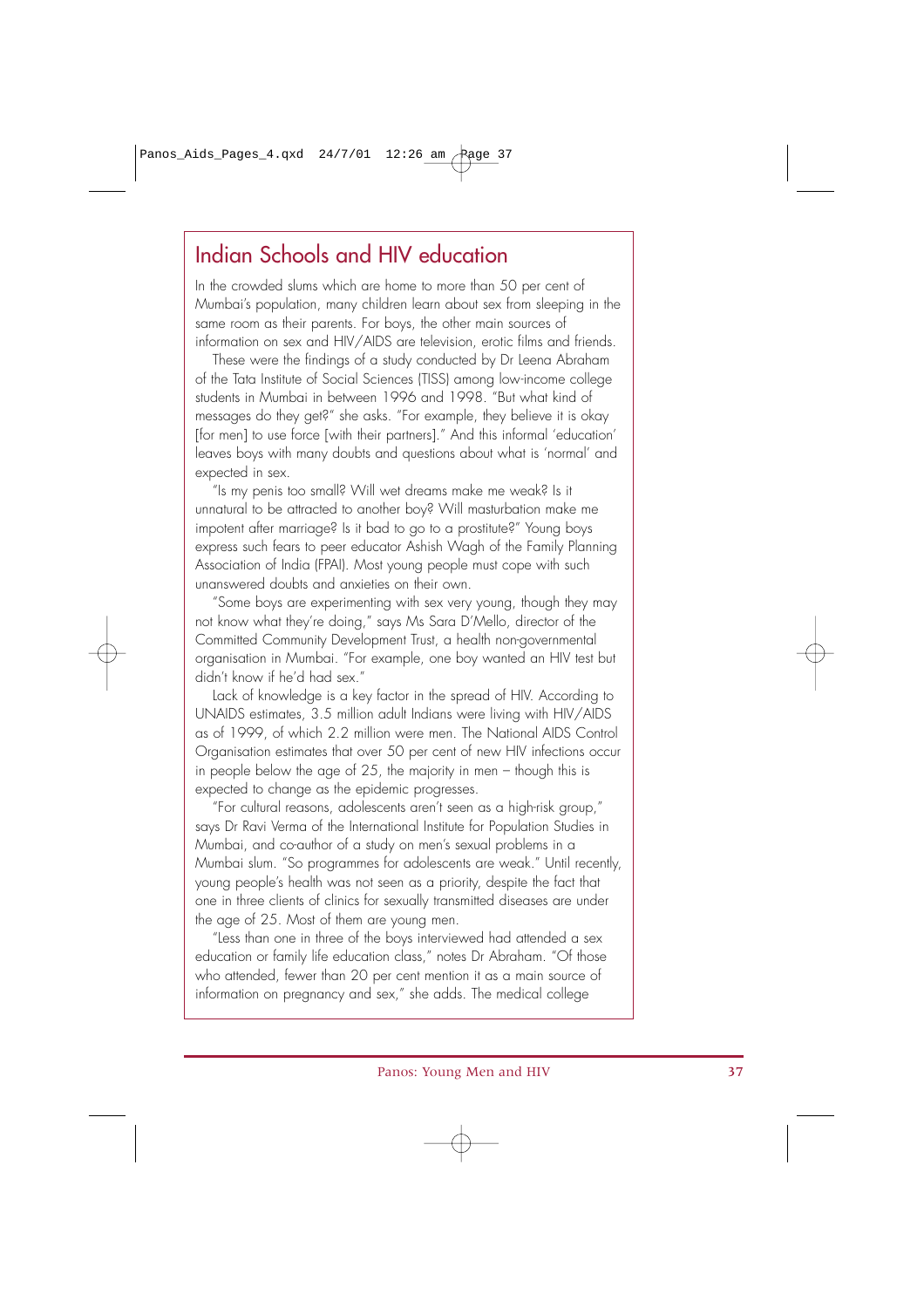programmes conducted by apathetic teachers are poorly attended. "When we conducted interviews after one such college programme, students could not recall the material."

"If girls have periods, what do boys have? If I have sex with a girl, what are the chances of her getting pregnant? I wanted answers to such questions, but missed school the one day they had the sex education class," says 18-year-old Joseph [all boys' names have been changed], a Mumbai college student. "And they wouldn't let me attend it the next year." Sixteen-year-old Nilesh attended the class but was no better off: "I wanted to know exactly how children are made, and couldn't figure this out from the lectures and diagrams."

In 1993, the Mumbai Municipal Corporation and the Mumbai District AIDS Control Society launched the innovative AIDS Prevention and Education Programme for ninth grade students (age 14–15). Funded by UNICEF, it started with the city's 51 municipal secondary schools and was expanded to reach an estimated 125,000 students in 600 schools this year – around half of the 300,000 students of that age in 1,230 schools.

The programme consists of sessions on 'population education', reproductive health, anatomy, conception, contraception and HIV/AIDS knowledge as well as discussion and role playing on attitudes, values, life skills, relationships and pressures. A 'question box' permits children to have their anonymous queries answered in group meetings. "The questions told us children were already experimenting," says Dr Padmini Shetty, who started the programme in Mumbai.

"When we started we felt the ninth grade was too early to discuss sex," says Dr Thelma Sequeira, currently in charge of the school education programme. In fact this may be too late. Boys like Joseph would prefer sex education much earlier and throughout high school.

"We've got teachers motivated and that's some achievement for this massive project," says UNICEF's Dr Gurnani. "Still, all existing sex education programmes put together don't reach more than one in four boys in this age group in Mumbai."

*Sandya Srinivasan*

## The media

The media – newspapers, magazines, radio, television, and increasingly the Internet – play two significant roles in young men's lives. It reflects images of masculinity that many young men consciously or subconsciously imitate, and it provides information, or sometimes misinformation, that young men frequently act on and repeat to friends and acquaintances.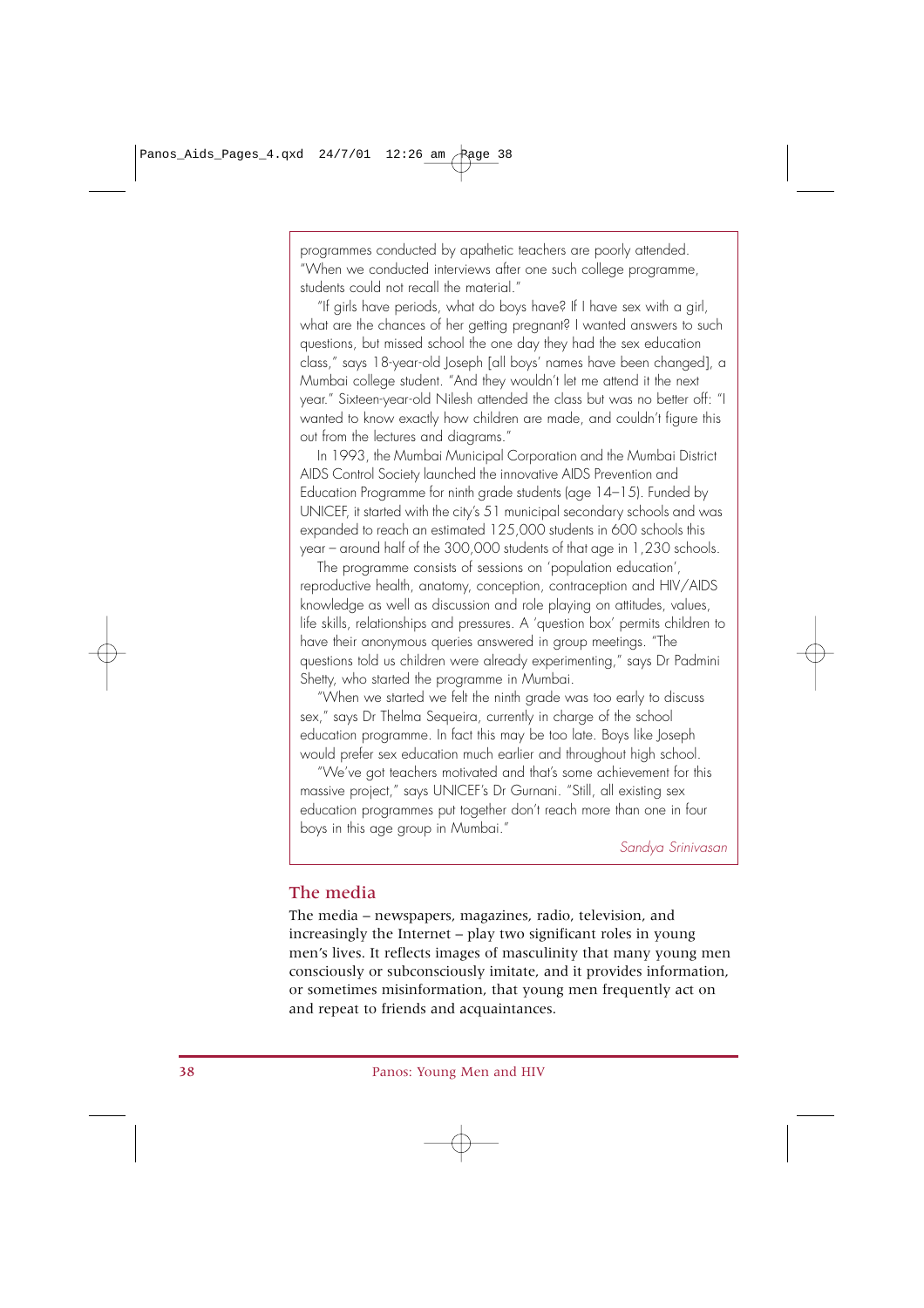Which media has most influence varies from society to society, but there are common themes. Radio, particularly popular music and the comments of disc jockeys; films in the cinema and on television, and articles and photographs in magazines, often portray handsome and successful young men as aggressive, sexually active and dominating. Only a few soap operas and magazine articles give an alternative, realistic portrait of young men's lives. The media seldom portrays the reality of most young men's lives, where realistic solutions to the problems of unemployment, difficult relationships with families and girlfriends, temptations of crime and drugs can be worked out.

And yet the media is an important source of information about sex for young people. In Senegal, for instance, 61 per cent of young people named the media as a major source of sexual information.<sup>68</sup> In Zambia over 70 per cent of men had received information about HIV from the radio.69

The key in reaching young men is to channel messages into existing information networks. Any communication initiative needs to first assess the needs of its audience or audiences. Messages that are appropriate for high-school boys may not be appropriate for semi-literate hawkers living out on the streets. There are very few examples of the media addressing the needs of young men for sexual health information, especially the needs of marginalised young men. This is partly down to resource constraints.

There are examples of media outputs with a more general audience, where the audience includes young men. *Soul City* is one of the most popular soap operas in South Africa, reaching some 80 per cent of the population. This TV show puts enjoyment and interest first, but has ongoing HIV-related themes and has been shown to be one of the key information sources on gender relations and AIDS within the country. Audiences relate to the lifelike characters, and then learn through the characters' experiences of various HIV issues. Stigma, sexual relationships between young people and disclosure of HIV status have all been touched upon in *Soul City*'s fictional world.

*Straight Talk* is a well-known monthly newspaper produced by Uganda's Ministry of Information. It provides advice to literate urban youth on sexuality, relationships and sexually transmitted diseases. *Straight Talk* encourages young people's contributions and the letter pages feature many queries from young men about penis size, masturbation and other issues.

Social marketing is another major influence. It employs the same highly effective forms of advertising used by big businesses. It has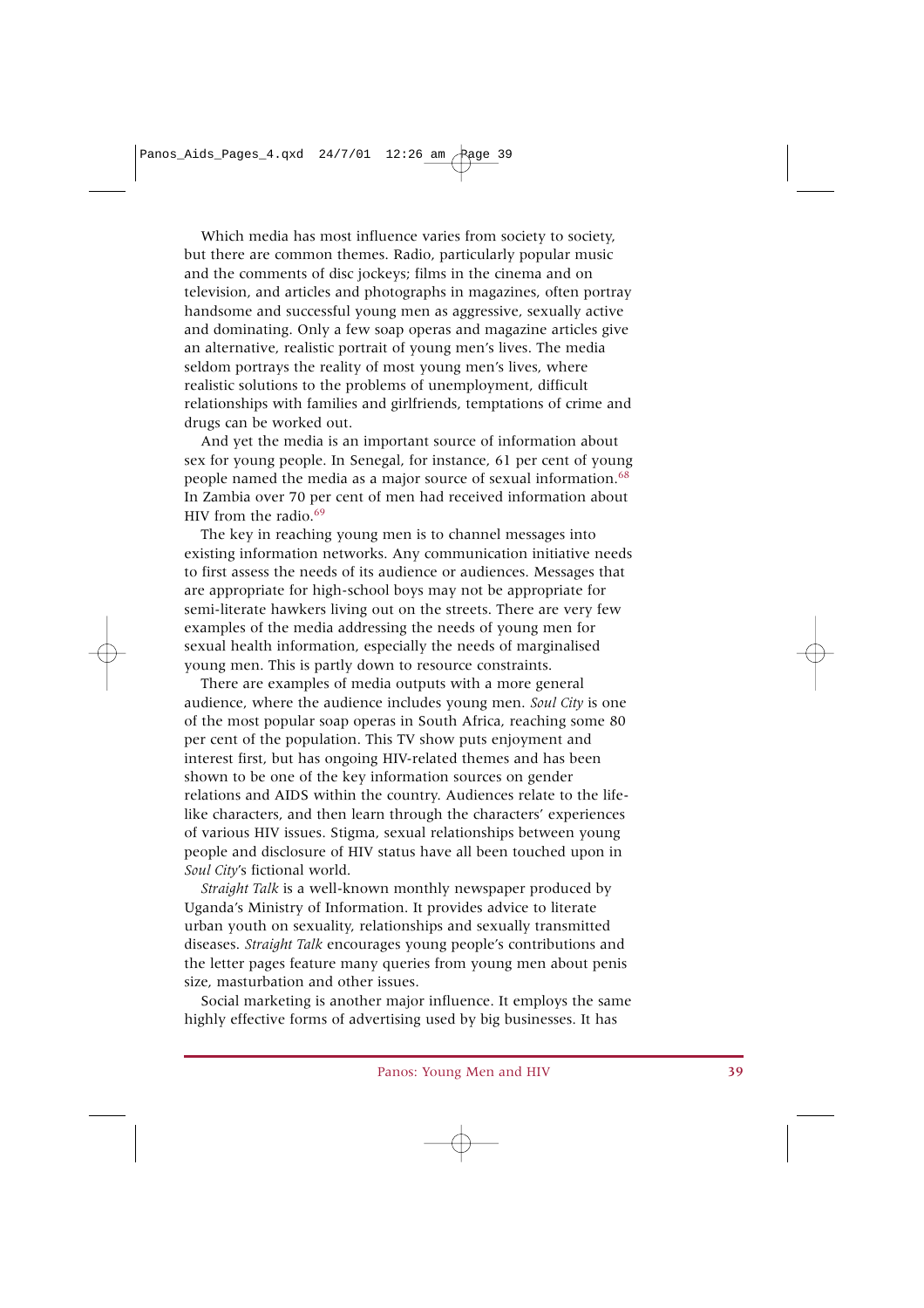been used to promote condoms worldwide, and has shown a strong record of success. In Tamil Nadu, India, one such campaign promoted condoms in a humorous way. Surveys following the campaign showed a marked increase in condom use, and also a decline in various forms of risky sexual behaviour.70

While these media interventions are shown to have a good impact among mainstream youths, it is not clear how more marginalised groups can identify with their outputs. More work is needed on making messages appropriate for young men on the margins of society, for example street boys, gang members and drug injectors.

## **Mixed messages**

Young people are told many different things about sex. In Africa school children are often given talks by religious groups who preach that sex before marriage is bad, condoms evil and ineffective. At the same time the young people are exposed to television, radio, music or the press, where they hear about the virtues of a liberal sexuality and where casual sex is the norm. Another day they may come into a sexual health service which promotes condoms and responsible sexual behaviour – although they have heard negative rumours about condoms, and suspect that the nurse or health promoter may actually be promoting immoral behaviour.

The world is full of messages about sex, HIV, and the kinds of behaviours that are moral, "cool", fashionable or responsible. These messages may be found on billboards, on TV, in the family, at school or at any other of the information sources to which young people are exposed.

Studies show that young men often hold a number of contradictory perspectives on HIV and risk-taking.71 When there is no one "truth" about AIDS, then judgements on sexual health and partnerships may be based on superstition, harmful gender stereotypes, the latest youth culture or some other kind of nonscientific information.

Decision-makers in the churches, media and health and education services can have a huge impact on the ways that young people understand their bodies and HIV. Steps need to be taken to bring these decision-makers together so that the messages reaching young men about HIV and sexual health can be less fragmented and more coherent.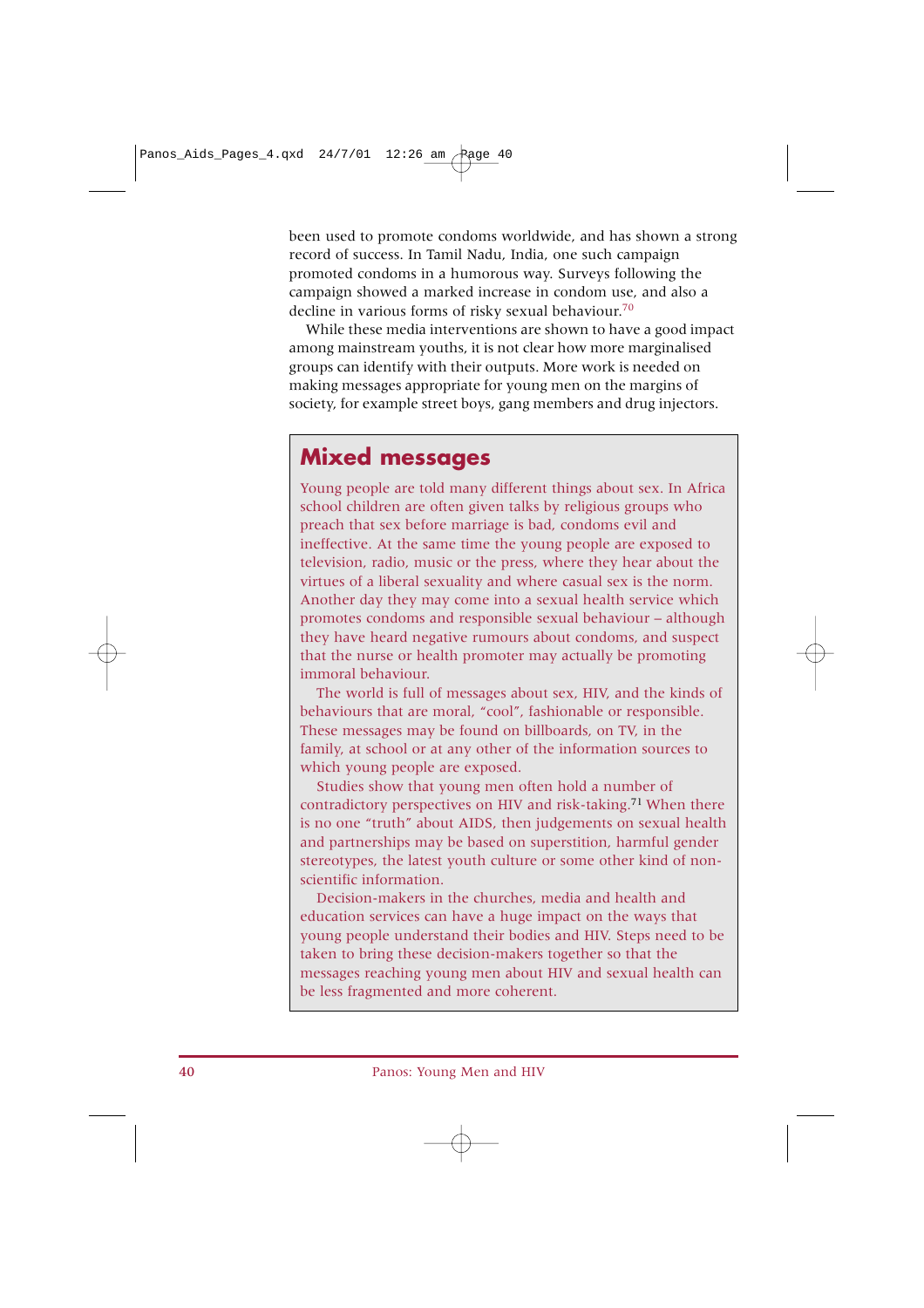## Sport

Sport is popular with many young men – and many interventions have used it as a means to reach this group. Sport not only enhances physical fitness and life skills; it also keeps young men away from many of the situations where sexual risk can occur. It is often cheap to organise and allows young men to develop and express their masculinity in ways that cause no harm to the rest of the community.

In Zambia the Youth Sexual and Reproductive Health Football Camp is a seven-day residential programme for 50 boys at a time. To date, 400 boys have been trained in eight different sites. They are taught about HIV/AIDS, puberty, masturbation, relationships and gender stereotyping. They are also taught negotiation and decision-making skills.

Some of the work at the camp involves a focus on fatherhood and local fathers participate in many of the activities. Having children can be a rite of passage, where boys become men. In every society there are ideas about what it is to be a good father, and many role models who can influence the young. Projects such as the football camp which bring youths and these role models together are drawing on a valuable local resource, promoting positive gender relations and the reasons and methods for protecting against HIV/AIDS. Unsurprisingly, research from Brazil and the US has found that when adolescent boys find positive role



*Out of sight – boys play ball in a camp for displaced people in Angola.*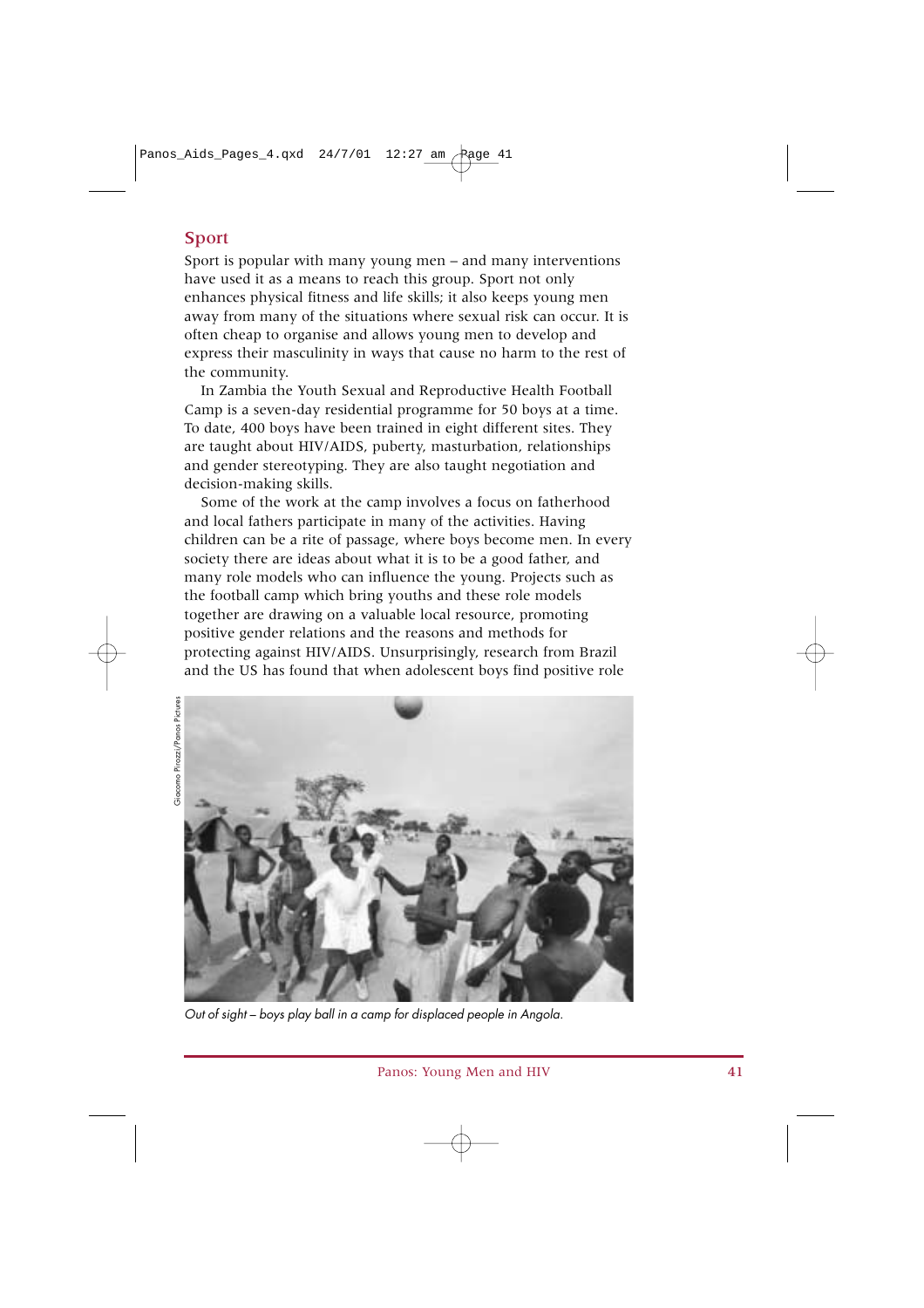models, this is closely related to them becoming less violent, more respectful of women and more likely to take responsibility for contraception.72

The Mathare Youth Sports Association, another high-profile project, has involved some 9,000 boys from the poorest slums in Kenya. The boys are organised into football teams, which then compete enthusiastically and energetically against one another. Reproductive health education is provided on issues ranging from HIV/AIDS to family planning. A 10- to 15-minute talk is given to both players and supporters before each game. Initially, girls were not welcomed into the clubs by the boys. When they started showing up, the boys would request that they wash the team's shirts! However, over time this situation changed, and now the young men and women appear to have more equitable relationships. Recently, while the female players are out on the pitch, the young male football players have started to help looking after the girls' siblings.

Evaluations of these types of sports programmes do show improved knowledge on sexual health issues. However, the extent to which they actually change behaviour, for example increase condom use, is unclear. More thorough research is needed to establish this, research that goes beyond merely asking young men how they behave. To find out how young men really behave may be impossible, but if young men's reports could be compared with those of young women and the wider peer group, then a clearer picture would emerge.

## Health clinics

Young men often like to portray themselves as thick-skinned and courageous. However, when confronted with a visit to adultdominated health clinics, where services are often provided for and by women, they may feel intimidated. In one study in South Africa, a group of teenage researchers went in search of condoms. Their results showed that the clinics were hard to find, and the services offered did not address their needs. They found the process uncomfortable and in some cases intimidating.

Ideally, specialised clinics catering for young men or adolescents could be set up. PROFAMILIA in Colombia offers men over age 19 their own all-male clinic located in a different building from the regular clinics where staff are trained to understand male needs. But specialist youth clinics are too expensive for many less wealthy countries, and studies in Mexico, Zimbabwe and Kenya have shown that even such specialised youth clinics still fail to reach the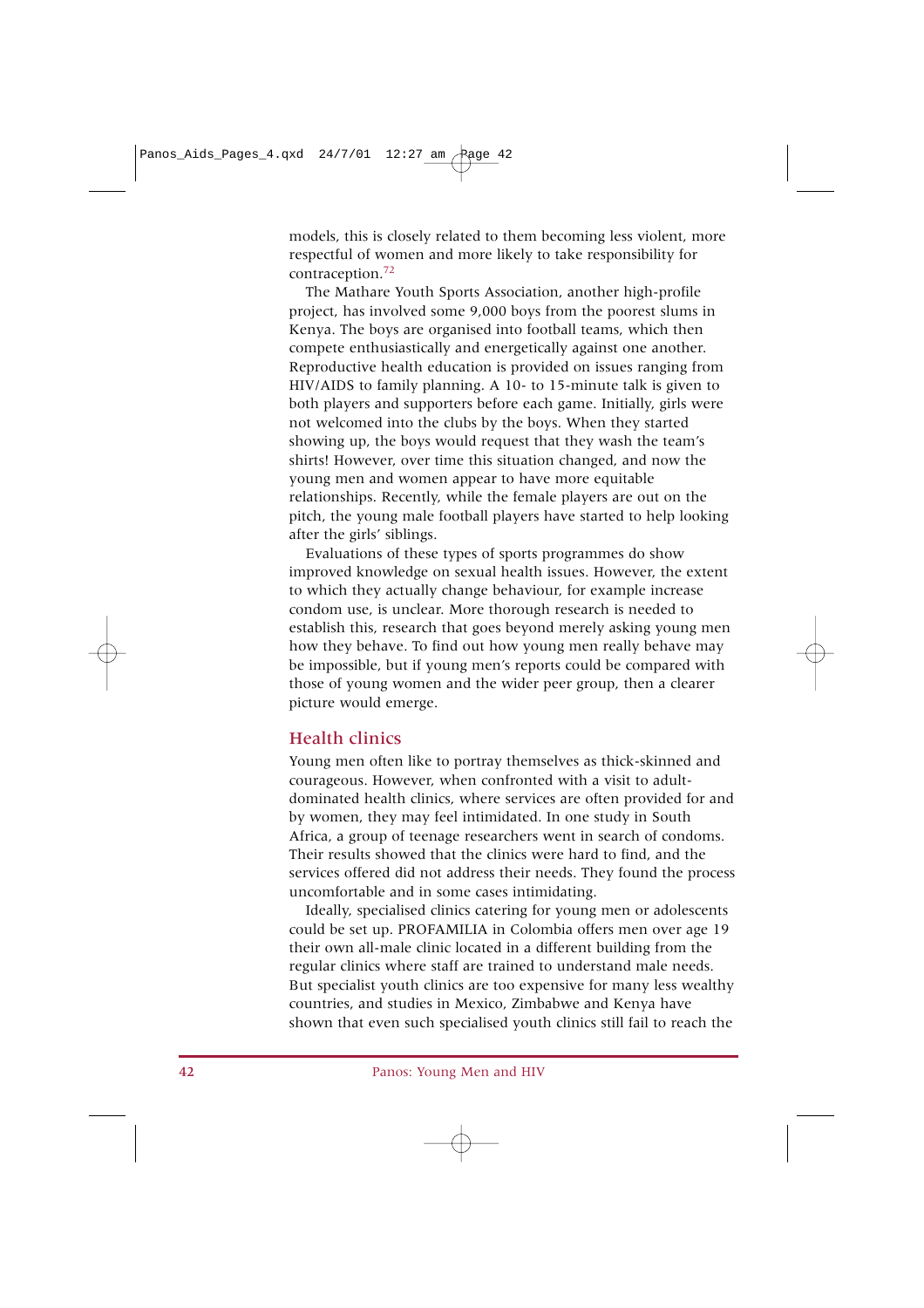

*Handing out advice – a counselling session for men at a family planning centre in Jordan.*

most vulnerable of the young.73 For this reason, in poorer countries at least, existing clinics and health centres can be adapted to create more male-friendly spaces – perhaps with male staff, and youthfriendly design.

Even more efficient is the linking of health centre services to youth clubs and other existing youth institutions; for example, through regular outreach programmes. Community programmes can be cheaper to run, and more accessible to young people.<sup>74</sup> There is an innovative project in Zimbabwe where the Zimbabwe National Family Planning Council (ZNFPC) is working with the local government in a remote rural district to improve sexual and reproductive health services. The organisers liaised with young people to find out where adolescents obtained information and services. Private doctors and local influential elders were identified. These formal and informal service providers were then trained up to provide basic information and counselling, shown where to refer young people and how to give them coupons if they needed subsidised care.

## Youth clubs

Where young men are offered a chance to participate in fun and educational activities relating to HIV/AIDS, then they are often keen to join in. Kara Choma, an HIV/AIDS counselling and testing service in Zambia, managed to dramatically increase the number of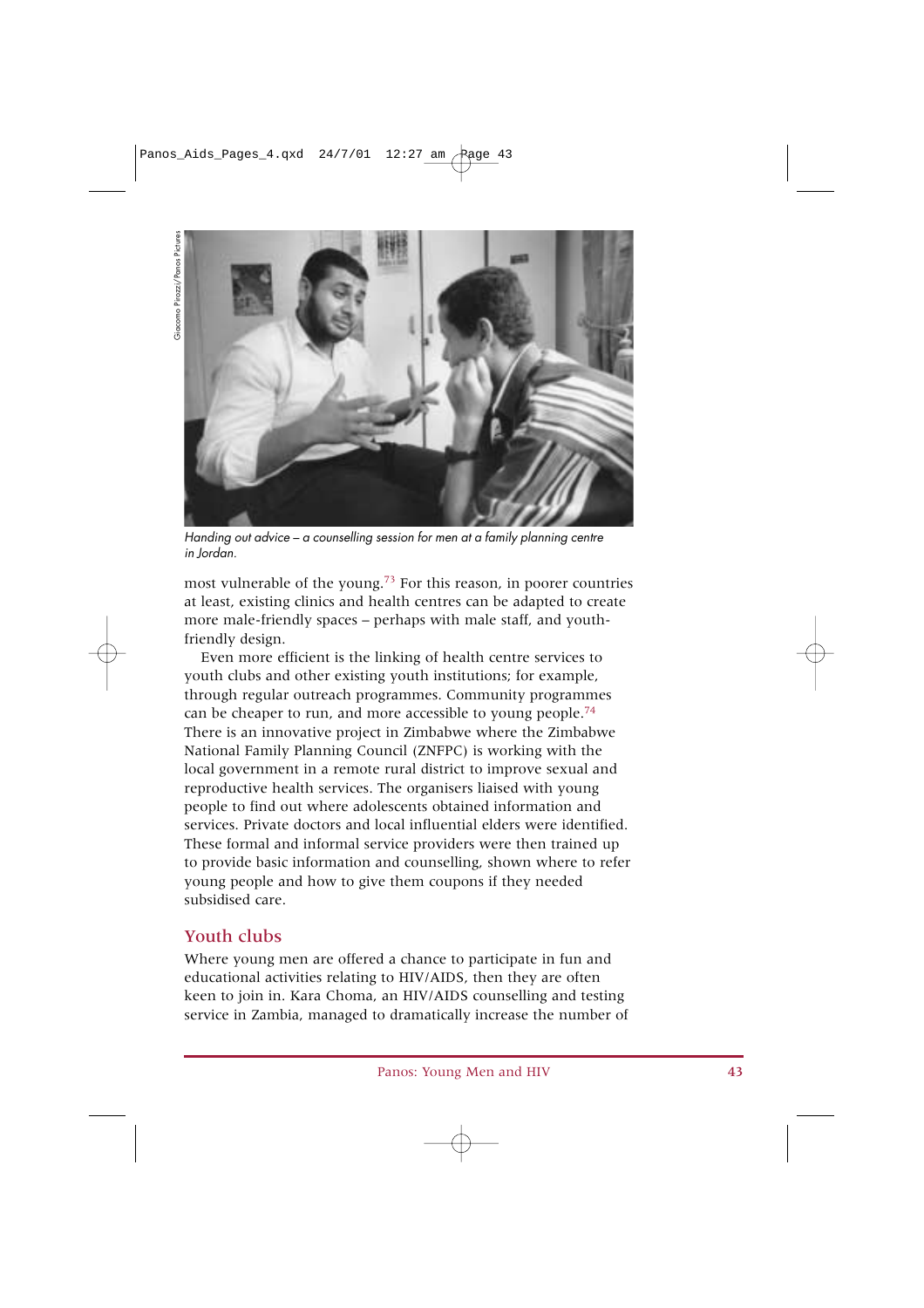youth clients by creating a club for those who used the service.<sup>75</sup> For many of the young men using the service, the club and the associated football, volleyball, drama and rap activities represented the only organised recreation available.

There are a number of different ways in which youth groups can serve as fora for the exchange of sexual health education. Anti-AIDS clubs have already been mentioned. In urban settings there may be specially designated youth centres. In Spain "Under 20s" clubs let adolescents gather to socialise, but have a strong and effective sexual health component.76 Such services are few and far between in less wealthy settings. But even here, places of worship often have youth groups, as do political parties and international bodies such as the Lions Club International. In Africa, for example, the Boy Scouts are trained to serve as community health promoters. They can even earn a "Family Life Education Badge". In one country – Egypt – teams of scouts, guides and medical experts tour rural villages by bus. At each stop, scouts set up a makeshift clinic and participate in ensuring that local mothers and babies are in good health.

### Traditional rituals

Traditional rituals and ceremonies can serve to help boys become responsible men, for example the *lusekwane* ceremony in Swaziland. The essence of this annual ceremony is to encourage the postponement of sexual activity among unmarried youth. It attracts thousands of young men from rural and urban areas who march together to a distant destination to cut a sacred shrub, *lusekwane*, which grows only in a few areas of the country. While marching the regiments are led by *tindvuna*, older responsible men who educate the youth on growing up and how to become responsible adults. It is said that a sexually active young man or one who has had sexual relations with a woman will be betrayed by the wilting of his shrub, embarrassing his regiment, his area and shaming his parents. This is an example of a powerful indigenous sexual health programme effective in its own right and with the potential to be more effective if the *tindvuna*, the male instructors, were trained up on issues relating to HIV/AIDS.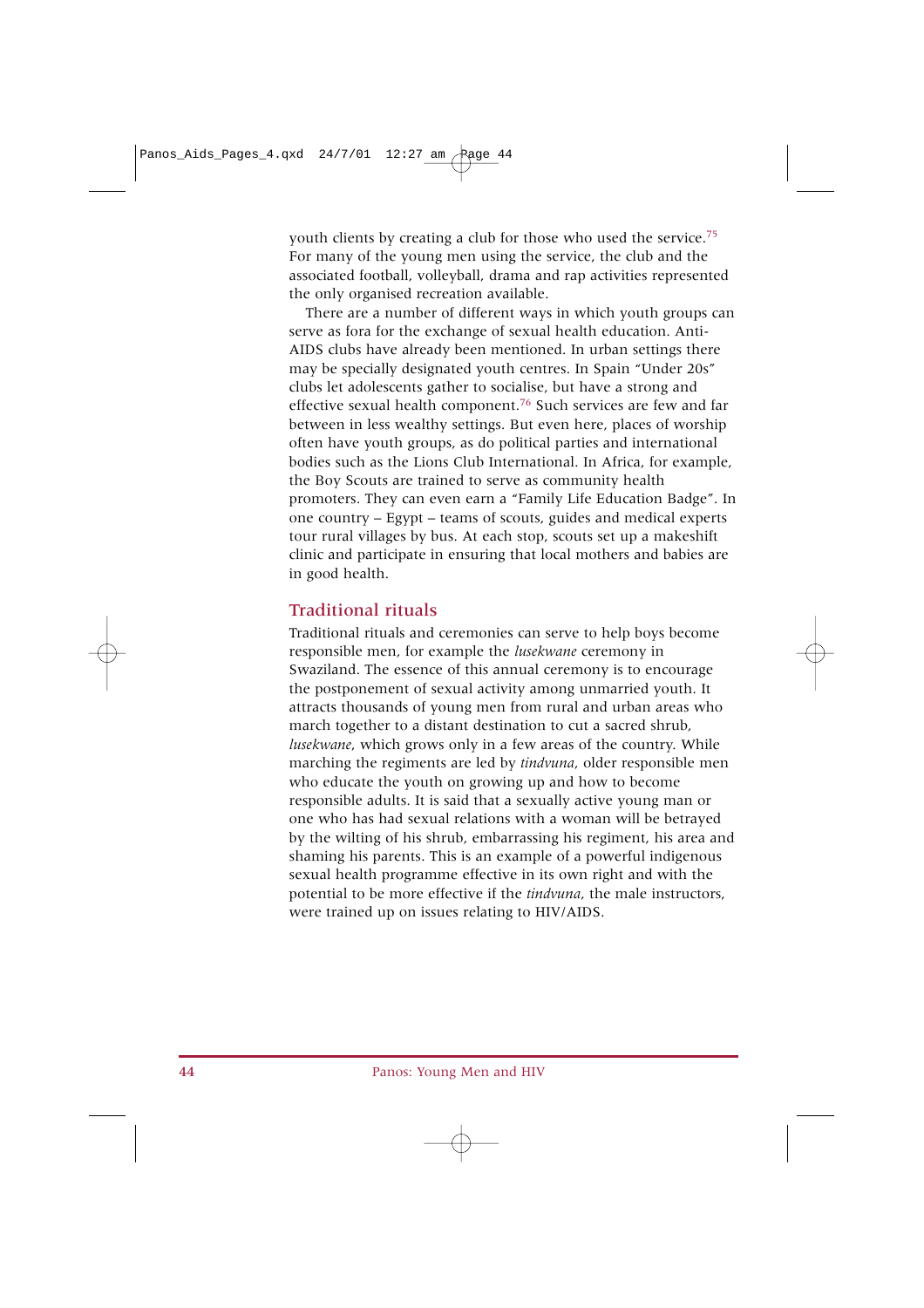# 5 A new era?

Young men are an extremely diverse group with many different experiences and needs. But whatever their diversity, until the millions of individuals currently entering manhood are included within the response to HIV/AIDS the pandemic will continue to affect young adults of either sex.

Most young men are responsible in their relationships and willing to become involved in the fight against HIV/AIDS. Where marginalised groups of youths are seen lingering on street corners, experimenting with drugs or causing trouble of any kind, we need to recognise that this is not because "boys will be boys" but because society has failed these youths. Young men can and do learn to engage in constructive activities and practise responsible sexual behaviour.

The UNAIDS-sponsored World AIDS Campaign 2000/2001, with its focus on men, hopefully marked the start of a new era. In this campaign, the emphasis is on engaging men as partners in the effort against AIDS. What does this mean for young men? It is clear that before young men are persuaded to become partners in the response to HIV, organisations need to reach out, creating opportunities and meeting young men's needs.

Young men are a huge resource in terms of energy, strength and resilience. It is essential that this resource is not wasted.

*"There are certain rights that are fundamental. Sexual and reproductive rights are one of those. The attitude we should adopt concerning sexual and reproductive rights, is to be conscious and responsible so we can make those rights a reality. That's our obligation. When I say OUR, I mean both men and women."* 

Young man, aged 21, Portugal<sup>77</sup>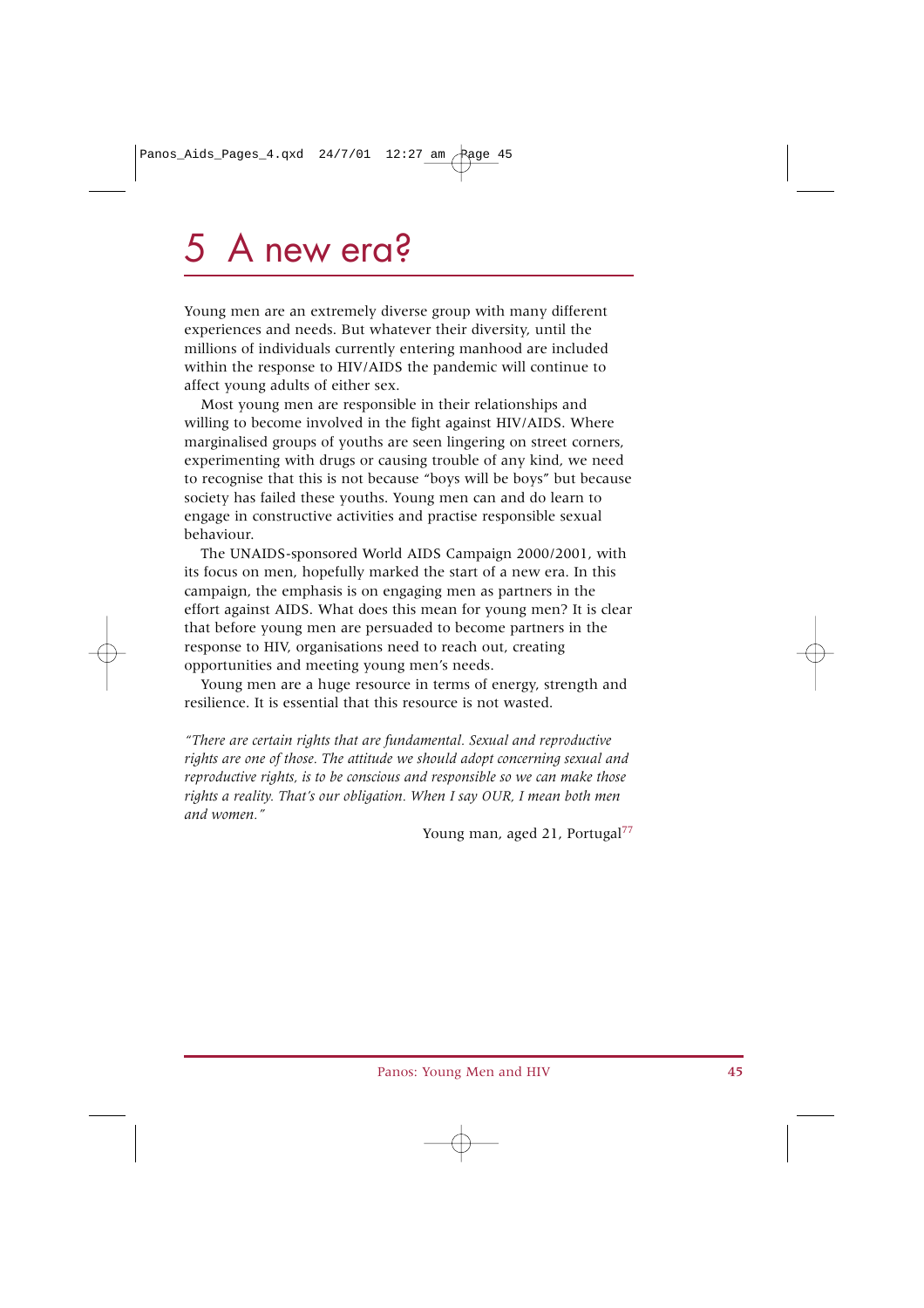#### **Notes**

<sup>1</sup> *Men and AIDS, A Gendered Approach* World AIDS Campaign 2000 UNAIDS March 2000, p8

<sup>2</sup> *WHO Survey on Programs Working with Adolescent Boys and Young Men, Summary Report Latin America, Caribbean, US* G Barker, WHO 1998

 $3$  As note 2

<sup>4</sup> *Involving Men in Reproductive Health Activities – A review of USAID funded activities* N Danforth and C P Green, Population Technical Assistance Project (POPTECH) 1997 Arlington, Virginia, p13

<sup>5</sup> *Gender Differences in the Timing of First Intercourse: Data from 14 Countries* Susheela Singh, Deirdre Wulf, Renee Samara and Yvette P Cuca, International Family Planning Perspectives, Vol 26, No 1, June 2000

<sup>6</sup> Policy Paper on HIV/AIDS, Save the Children Fund [Unpublished 2000]

<sup>7</sup> *Effects of Sex Education on Young People's Sexual Behaviour.* Geneva, Anne Grunseit and Susan Kippax, 1993: World Health Organisation, Office of Intervention, Development and Support, Global Programme on AIDS

<sup>8</sup> Michelle Sheldrake, personal communication with the author. Quotes collected during fieldwork in Dar es Salaam, Tanzania, 2000, Key Centre for Women's Health in Society, University of Melbourne, Australia

<sup>9</sup> *Where the boys are: Attitudes related to masculinity, fatherhood and violence toward women among low income adolescent and young adult males in Rio de Janeiro, Brazil* G Barker and I Loewenstein, Youth and Society, 1997, 29/2, pp166–96

 $10$  As note 2

<sup>11</sup> *Sexual Behaviour and attitudes among unmarried urban youths in Guinea* R Gorgen, M Lansane, M Marx, D Millimounou, Family Planning Perspectives, June 24 1998 (2), pp65–71

 $12$  As note 8

<sup>13</sup> *Men as partners initiative: A summary report of literature review and case studies* M Schehl and C Green, New York, AVSC International, 1997, Vol 45, p4514 *Meeting the needs of young adults* A McCauley and C Salter, 1995,

Population Reports  $(41)$ , p6<br><sup>15</sup> As note 5

<sup>16</sup> *Consistency of Self-Reports of Sexual Activity among Young Adolescents in Jamaica* E Eggleston, J Leitch and J Jackson, International Family Planning Perspectives, June 2000, Vol 26, No 2

<sup>17</sup> *Sexual Behaviour in Developing Countries: Implications for HIV control* M Carael et al, AIDS, 1995, Vol 9, No 10, pp1171–75

<sup>18</sup> *Confronting AIDS: Public Priorities in a Global Epidemic* World Bank/ Oxford University Press, 1997, p5

<sup>19</sup> *AIDS and Men: Taking Risks or Taking Responsibility?* Edited by M Foreman, Panos/Zed Books, London, 1999, p128

 $20$  As note 9

 $21$  As note 8

 $22$  As note 19

<sup>23</sup> *Report on the global HIV/AIDS epidemic* UNAIDS June 2000

<sup>24</sup> Press resource, Sabra Ayres, *Kyiv Post*, Ukraine 2000

 $25$  As note 19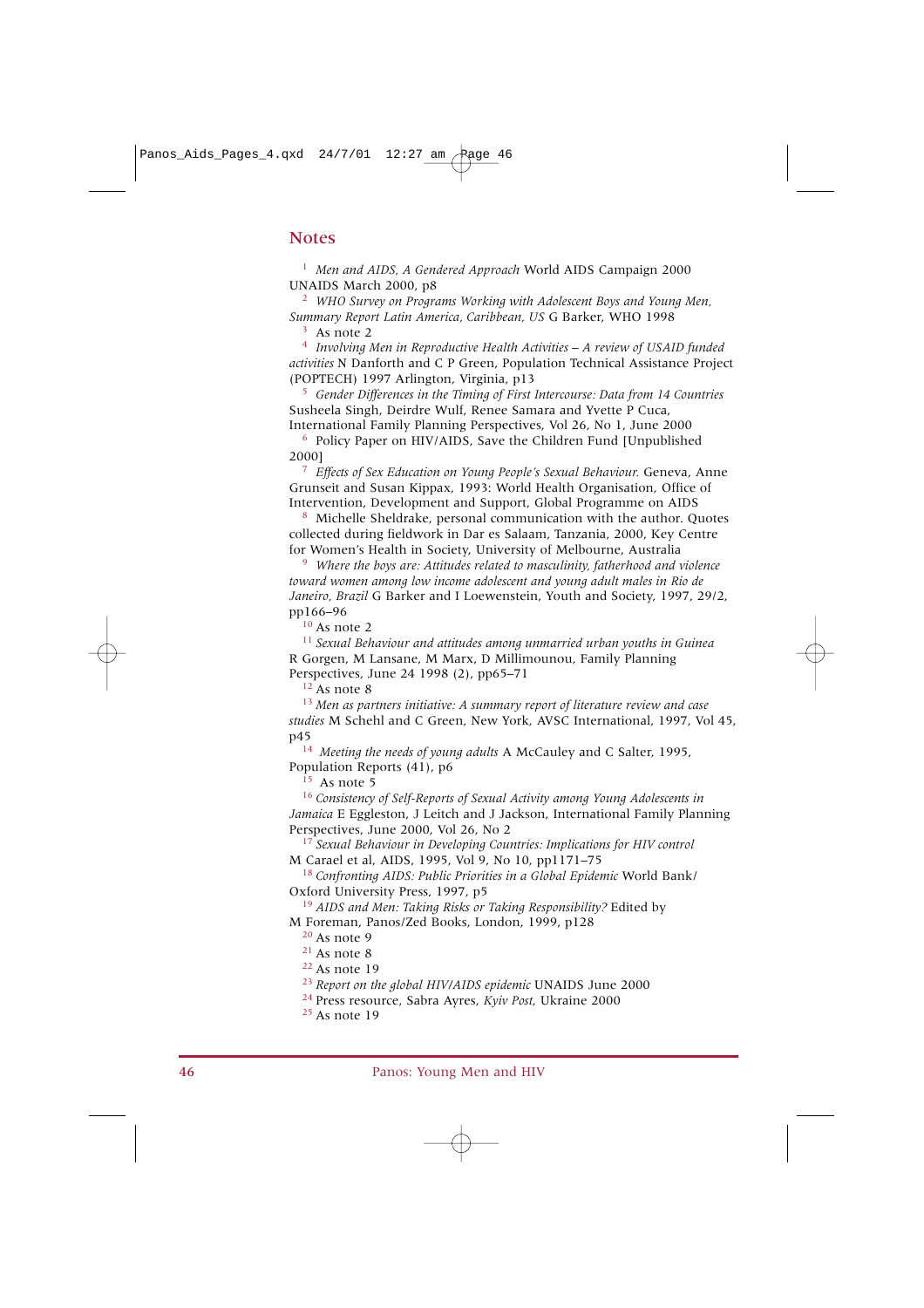<sup>26</sup> As note 19<br><sup>27</sup> Press release EURO 2/01 Copenhagen and Stockholm, WHO 19<br>February 2001

<sup>28</sup> Going Lively in Dragon 96 – Young Men, Poverty and sexual risk in Zambia T Scalway [Unpublished 1998]

<sup>29</sup> *Whisky Women and Song* G Fordman, Australian Journal of Anthropology 1995,6(3), pp154–77

 $30$  As note 8

<sup>31</sup> *Young adult reproductive health survey in two delegations of Mexico City*  L Morris, P Bailey, L Nunez, A Monroy de Velasco, A Whatley, C Cardenas [Unpublished 1987]

<sup>32</sup> *Learning from Experience* Save the Children Fund Strategy Paper http://www.savethechildren.org.uk

<sup>33</sup> *Progress in Reproductive Health Research* WHO 2000, No 53

<sup>34</sup> Leslie and Defoe, 1997, Joseph et al 1997, Okonofua 1997 all quoted in *Improving the fit: adolescents' needs and future programs for sexual and reproductive health in developing countries* J Hughes, A P McCauley, Studies In Family Planning, June 1998,29(2), pp233–45

<sup>35</sup> *Men as Partners Initiative: Summary Report of Literature Review and Case Studies* Gary Barker, CISTAC Case Study, AVSC International, 1997

 $36$  As note 9

<sup>37</sup> *Zambia Demographic and Health Survey 1996* Central Statistical Office, Ministry of Health, Lusaka, Zambia. Macro International Inc, Calverton, Maryland, US

<sup>38</sup> Kisagu, quoted in *Improving the fit: adolescents' needs and future programs for sexual and reproductive health in developing countries* J Hughes,

- A P McCauley, Studies In Family Planning, June 1998,29(2), pp233–45 <sup>39</sup> As note 23
	- <sup>40</sup> Studies in Family Planning Vol 31, No 1 March 2000, p42

<sup>41</sup> As note 28

<sup>42</sup> *Condoms too costly for Ghana's youth* AIDS Analysis Africa, June 1996 (6), pp13–14

<sup>43</sup> *Young Men's Experience with Condom Breakage* L D Lindberg, F L Sonnenstein,

L Ku, G Levine, Family Planning Perspectives, May 1997, 29(3)

<sup>44</sup> Personal communication, Gill Fletcher, FHI/VSO, Vietnam

<sup>45</sup> *Sexuality, migration and AIDS in Ghana – a socio-behavioural study* 

- J K Anarfi, Health Transition Review, 1993,3 Suppl, pp45–67
	- <sup>46</sup> *UNHCR 1999 Statistical Overview* July 2000

<sup>47</sup> *AIDS and Men: Taking Risks or Taking Responsibility?* Edited by

M Foreman, Panos/Zed Books, London, 1999, p142

<sup>48</sup> As note 47

 $49$  As note 47

<sup>50</sup> As note 47

<sup>51</sup> *No Escape: Male Rape in US Prisons* Human Rights Watch, USA, April 2001 www.hrw.org/reports/2001/prison

<sup>52</sup> *Sexual behaviour and condom acceptance among Nigerian drivers* M O Araoye, B A Onile, E T Jolayemi, West African Journal of Medicine, Jan-Mar 1996, 15(1), pp6–10

<sup>53</sup> *AIDS-related knowledge, attitudes and behaviour among South African street youth: reflections on power, sexuality and the autonomous self* J Swart-Kruger and L M Richter, Social Science and Medicine, 1997 Sep 45(6), pp957–66